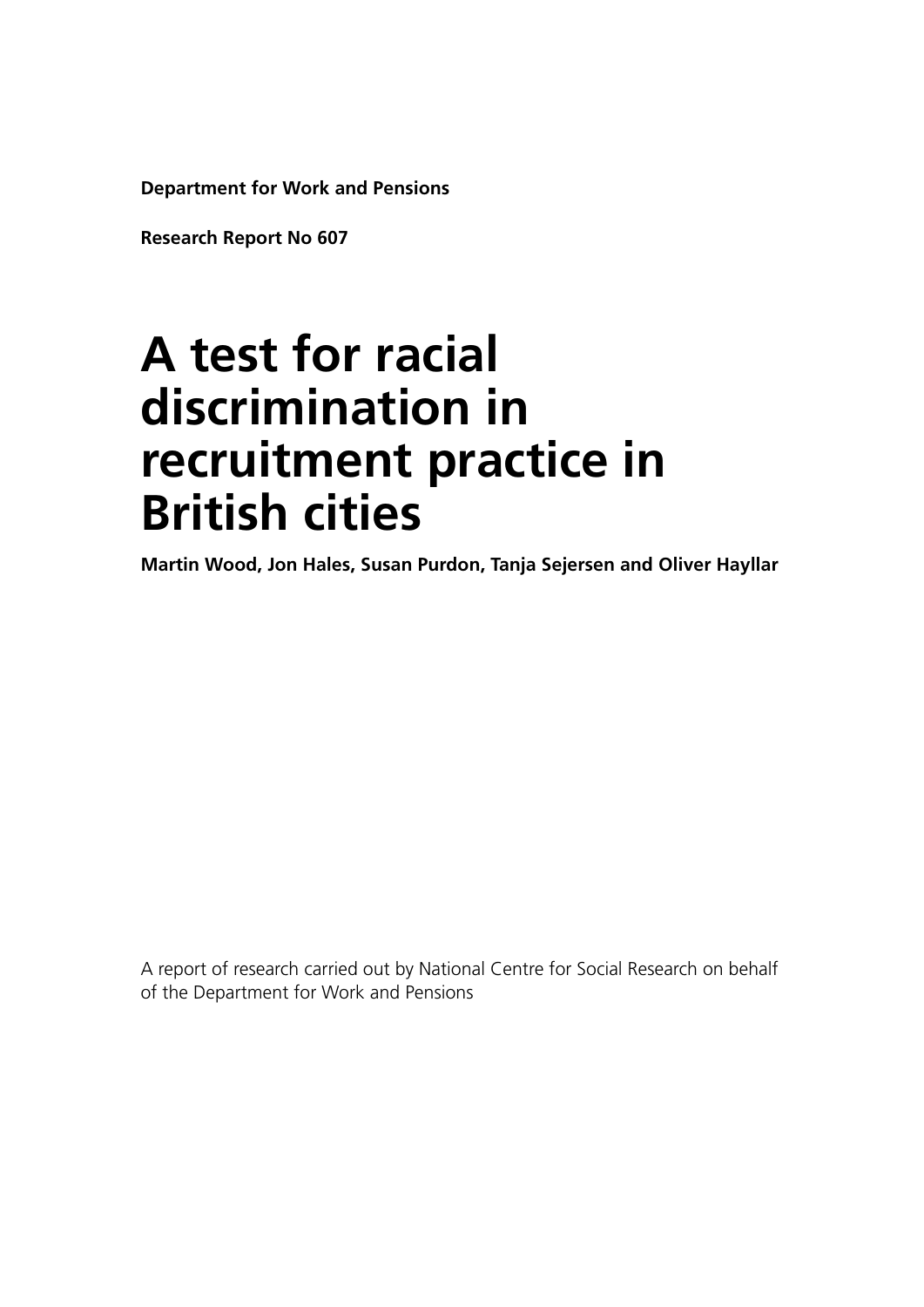© Crown Copyright 2009. Published for the Department for Work and Pensions under licence from the Controller of Her Majesty's Stationery Office.

Application for reproduction should be made in writing to The Copyright Unit, Her Majesty's Stationery Office, St Clements House, 2-16 Colegate, Norwich NR3 1BQ.

First Published 2009.

ISBN 978 1 84712 645 0

Views expressed in this report are not necessarily those of the Department for Work and Pensions or any other Government Department.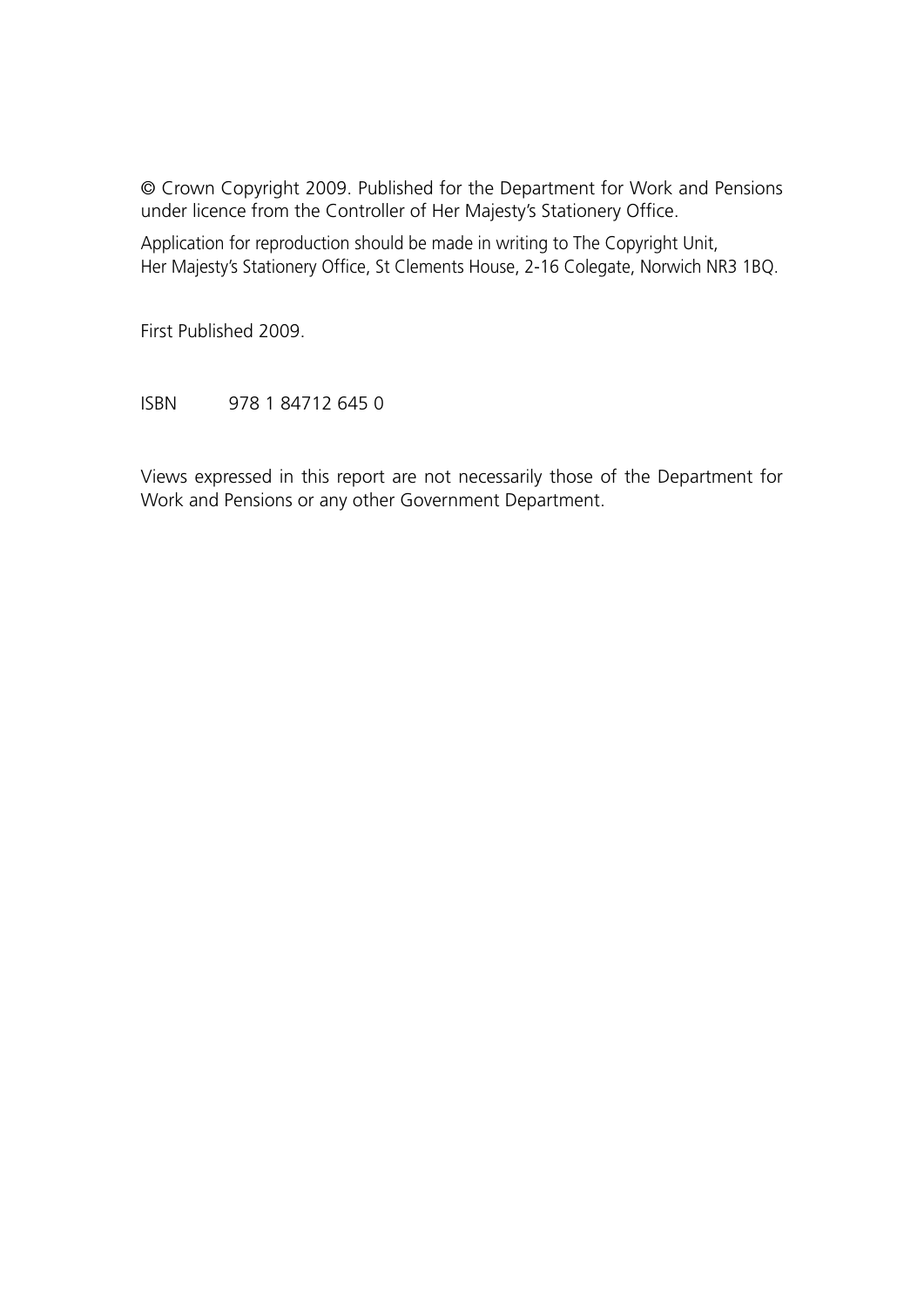# Contents

| $\mathbf{1}$   |     |       |                                                                 |  |
|----------------|-----|-------|-----------------------------------------------------------------|--|
|                | 1.1 |       |                                                                 |  |
|                | 1.2 |       |                                                                 |  |
|                | 1.3 |       |                                                                 |  |
|                | 1.4 |       | Recruitment practices and discrimination in employment 11       |  |
|                | 1.5 |       | Field experiment approaches: actors and correspondence tests 12 |  |
| $\overline{2}$ |     |       |                                                                 |  |
|                | 2.1 |       |                                                                 |  |
|                | 2.2 |       |                                                                 |  |
|                | 2.3 |       |                                                                 |  |
|                | 2.4 |       |                                                                 |  |
|                | 2.5 |       |                                                                 |  |
|                | 2.6 |       |                                                                 |  |
|                | 2.7 |       |                                                                 |  |
|                | 2.8 |       |                                                                 |  |
|                |     | 2.8.1 |                                                                 |  |
|                |     | 2.82  |                                                                 |  |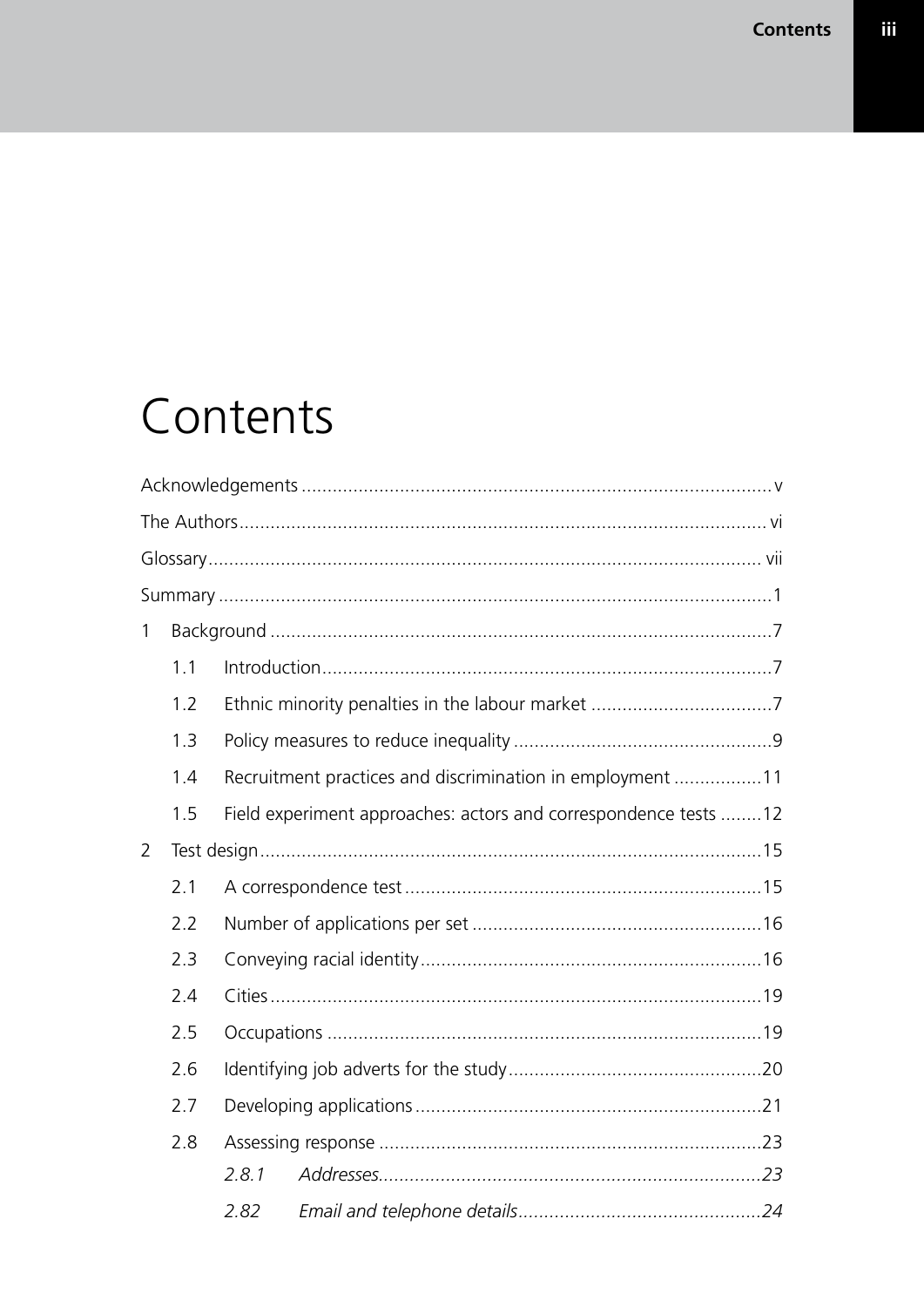|           | 2.9                    |  |                                                                          |                                                            |  |
|-----------|------------------------|--|--------------------------------------------------------------------------|------------------------------------------------------------|--|
|           |                        |  | 2.9.1                                                                    |                                                            |  |
|           |                        |  | 2.9.2                                                                    |                                                            |  |
|           |                        |  | 2.9.3                                                                    |                                                            |  |
|           |                        |  | 2.9.4                                                                    |                                                            |  |
|           |                        |  | 2.9.5                                                                    |                                                            |  |
|           |                        |  | 2.9.6                                                                    |                                                            |  |
|           |                        |  | 2.9.7                                                                    |                                                            |  |
| 3         |                        |  |                                                                          |                                                            |  |
|           | 3.1                    |  |                                                                          |                                                            |  |
|           | 3.2                    |  |                                                                          | Alternative presentations of the level of discrimination33 |  |
|           | 3.3                    |  |                                                                          |                                                            |  |
|           | 3.4                    |  |                                                                          |                                                            |  |
|           | 3.5                    |  |                                                                          |                                                            |  |
|           | 3.6                    |  |                                                                          |                                                            |  |
|           | 3.7                    |  |                                                                          |                                                            |  |
| 4         |                        |  |                                                                          |                                                            |  |
|           |                        |  |                                                                          |                                                            |  |
|           | Appendix B             |  |                                                                          | Procedures document for team producing applications 51     |  |
|           |                        |  | Appendix C Occupation descriptions used to identify eligible vacancies61 |                                                            |  |
|           | List of tables         |  |                                                                          |                                                            |  |
|           |                        |  |                                                                          |                                                            |  |
|           | Table 2.1<br>Table 2.2 |  |                                                                          |                                                            |  |
|           | Table 2.3              |  |                                                                          |                                                            |  |
|           | Table 2.4              |  |                                                                          | Market sector and industry classification of employers     |  |
|           |                        |  |                                                                          |                                                            |  |
|           | Table 2.5              |  |                                                                          |                                                            |  |
|           | Table 2.6              |  |                                                                          |                                                            |  |
|           | Table 2.7              |  |                                                                          |                                                            |  |
|           | Table 2.8              |  |                                                                          | Application process for sample of vacancies30              |  |
|           | Table 3.1              |  |                                                                          |                                                            |  |
| Table 3.2 |                        |  |                                                                          |                                                            |  |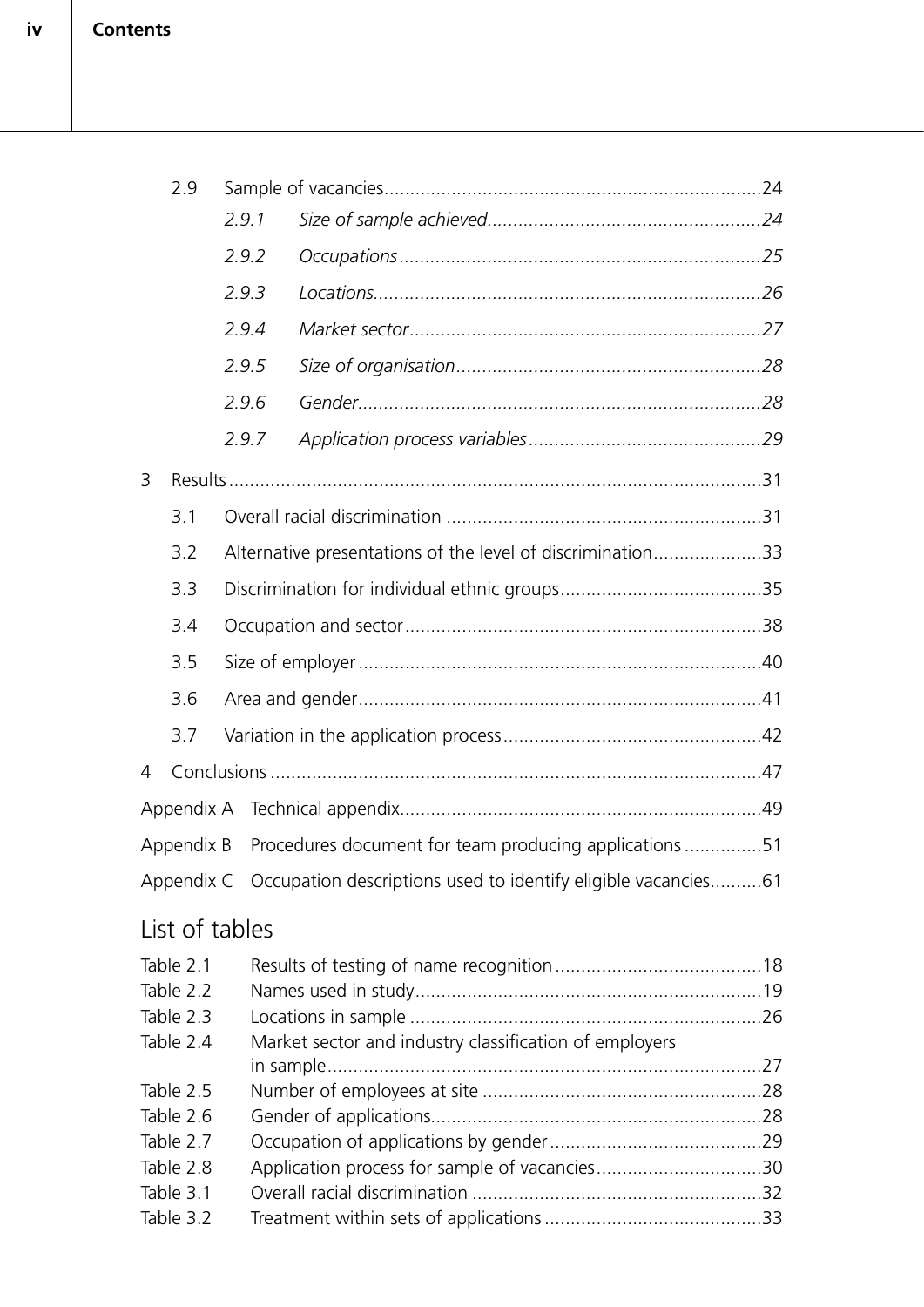**v**

| Table 3.3  | Success rates and an alternative presentation of discrimination34 |  |
|------------|-------------------------------------------------------------------|--|
| Table 3.4  |                                                                   |  |
| Table 3.5  |                                                                   |  |
| Table 3.6  |                                                                   |  |
| Table 3.7  | Discrimination by employment sector of employer39                 |  |
| Table 3.8  | Type of application for public and private sector40               |  |
| Table 3.9  | Discrimination by number of employees at site 41                  |  |
| Table 3.10 |                                                                   |  |
| Table 3.11 |                                                                   |  |
| Table 3.12 | Discrimination and recruitment process variables 43               |  |
| Table 3.13 | Number of employees at site by type of application 44             |  |
| Table 3.14 |                                                                   |  |
|            |                                                                   |  |

## List of figures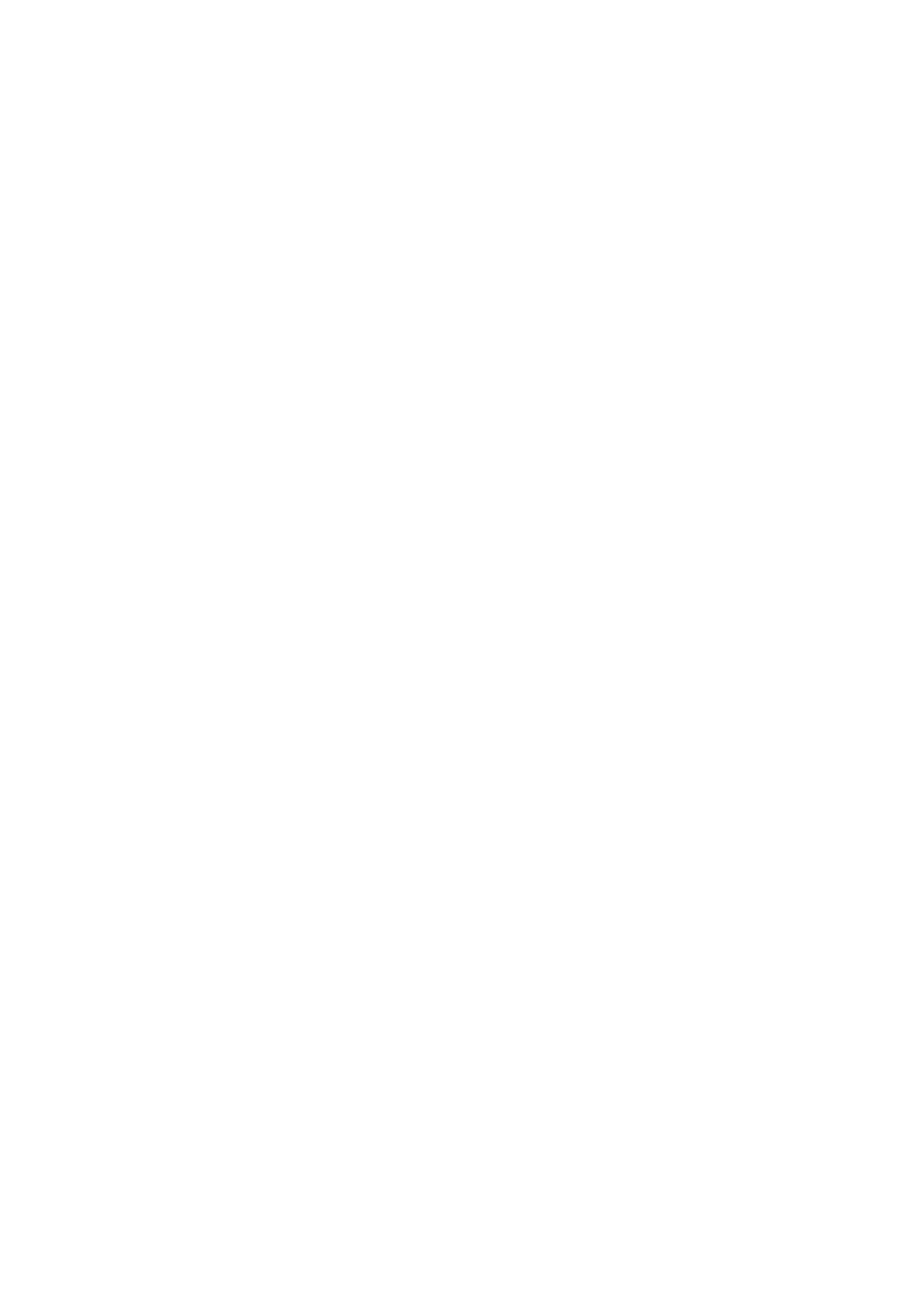# Acknowledgements

The National Centre for Social Research (NatCen) was commissioned by the Department for Work and Pensions (DWP) to carry out this study of discrimination. The authors would like to thank Pauline Heather, Del Jenkins and David Johnson at DWP for their identification of the need for such an approach and their support and guidance throughout the study.

Special thanks to the operations team at NatCen's Brentwood office who developed the thousands of applications sent during the study: Neil Barton, Ed Garstin, Sarah Allcock, Becky Aldridge, Debbie Bagheri, Pete Baker, Alexis Bassett, Carol Bell, Bryan Mason, Kalpna Moore, Chris Shaw and Elise Yarrow. Thanks too to Christianah Iyaniwura and Yachien Huang.

Sir Roger Jowell and Professor Anthony Heath acted as advisors to the project, and our thanks to them for their valuable guidance.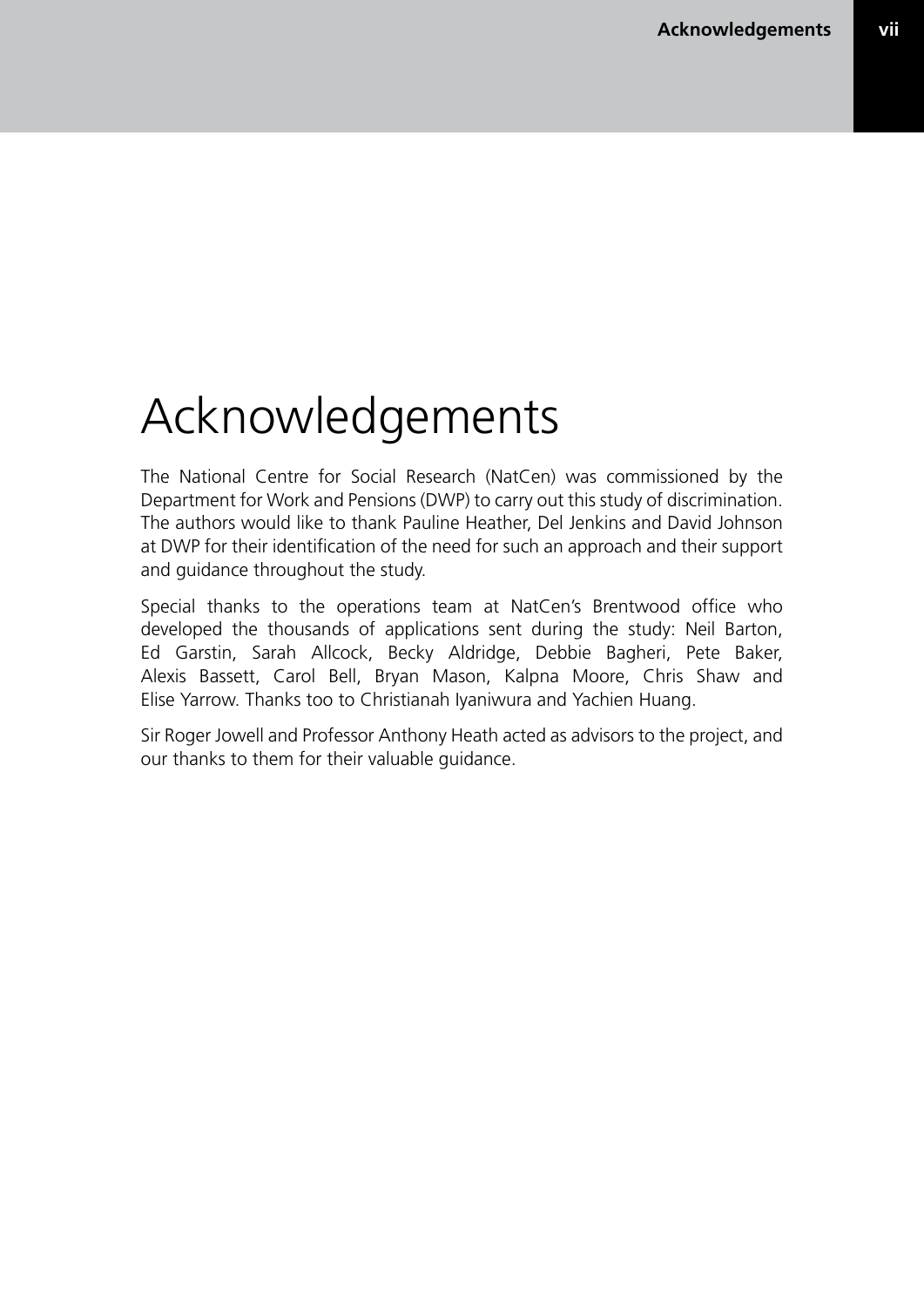## The Authors

Martin Wood is a Research Director in the Employment, Welfare and Crime quantitative research group at the National Centre for Social Research (NatCen).

Jon Hales is head of the Employment, Welfare and Crime quantitative research group at NatCen.

Susan Purdon is a Quantitative Methods Advisor in the Survey Methods Unit at NatCen.

Tanja Sejersen is a researcher in the Employment, Welfare and Crime quantitative research group at NatCen.

Oliver Hayllar is a senior researcher in the Employment, Welfare and Crime quantitative research group at NatCen.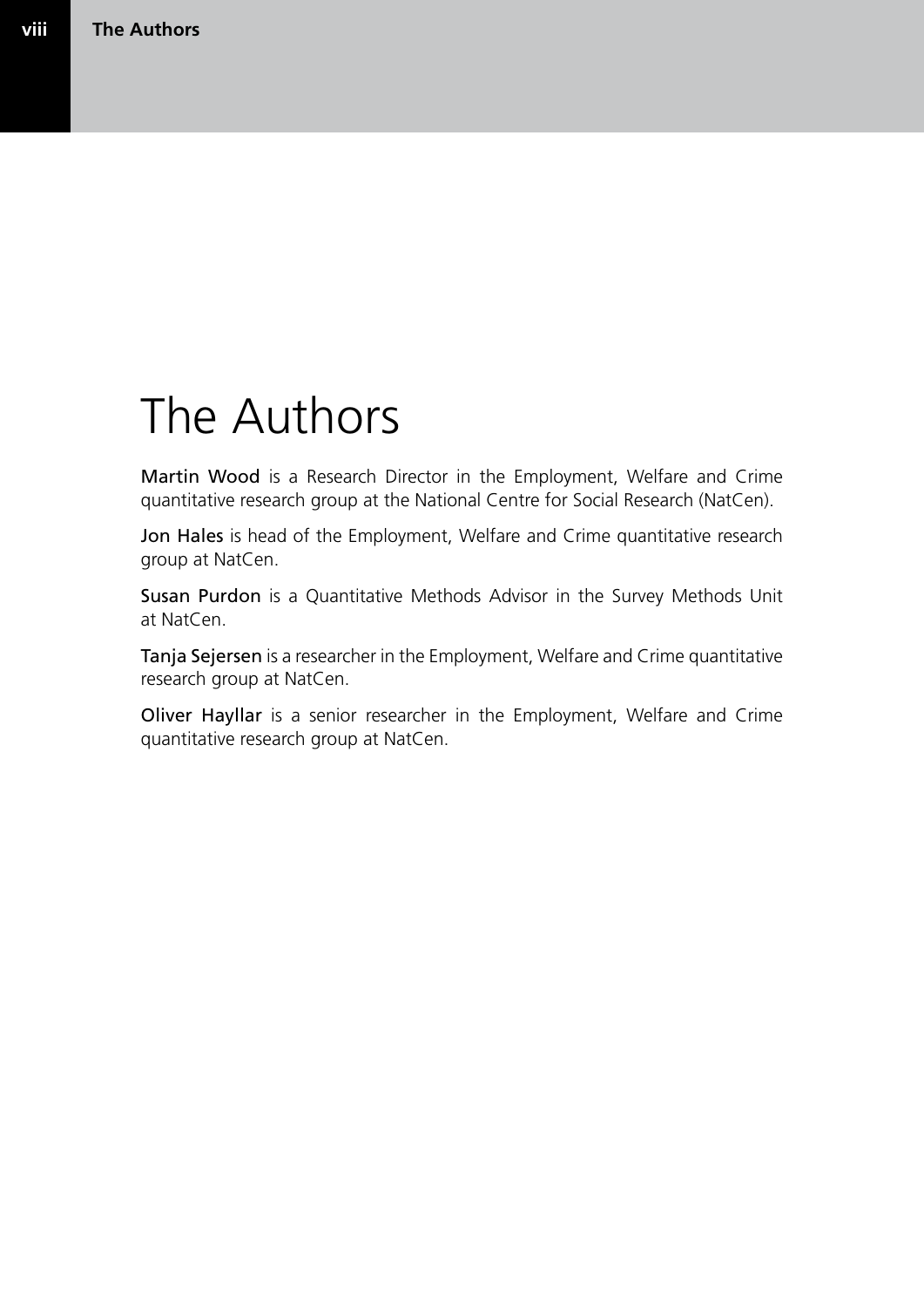# Glossary

| <b>BME</b>                        | <b>Black and Minority Ethnic</b>                                                                                                                                                                                                                                                                |
|-----------------------------------|-------------------------------------------------------------------------------------------------------------------------------------------------------------------------------------------------------------------------------------------------------------------------------------------------|
| Correspondence testing            | The sending of multiple matched written<br>applications to real job vacancies with the<br>variable of interest (ethnicity in our case)<br>randomly assigned.                                                                                                                                    |
| <b>CV</b>                         | Curriculum Vitae (or résumé)                                                                                                                                                                                                                                                                    |
| <b>Ethnic penalties</b>           | In the labour market outcome literature, a<br>term used to refer to the poorer labour market<br>outcomes observed for ethnic minorities,<br>even where factors such as educational<br>attainment and age are taken into account.                                                                |
| Net discrimination                | In our analysis, the number of instances of<br>discrimination against a particular ethnic<br>group that exceeds the number of instances<br>of discrimination in its favour.                                                                                                                     |
| <b>Statistical discrimination</b> | Process by which discriminatory outcomes<br>occur as a result of employers making<br>decisions based on perceptions that race is<br>correlated with job-relevant factors, such<br>as communication skills and motivation. In<br>this way it is different to preference-based<br>discrimination. |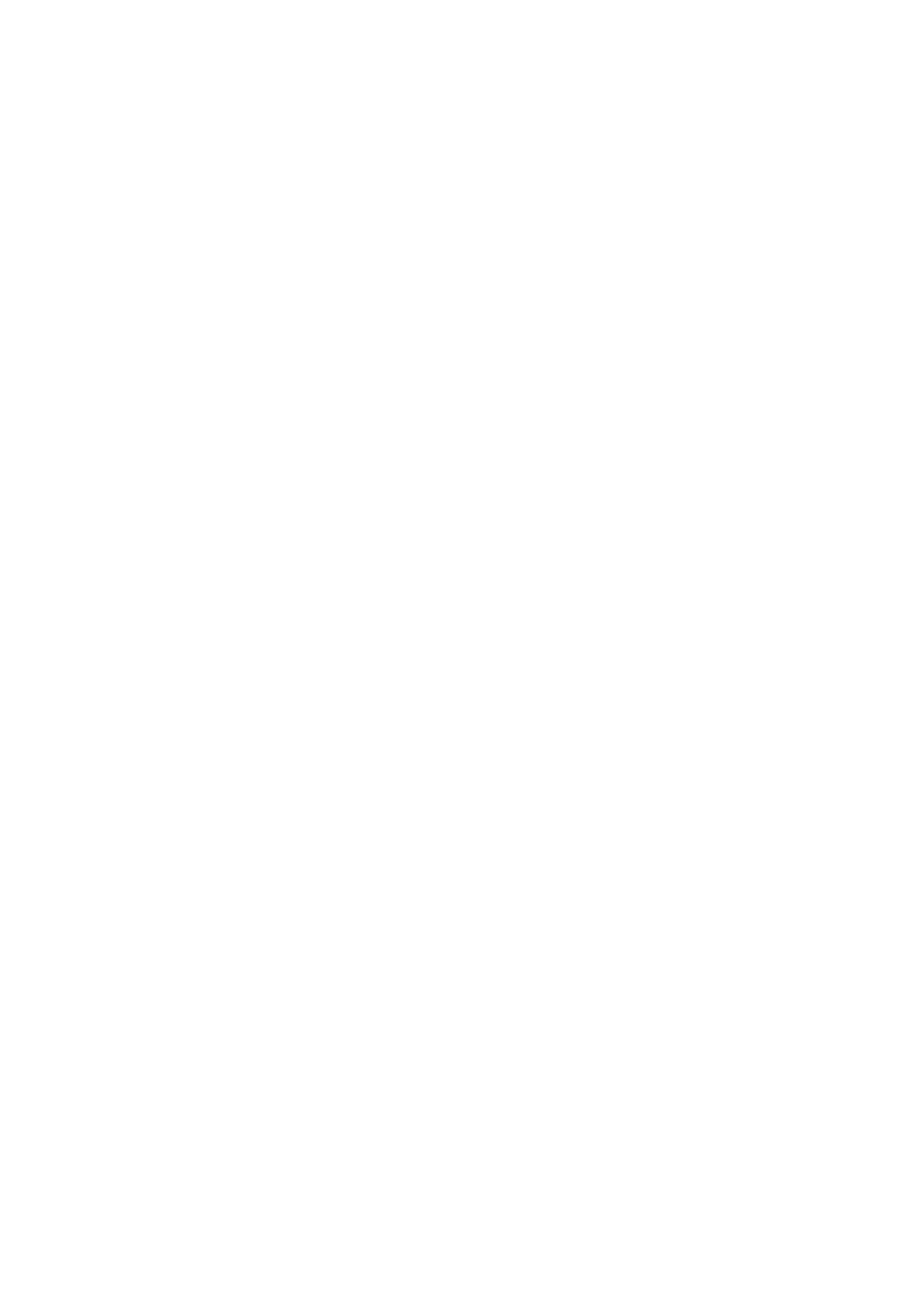## Summary

### Background

This report shows the findings from a field experiment that involved submitting matched job applications from white and ethnic minority applicants to estimate the extent of racial discrimination in different areas of the British labour market. The Department for Work and Pensions (DWP) commissioned the National Centre for Social Research (NatCen) to carry out the study to collect factual evidence to test the assertion that discrimination is a significant factor affecting labour market outcomes for members of ethnic minorities.

That there are ethnic penalties in employment in Britain is a well-established fact. Among the studies that identify them is an authoritative study carried out for DWP by Professor Anthony Heath and Dr Sin Yi Cheung (2006). They describe poorer outcomes for ethnic minority groups in terms of rates of unemployment, the level of work attained and rates of pay. They demonstrate that these poorer outcomes remain even after controlling for differences in characteristics of the various ethnic groups, such as age profiles and levels of education. The size of the 'net ethnic penalties' identified was shown to vary across different ethnic groups as well as for men and women. Those ethnic minority members born and educated in Britain, so-called 'second generation migrants', experience ethnic penalties in a similar way to the first generation.

Although studies of this type are strongly suggestive of the role of discrimination, there are other plausible factors that may contribute to the gap in labour market outcomes (for instance a lack of established contacts with potential employers among ethnic minority groups). In order to establish that discrimination is operating and to estimate the size of its contribution to ethnic penalties, different types of study that actually test recruitment procedures are needed.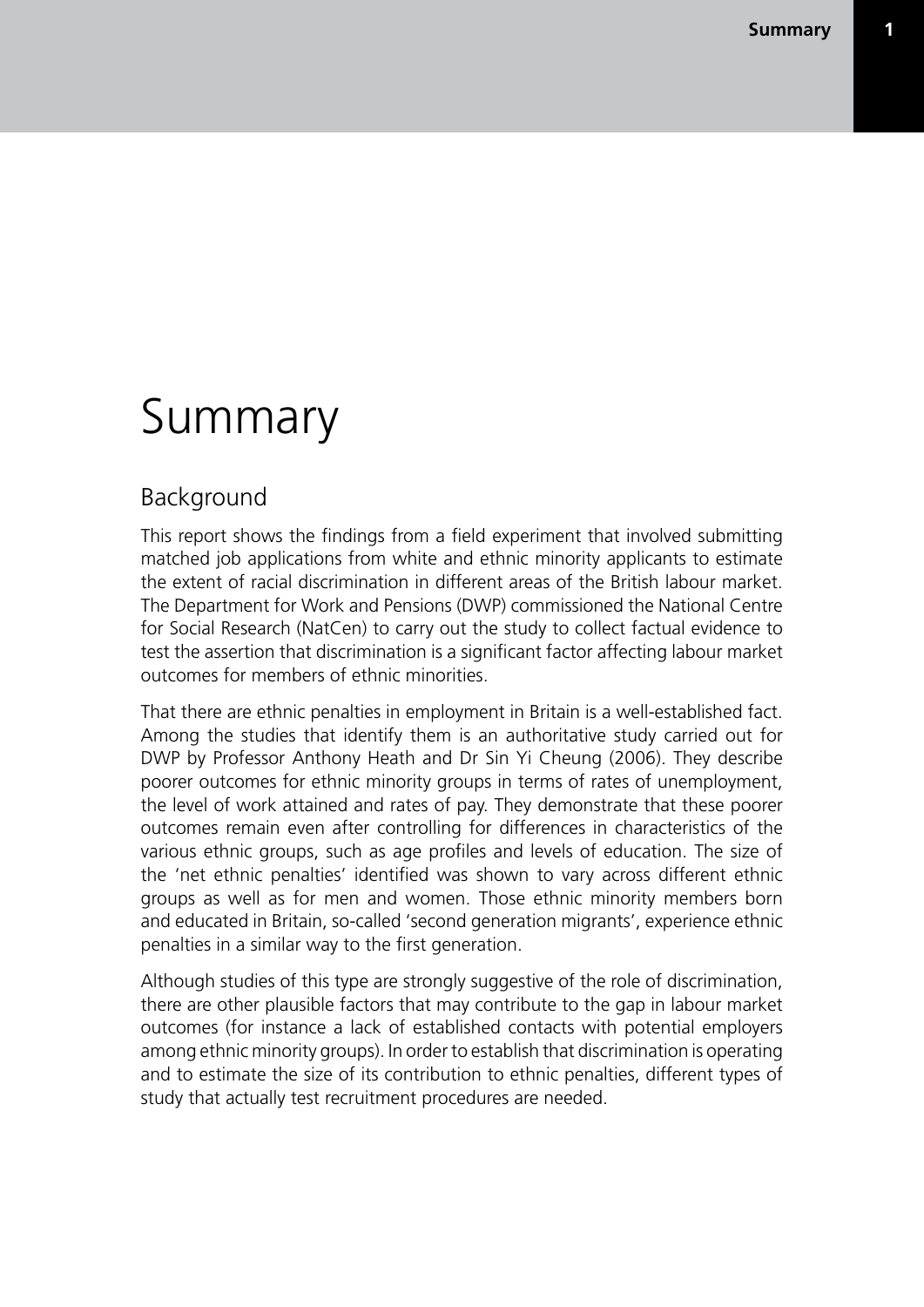## Test approach

It is in this context that 'field experiments' have been developed to test recruitment practice. Initially carried out in the United Kingdom (UK) and United States (US), studies with similar methods have now been carried out in many countries. Some have used an approach whereby actors attend interviews, while others have focused on the written application stage of the process, but the central principle in each study has been for applications to be made from candidates who are matched, except with respect to their ethnic background. Differences in treatment from employers are then attributed to discrimination.

The approach adopted for the study described in this report was that of a correspondence test where written applications were submitted for advertised vacancies. While this approach is focused on the first part of the recruitment process, it avoids the problems associated with tests that involve actors (principally that it cannot be proven that all relevant differences between actors, including motivation, have been matched successfully). The random assignment of ethnicity to written applications in a correspondence test allows us to be confident that the test is valid.

The key elements of our approach were as follows:

- 1 Formally advertised job vacancies were identified in seven major British cities for a set of nine occupations: IT Support, IT Technician, Accountant, Accounts Clerk, Human Resources Manager, Teaching Assistant, Care Assistant, Sales Assistant and Office Assistant.
- 2 A set of three applications was developed in response to these adverts that were closely matched in terms of their education, skills and work history.
- 3 Ethnic identity was conveyed using names found to be widely associated with the ethnic groups included in the study (black African, black Caribbean, Chinese, Indian, Pakistani/Bangladeshi, white). These names were randomly assigned to each application (one of the three was white, with the other two from different minority ethnic groups).
- 4 Responses from employers were monitored, with the key positive outcome being a call-back for an interview.
- 5 Discrimination was measured as differential treatment at an aggregate level between the ethnic groups in the study (the fact that applications were sent for the same vacancies provided the control).

The ethical dimensions of the study were considered by the researchers in their review of the literature on field experiments and by an internal ethics committee. The view formed was that the burden for employers of considering an additional three applications while engaged in a public recruitment process was minimal, and that a speedy response to decline offers of interviews would minimise problems. This report is careful not to identify the organisations included in the sample.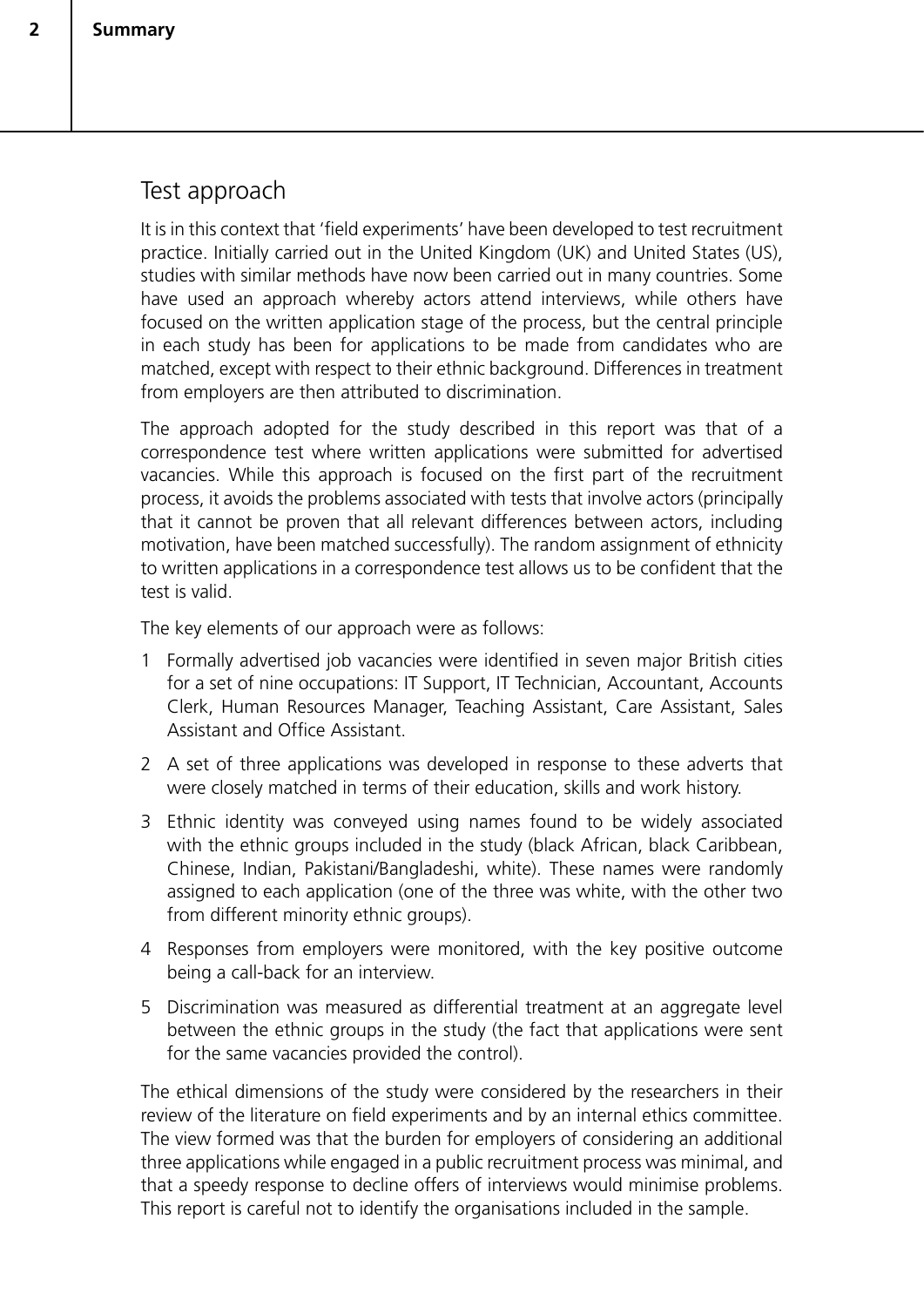Between November 2008 and May 2009 a total of 2,961 applications were sent to 987 advertised job vacancies. This period coincided with the sharpest recession in 50 years in the UK and is likely to have had a significant effect on the study in terms of reducing the number of applications resulting in positive responses from employers. One or more of the three applications to a particular vacancy received a positive response from an employer in 155 of the sets (or 16 per cent).

#### Results

#### **Overall racial discrimination**

We adopt a net measure for describing the level of discrimination that is based on the 155 sets of applications where one or more positive response was received. This is calculated by subtracting the proportion of the ethnic minority applications that received a positive response from employers (39 per cent) from the proportion for white applications (68 per cent). So, the net discrimination in favour of white names over equivalent applications from ethnic minority candidates was 29 per cent. This level is both high and statistically significantly different from zero.

The advantage of this measure is that it is not affected by the level of success that the research team had in achieving the required quality of applications. However, an alternative and perhaps more intuitive way of expressing the same result is to look at the percentage of 'successes' for different groups based on all sets of applications. Of the 987 applications with a white name, 10.7 per cent received a positive response. This compared to 6.2 per cent of the 1,974 applications with an ethnic minority name – a net difference of 4.6 percentage points. Put another way, 16 applications from ethnic minority applicants had to be sent for a successful outcome in our test compared with nine white. That is, 74 per cent more applications from ethnic minority candidates needed to be sent for the same level of success.

The figures in the remainder of this summary refer to the preferred net discrimination measure based on the 155 sets of applications for which one or more positive responses were received.

#### **Discrimination for individual ethnic groups**

The test design allows us to look at discrimination for each of the individual ethnic minority groups. This was of particular interest, as studies (for instance Heath and Cheung, 2006) have shown there to be considerable variation between ethnic minority groups in the severity of the ethnic penalties observable in labour market outcomes.

The level of racial discrimination was found to be high across all ethnic groups. Although there was some variation in the level, ranging from 21 per cent for Pakistani/Bangladeshi names to 32 per cent for Indian, Chinese and black Caribbean names, the differences between the groups were not statistically significant.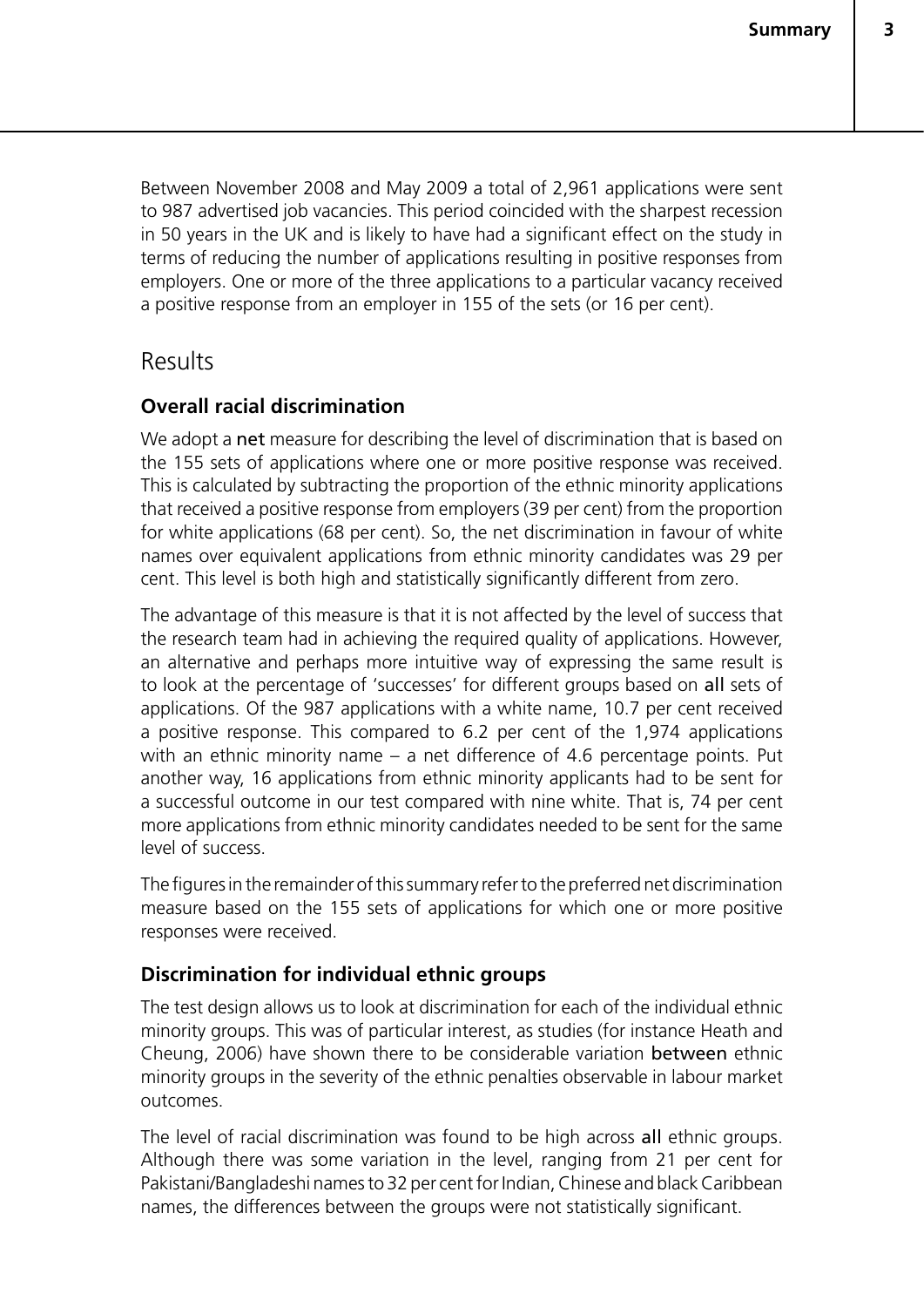It should be noted that the names used to convey ethnicity were more successful for some ethnic groups than others (the 'black Caribbean' names were not as well attributed to that group as the 'Indian' names for instance). However, on this evidence, it does not appear that differences in labour outcomes between minority ethnic groups are the result of differences in the level of discrimination in the application phase of the recruitment process.

#### **Gender and area**

Although the number of tests in the sample is relatively small, we can look at the level of discrimination for various subgroups relating to the type of applicant, the nature of the role, the nature of the employer and the process for applying for the work.

There was a high level of racial discrimination for applications of both genders. The level of discrimination was somewhat higher among male applicants (32 compared to 26 per cent), but this was not statistically significant.

Similarly, there was little to suggest that racial discrimination was a problem confined to particular cities in Great Britain. The numbers of useable sets of applications in each of the seven cities included in the test were too small for differences between them to be statistically significant, but the results suggest high levels of discrimination across the board.

#### **Nature of employer and occupation**

The range of occupations included in the study aimed to provide a mix of higher and lower skilled jobs. The occupations in our test can be grouped together simply into 'higher level' (IT Technician, Accountant, Human Resources Manager, Teaching Assistant) and 'lower level' (IT Support, Accounts Clerk, Office Assistant, Care Assistant). There was some suggestion that racial discrimination was lower for higher level vacancies (23 per cent compared to 33 per cent), although this was not a statistically significant difference.

The Civil Service and other public sector organisations are required by law to promote equality and make efforts to reduce racial and other discrimination. Public sector employers in our test were considerably less likely to have discriminated on the grounds of race than those in the private sector (four per cent compared to 35 per cent). The difference between them was statistically significant.

It might be supposed that organisations with larger workforces would be more likely to have a dedicated human resources function and have documented procedures for recruitment. The number of employees at the site of the organisation could be obtained for around half of the cases in our sample. The results are only suggestive due to the small base sizes, but larger employers were found to discriminate less in our test.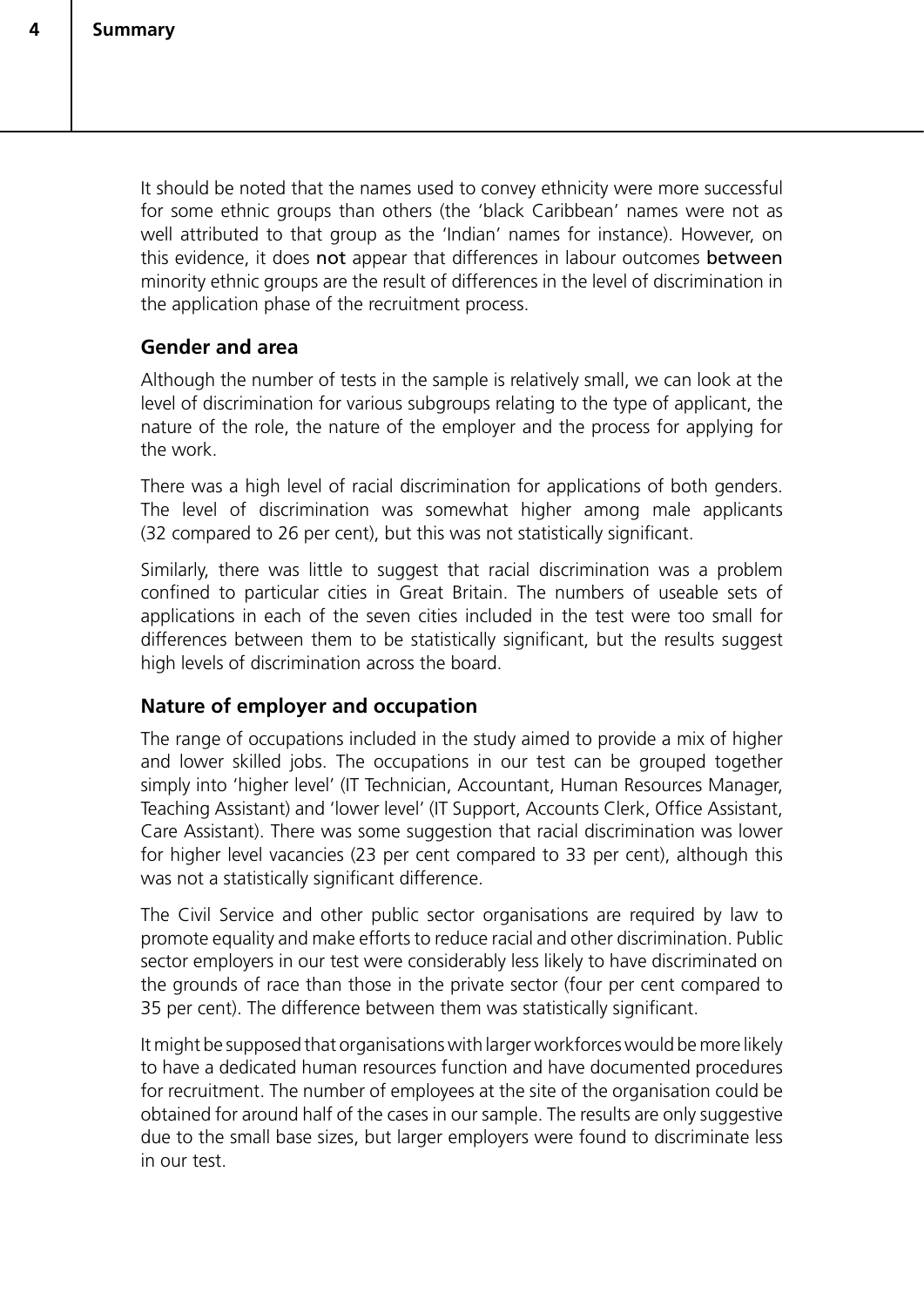**5**

#### **Application process**

There was virtually no net discrimination (one per cent) for sets of applications where the employer's own form had been used. This compared to 38 per cent where a CV had been sent. This difference was statistically significant. This result may relate to employer forms often being designed so that the section containing personal details (including name) can be detached before the sifting process. This is in addition to the standardisation of applications in favour of characteristics pertinent to the job. Further, these measures may be associated with organisations with dedicated human resources functions and well-developed procedures.

Part of the explanation for the absence of net discrimination among public sector employers may be the widespread use of standard application forms. Forms were used in 79 per cent of public sector applications compared to six per cent of those to private sector employers.

#### Conclusions

The random assignment of names to convey ethnicity in applications in this correspondence test mean there are no plausible explanations for the difference in treatment found between white and ethnic minority names other than racial discrimination.

High levels of name-based net discrimination were found in favour of white applicants. This is consistent with the high levels of discrimination found in studies in other countries in recent years. This relates only to the early stage of the recruitment process, and there are limitations with the approach in terms of the occupations and vacancies that it was possible to cover. Nevertheless, candidates were denied access to a range of jobs in a range of sectors across British cities as a result of having a name associated with an ethnic minority background.

The level of discrimination was consistent across the ethnic minority groups included in the study, suggesting that it accounts for a proportion of ethnic penalties for all ethnic groups. However, it does not appear to account for the difference **between** minority groups.

The findings point to the potential effectiveness of a practical lever for tackling the problem. No discrimination at the first stage of recruitment was found where employers were using their own forms for the process (as opposed to CVs).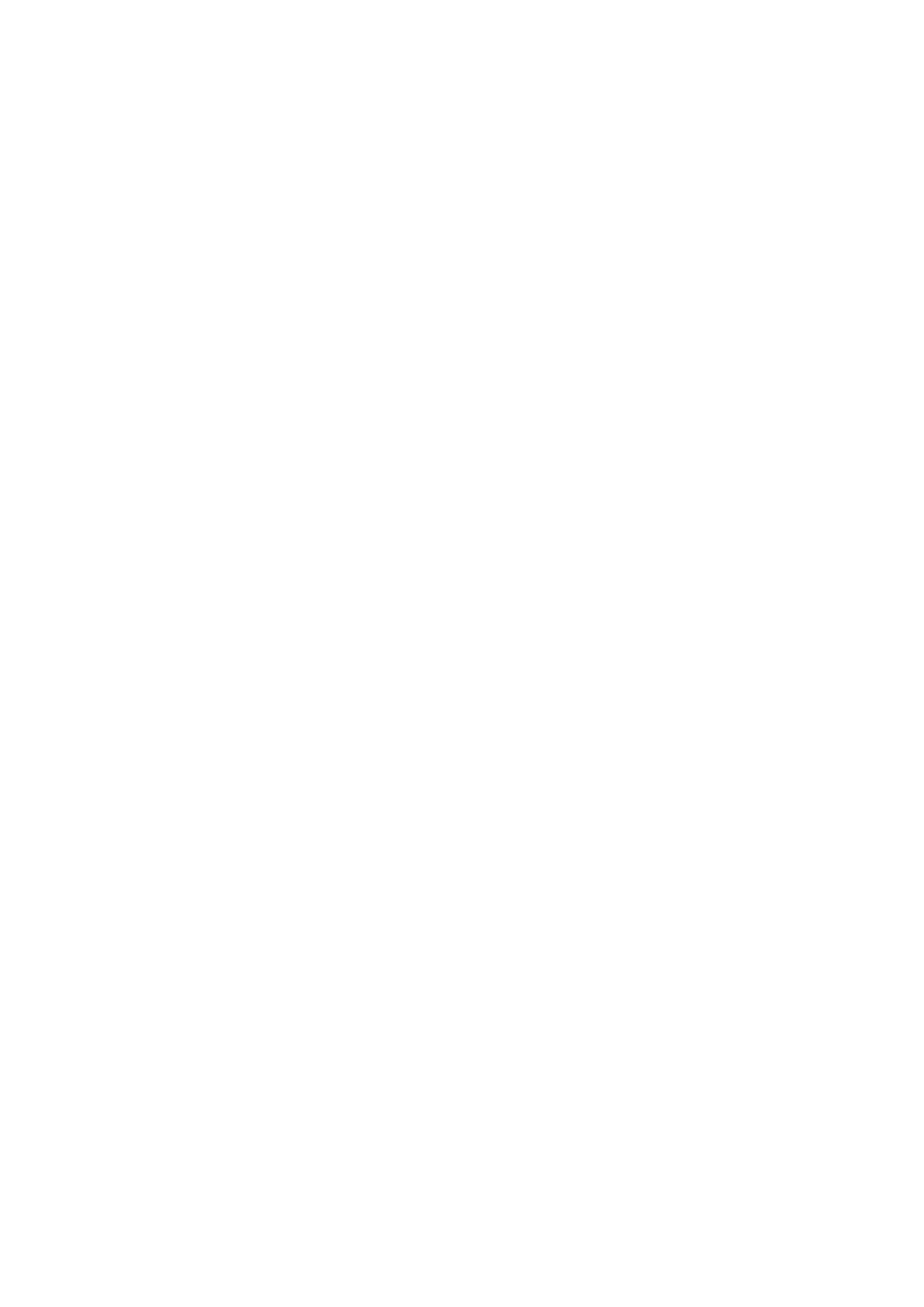# 1 Background

## 1.1 Introduction

This report shows the findings from a field experiment to estimate the extent of racial discrimination in key areas of the British labour market. The task of this study was to collect factual evidence to test the assertion that discrimination is a significant factor affecting labour market outcomes for members of ethnic minorities.

The Department for Work and Pensions (DWP) commissioned the National Centre for Social Research (NatCen) to carry out this study in a context of continued policy focus on how best to promote equal opportunities. The research was commissioned after the employer-led Business Commission on Race Equality recommended 'matched CV' testing to measure progress towards eliminating the ethnic minority employment gap. The Chancellor of the Exchequer accepted the recommendation on 'matched CV' testing and asked the Ethnic Minority Employment Task Force to oversee delivery and report back to him in writing by December 2009. The Equality Bill was before Parliament at the time of writing, and we hope that the findings in this report represent a useful addition to the evidence to inform debate.

## 1.2 Ethnic minority penalties in the labour market

That there are ethnic penalties in employment in Britain is a well-established fact. A recent study by Professor Anthony Heath and Professor Yaojun Li looked at differences in labour market attainment for males belonging to different ethnic groups during the period 1972 to 2005 (Li and Heath, 2008). The study assessed ethnic penalties after controlling for measures of human capital, predominantly education. Heath and Li found that black and Pakistani/Bangladeshi men became more likely to be unemployed during the period. While Indian men's labour market status improved over the period, the situation of black Caribbean, black African and Pakistani/Bangladeshi men worsened (Li and Heath, 2008).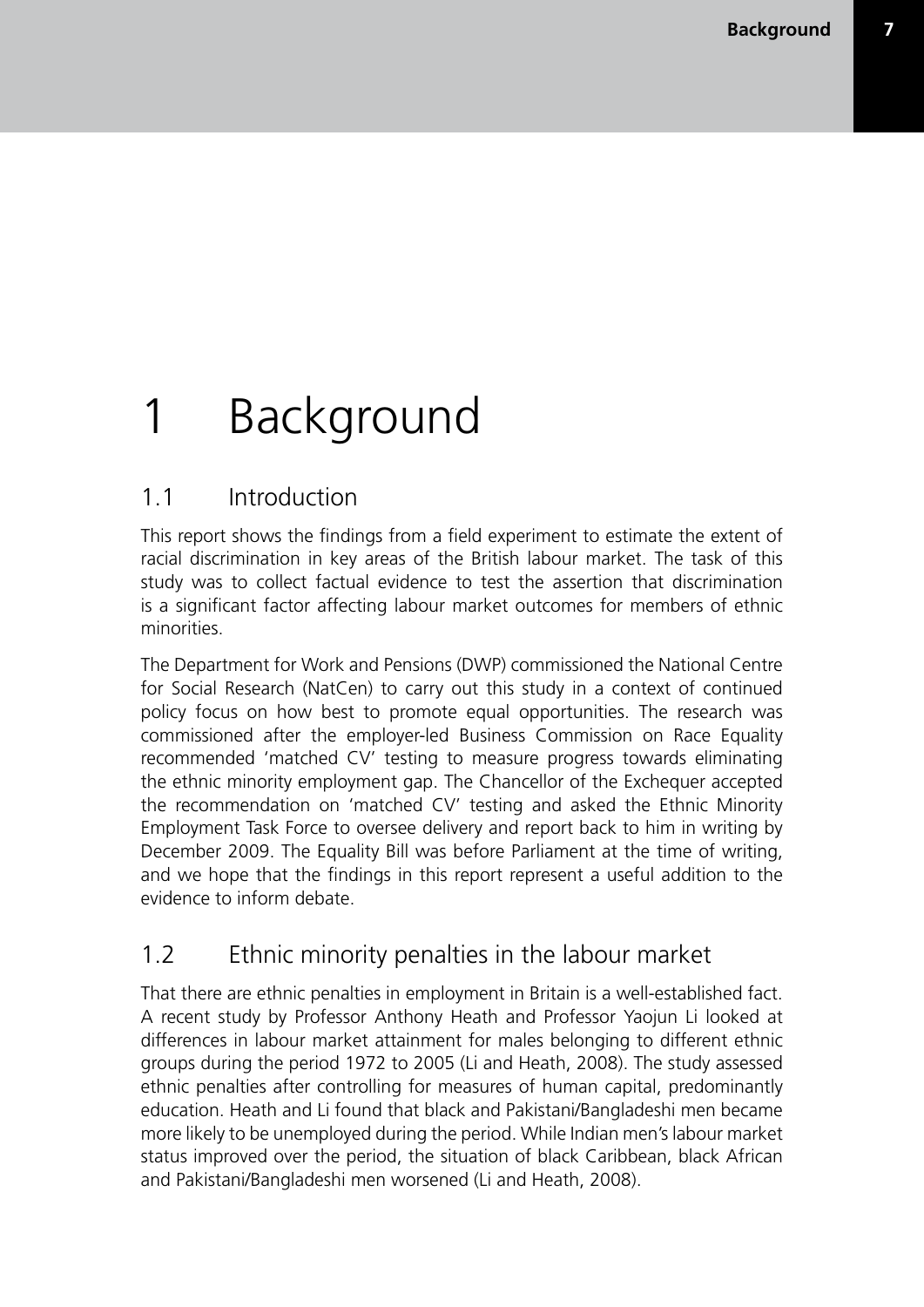Another authoritative study is the report for DWP by Professor Anthony Heath and Dr Sin Yi Cheung of Oxford University (2006, DWP Research Report No, 341). They make an important distinction between the overall or 'gross' level of inequality and the 'net patterns' that remain after controlling for differences in characteristics of the various ethnic minority groups, such as the age profiles and levels of education of members. The way in which these differences are controlled is through multivariate statistical analysis. While the net differences are smaller than the overall gap, there remains evidence of a 'net ethnic penalty' in employment. The size of the penalty was shown to vary across different ethnic groups as well as for men and women. Those ethnic minority members born and educated in Britain, so-called 'second generation migrants', experience ethnic penalties in a similar way to the first generation.

Heath and Cheung are careful to emphasise that the ethnic penalty may arise for a number of reasons and that their evidence does not identify the causal processes. They identify the following factors as plausible contributors to the gap:

- lack of information about job opportunities;
- lack of contacts with potential employers;
- difficulties of transport to areas where job vacancies are located.

They make it clear that their research method is suggestive of the role of discrimination, but is not able to demonstrate the extent to which it contributes to the ethnic penalties.

Carmichael and Woods came to a similar conclusion in 2000 when they argued that the ethnic penalties experienced by minority workers were not fully explained by differences in human capital endowments and personal characteristics. They attributed at least some of this difference to discriminatory selection practices among employers (Carmichael and Woods, 2000).

According to this study:

*'Discrimination in selection practices is* [therefore] *consistent with lower occupational status as well as higher unemployment and lower average earnings for ethnic minorities.'*

(Carmichael and Woods, 2000 pg 73)

However, the evidence of ethnic minority penalties has been challenged. For example, the eminent US economist, Professor James Heckman, summarised considerable literature on the US situation in these terms (1998 Heckman):

*'Most of the disparity in earnings between blacks and whites in the labor market of the 1990s is due to the differences in skills they bring to the market, and not to discrimination within the labor market.'*

(1998: 101)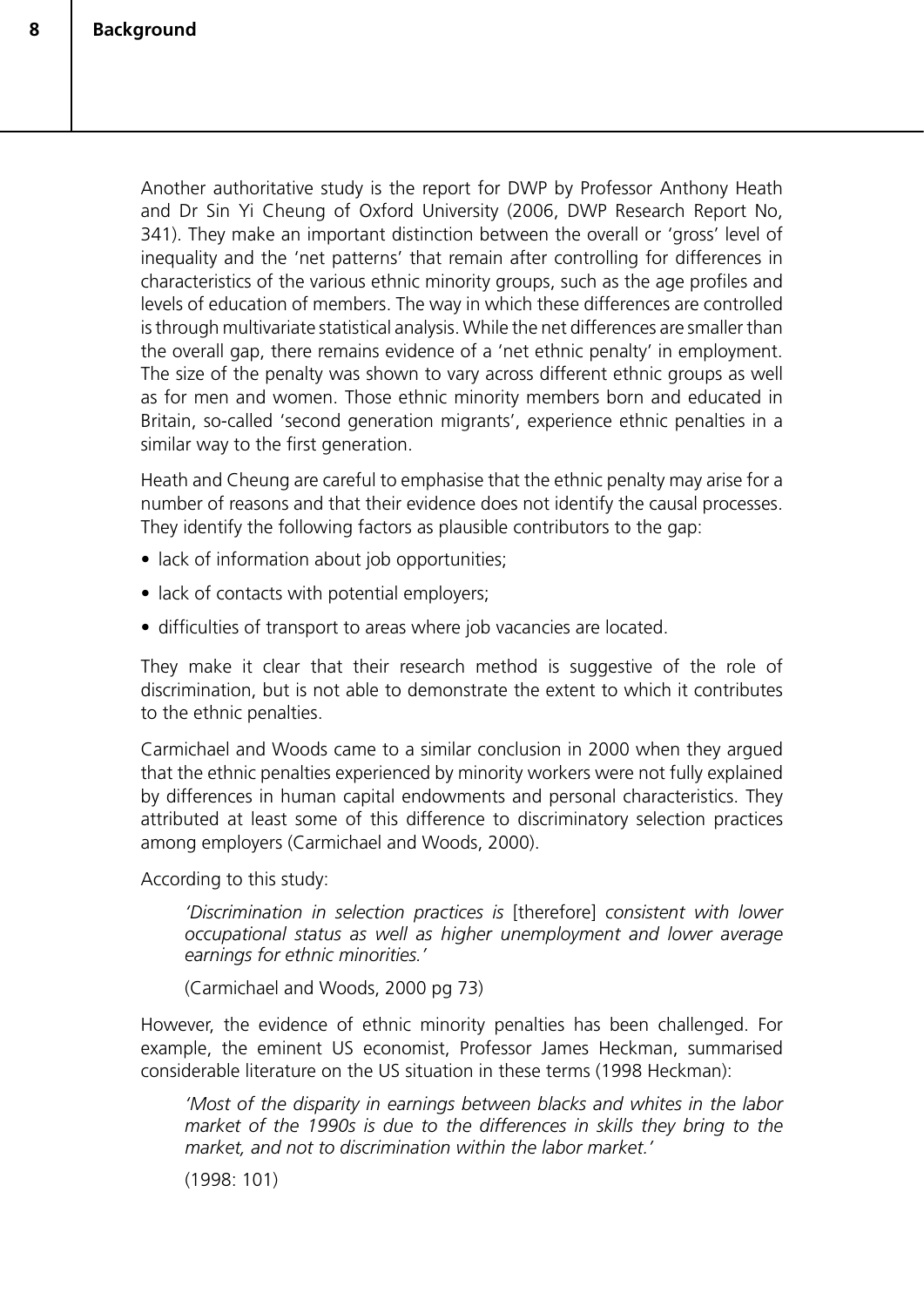**9**

Heckman went on to describe discrimination as 'the problem of a previous era'.

Employers are interested in the productivity or employability of their workforce. These can be seen as synonyms for the term 'skills' used by Heckman. It is by no means clear that the statistical approach used by Heath and Cheung, being limited to the characteristics recorded on major surveys, is able to approximate to these characteristics of employees or potential employees.

An alternative view of some significant causes of ethnic penalties is that they may arise through a process known as 'statistical discrimination'. As described by Pager and Karafin (2009) much of the discussion on the causes of discrimination focuses on the rationality of employer decision making. Information is scarce when employers are making recruitment decisions. Knowing about the age and education of an applicant may be insufficient, given that the employer is also interested in other factors that influence productivity, such as motivation and social skills. In this situation, employers may rely on observable characteristics that they believe are correlated with the unobserved characteristics. The implication of this view is that employers are behaving in a manner that may appear rational (albeit what they are doing contravenes legislation on equal opportunities), rather than being motivated by 'preference-based' discrimination, when they make decisions that result in ethnic penalties.

Discriminatory outcomes may also result from processes that are not consciously intended to be discriminatory but which nevertheless have that effect. Roberts and Campbell (2006) find no evidence of overt discrimination in their analysis of interviews for low-skilled jobs, but identify penalties for first generation migrants who are not familiar with the conventions of British job interview question style and organisational culture.

Another aspect of this more indirect discrimination would be where recruiters do not apply strictly job-related criteria in their recruitment process, and instead base choices on how personable they themselves find a candidate to be. In some cases this may have the effect that they recruit people from their own ethnic and sociodemographic group.

## 1.3 Policy measures to reduce inequality

Heath and Cheung (2006) provide a useful discussion of potential policy measures that may address the ethnic penalties in employment. Among the policy measures they discuss are:

- addressing educational inequalities;
- active labour market policies (not necessarily targeted at ethnic minorities, but towards residents in deprived areas);
- improved careers services at further education colleges and universities;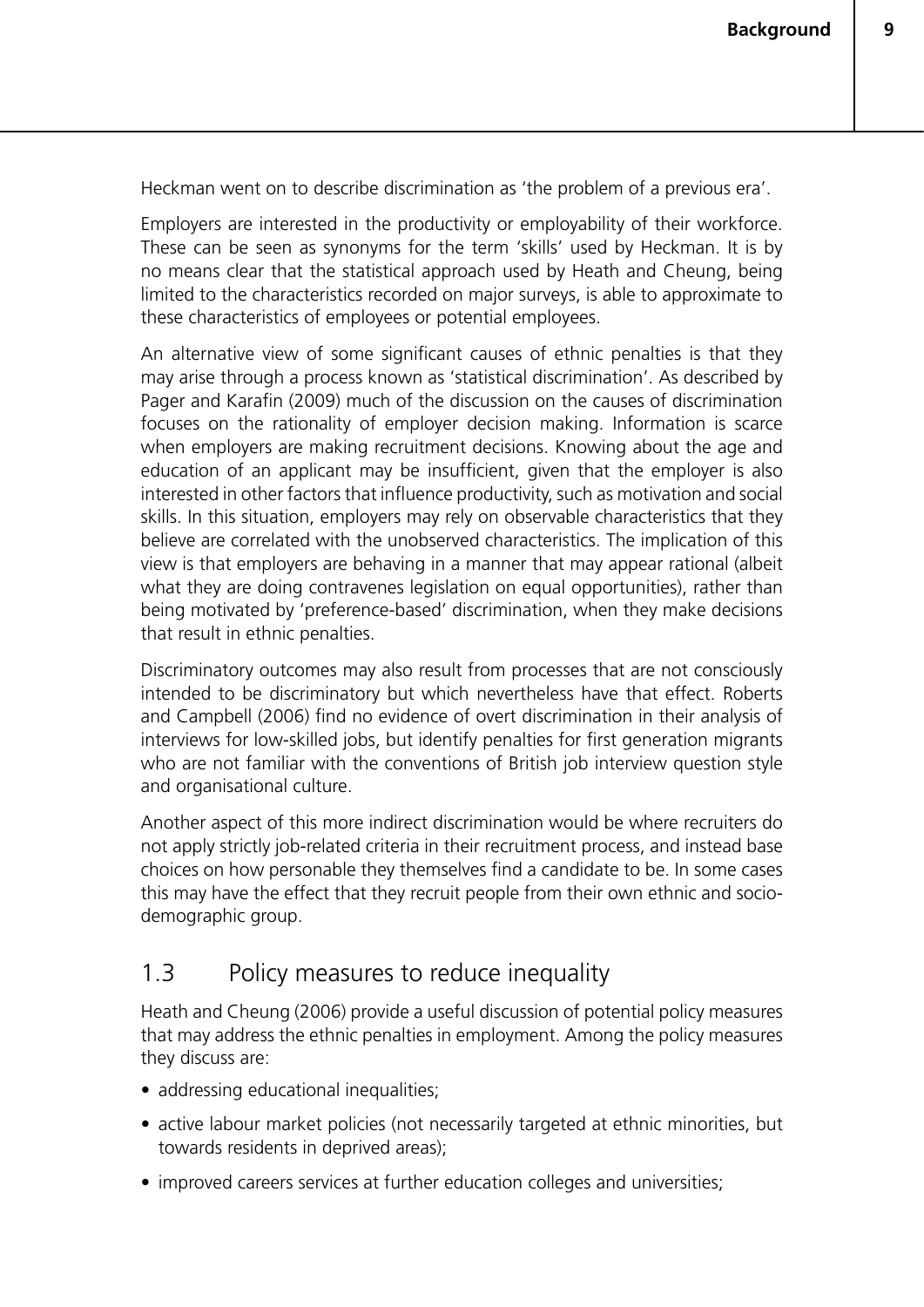- extending the Race Relations (Amendment) Act 2000 to cover the private sector, perhaps with monitoring and enforcement arrangements;
- as an alternative to legislation, to develop voluntary schemes for ethnic minority monitoring.

The latter point is supported by the comment that:

*'It may well be that a great deal of the ethnic disadvantage in the private sector is unintentional and unrecognised by senior management. Monitoring schemes may well…encourage responsible employers to address the weaknesses identified'.*

 $(2006: 69)$ 

However, they are also clear that:

*'One implication of our research is that more work needs to be done on the causal issues, perhapsthrough careful monitoring of pilot policy interventions or through field experiments on racial discrimination'.*

(2006: 66).

The National Audit Office (NAO) reported on DWP's role in increasing employment rates for ethnic minorities (NAO, 2008). This report notes that the Department has used mainstream employment services as the principal instrument. While this approach has achieved a reduction in the employment gap, there is more that can be done (2008: 8). The NAO makes six recommendations:

- all future City Strategies for areas with significant ethnic minority populations should include targets for ethnic minority employment as a condition of funding;1
- in more flexible New Deal programmes, changes should be made to meet the needs of ethnic minority customers, such as in the length, content and format of training courses;
- Jobcentre Plus should increase awareness among ethnic minorities of reporting arrangements where discrimination has been perceived to occur;
- Jobcentre Plus Districts should identify services local organisations can provide to ethnic minority customers;
- Jobcentre Plus should bring good practice in ethnic minority employment to the attention of personal advisers;
- the Department and Jobcentre Plus should conduct a further customer survey of ethnic minorities to identify trends since the last survey in 2005.

<sup>1</sup> However, the report notes that *'the Department does not accept this recommendation on the grounds that power has been delegated to the local level and targets can be included through negotiation between the Department and local organisations'* (2008: 9).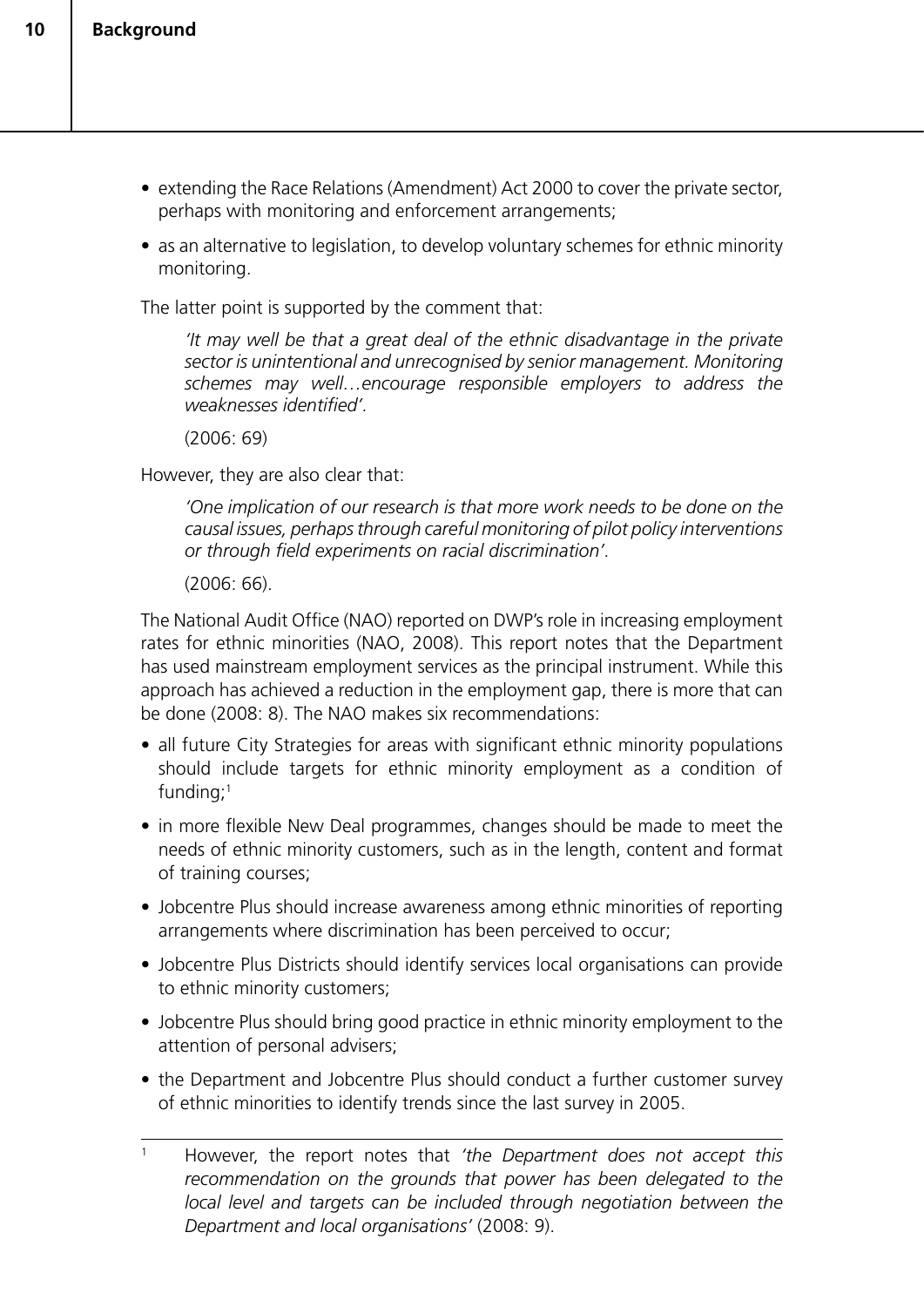An EU report published in 2007 (Makonnen, *Measuring Discrimination, Data Collection and EU Equality Law*, European Commission) drew attention to the importance of data in ensuring protection from unequal treatment. As well as national statistical sources, this was concerned with quantitative monitoring by employing organisations.

## 1.4 Recruitment practices and discrimination in employment

It is difficult to know whether discrimination in recruitment is decreasing over time. For the US, on the basis of surveys conducted over a number of years, Holzer reported that:

*'Discrimination became less pervasive in the tight labor markets of the late 1990s, as employers could no longer find alternative job applicants'.*

(2006: 4)

This illustrates one of the ways in which ethnic penalties may be related to the state of labour markets. The scope for discrimination is possibly greater where there is a high rate of unemployment and in those jobs where it is more common for recruits to have been unemployed.

An analysis of recruitment behaviour showed considerable differences related to the level of skill of the job vacancy (Pelizzari, 2005)<sup>2</sup>. Where the skill level was low, an employer could provide training in a very short period, and whether or not a recruit had acquired the skills needed would be apparent very quickly. The evidence showed that in this situation, employers invested little in selection and relied on a policy of 'hire and fire' once they had been able to observe which recruits were working at an appropriate level of performance<sup>3</sup>. In contrast, with

- <sup>2</sup> This study, drawing on a 1992 survey of those responsible for recruitment in a large sample of British establishments (Hales, 1993), is notable for drawing attention to the recruitment behaviour of employing organisations, whereas there is a much greater literature on the behaviour of individuals in seeking jobs. The 1992 survey included questions on equal opportunities and the measures respondents wished to adopt to improve opportunities for groups such as disabled people, the long-term unemployed and ethnic minority group members.
- <sup>3</sup> Another perspective on the same phenomenon comes from sociological discussion of networks: if people are networked with others who face similar levels of disadvantage in the labour market, then they will tend to work in low-quality jobs with high instability, since these are the jobs that their contacts give them leads about (Granovetter, 1995). An alternative 'information-based' theory would be that people applying for jobs through formal channels know little about the jobs they will be doing, and lack the existing ties to someone in the workforce to help with the settling-in time at the beginning, and this makes them likely to quit if they are not dismissed.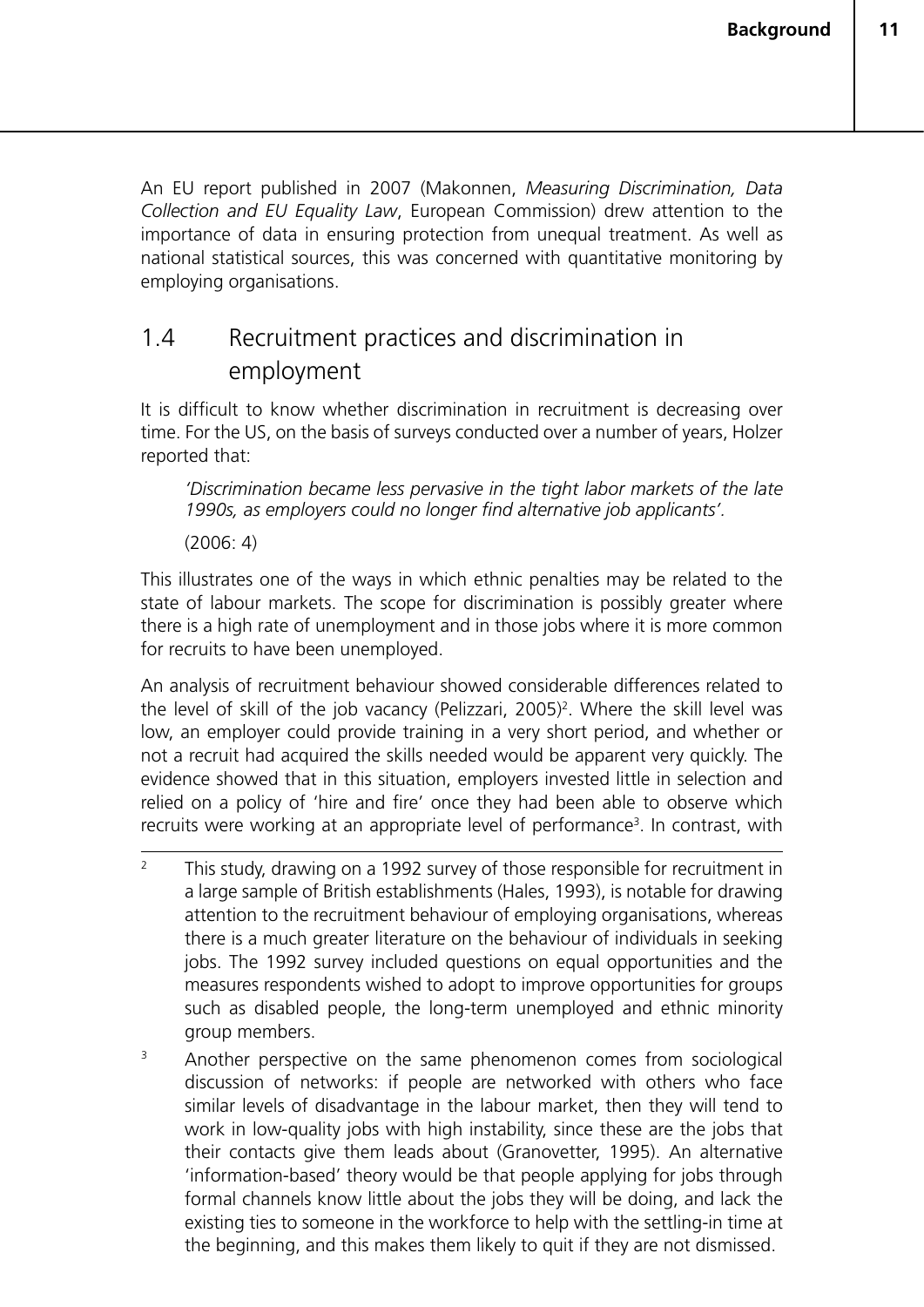high skilled jobs, employers invested much more resources in selection. While they might use an application form for the initial short-listing of applicants, they would use psychometric testing or aptitude tests to confirm the conclusions of interviews. The consequence of this greater investment was that higher skill jobs attracted higher wages, lasted longer and led to more satisfaction with the person recruited. It is worth noting that the analysis by Pelizzari appears to contradict the information given by around two-thirds (69 per cent) of respondents, who had said their establishment used a standardised recruitment procedure for all vacancies.

Drawing their evidence from the employee element of the 1998 Workplace Employee Relations Survey, Noon and Hoque (2001) identified less favourable treatment of ethnic minorities in the workplace in several key respects. The analysis was based on almost 24,000 employee responses<sup>4</sup>, and covered four topics that employees might have discussed in the past year with a supervisor: how they were getting on with their job, their chances of promotion, their training needs and their pay. Summarising their findings, the analysis showed:

- ethnic minority men were less likely than white men to have held discussions with a supervisor on their job and pay;
- ethnic minority women received poorer treatment than white women in all respects;
- workplaces with positive action measures and monitoring of equal opportunities policies had equal treatment of both men and women;
- unionised workplaces showed greater inequality in treatment, while there was more equal treatment in non-unionised workplaces (although ethnic minorities may benefit from collective bargaining on pay in unionised workplaces).

## 1.5 Field experiment approaches: actors and correspondence tests

The method of 'field experiments' has been developed to estimate the prevalence of discrimination in recruitment. Initially, in both the UK and the US, this was based on actors who presented themselves as applicants for housing or job vacancies. This approach has been extensively applied in a range of settings, notably in testing for discrimination in access to housing, and similarly in access to financial arrangements and in retailing of cars. Where the negotiation of access occurs face to face, it is difficult to see an alternative. A recent discussion of this approach is provided in National Research Council (edited by Blank *et aI.*, 2008), where this is presented as the usual approach to field experiments.

Riach and Rich (2002) examined the existing studies on ethnic discrimination and came to the conclusion that experiments involving personal approaches have

<sup>4</sup> The sample included 328 ethnic minority men and 364 ethnic minority women.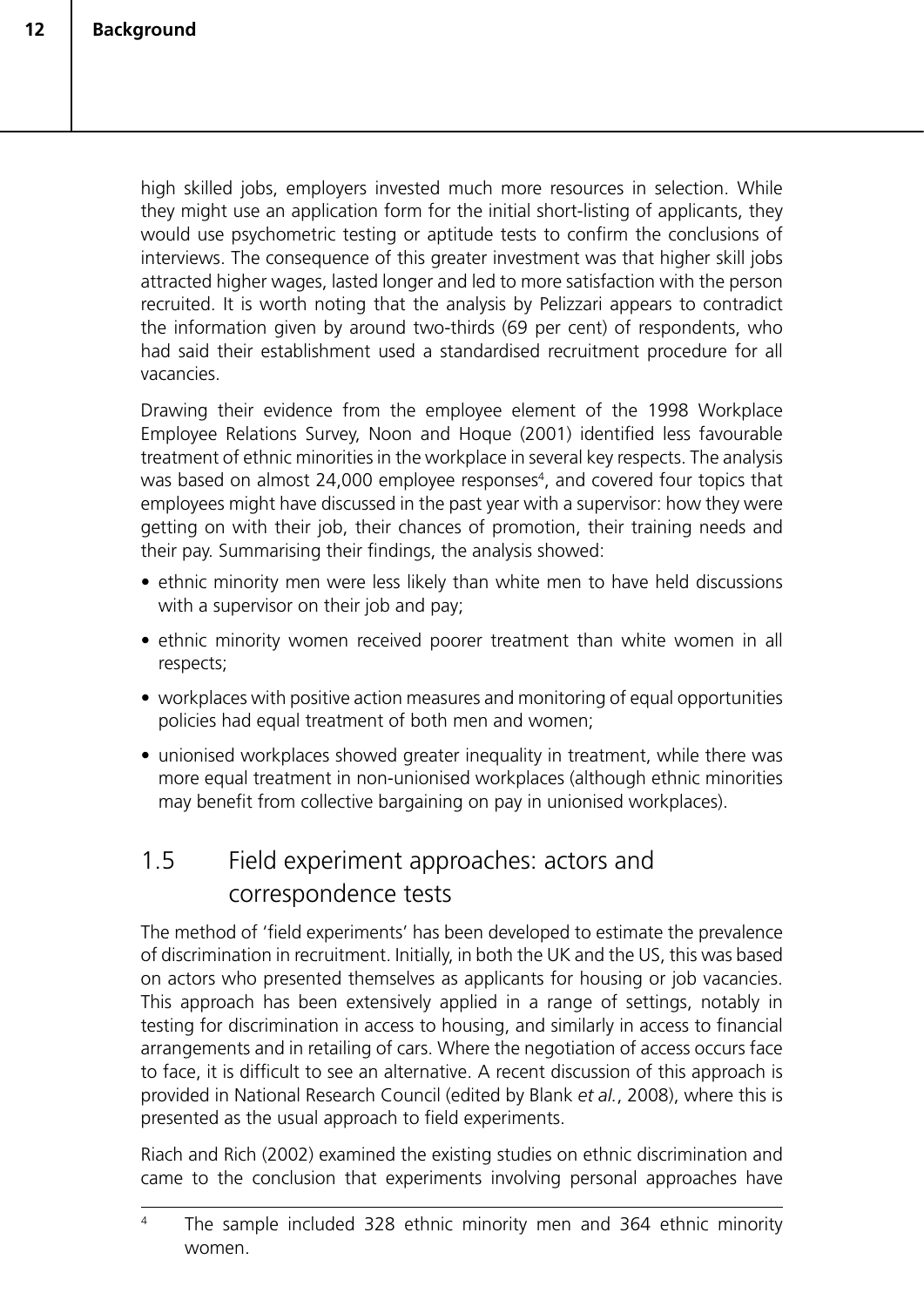been widely criticised due to problems with motivation and matching of testers and the possibility of unobserved differences between the actors (see Ward 1969 and Heckman, 1997). Riach and Rich recommended the written test or the 'CV testing approach' as a solution (2002, 509).

The 'CV testing approach' was developed by Jowell and Prescott-Clarke (1970) for measuring discrimination in recruitment. They considered and rejected two other approaches:

- a survey of the actual employment situation…would contribute little in the way of concrete evidence;
- the PEP (now PSI) approach of sending 'actor applicants' is costly and 'the inherent drawbacks of the technique are simply not capable of validation'. The authors highlighted the issue of the actors' motivation, noting suggestions there may be a conscious or unconscious motive to prove discrimination. They point out this argument is tenuous, but motivation differences are unprovable.

Their solution was to send matched written applications (soliciting an application form or invitation to interview), and to confine the measurement to one key stage in the recruitment process: testing whether the applicants would be allowed to apply or invited for interview. The technique was viewed as being only applicable to 'white collar' jobs. It is this approach, as developed through subsequent 'field experiments' in various countries that is the basis for the research design set out in this report.

The method of using feedback to written job applications, to test for differences between the response rates for different groups, has become known as correspondence testing. Riach and Rich showed in their 2002 article: *Field experiments of discrimination in the market place* how the CV testing approach has been used in various countries since the Jowell and Prescott-Clarke study. The method has been used to identify discrimination based on ethnicity, gender, age, physical appearance, disability and caste (for examples see Bertrand and Mullainathan, 2004; Booth *et al.*, 2007; Carlsson and Rooth, 2007; Galster, 1990).

The studies have used varied numbers of applications per job and several studies have added other levels of analysis such as résumé quality, firm size, type of occupation or even gender of the recruiter. One example is a Swedish study from 2007 which sent two applications to 1,552 job advertisements. It was found that the callback rate of applications with a Swedish-sounding male name was 50 per cent higher than for the ones with a Middle Eastern-sounding male name. (Carlsson and Rooth, 2007). The relative callback rate for Swedish-sounding named applications was higher in lower level occupations than in higher level occupations. Further, regression analysis showed that the ethnic difference in callbacks was related to the sex of the recruiter and to the number of employees at the workplace. Another Swedish study by Arai and Thoursie (2009) showed that individuals who had changed their name from a Asian/African/Slavic sounding name to a Swedish sounding name had significant increases in their annual earnings after the name change.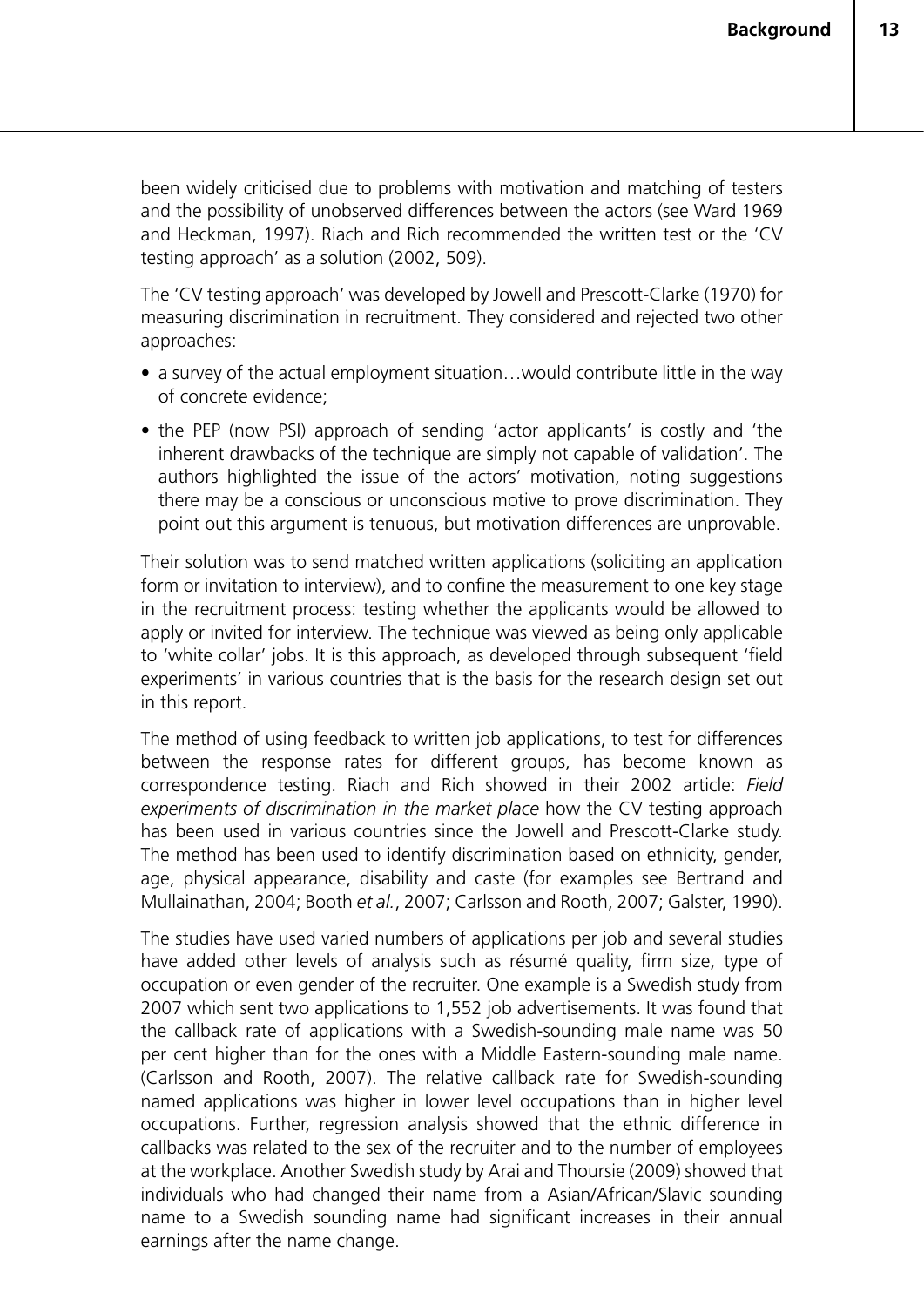In Bertrand and Mullainathan's US study from 2004, applications were made to over 1,300 employment advertisements in the sales, administrative support, clerical and customer services job categories and nearly 5,000 résumés were sent. They found that applicants with white names needed to send about ten résumés to get one call back whereas applicants with African American names needed to send about 15 résumés (Bertrand and Mullainathan, 2004).

A more recent study from Australia conducted by Booth, Leigh and Vaganova (2009) sent over 5,000 résumés to respond to job advertisements. All of the jobs applied for were entry level positions and the result showed discrimination against all non-Anglo-Saxon named Australian applicants.

A similarly named-based discrimination study has recently been conducted in Delhi, India where the focus of the study was to study the role of caste and religion in India's new economy sectors. Three thousand, one hundred and sixty fictitious résumés were sent in response to 371 job openings. The study found no evidence of discrimination against non-upper-caste applicants for software jobs, but large and significant differences between call back rates for upper-castes in the case of call-centre jobs. There was no evidence of discrimination against Muslims for either of the two kinds of jobs (Banerjee *et al.*, 2009).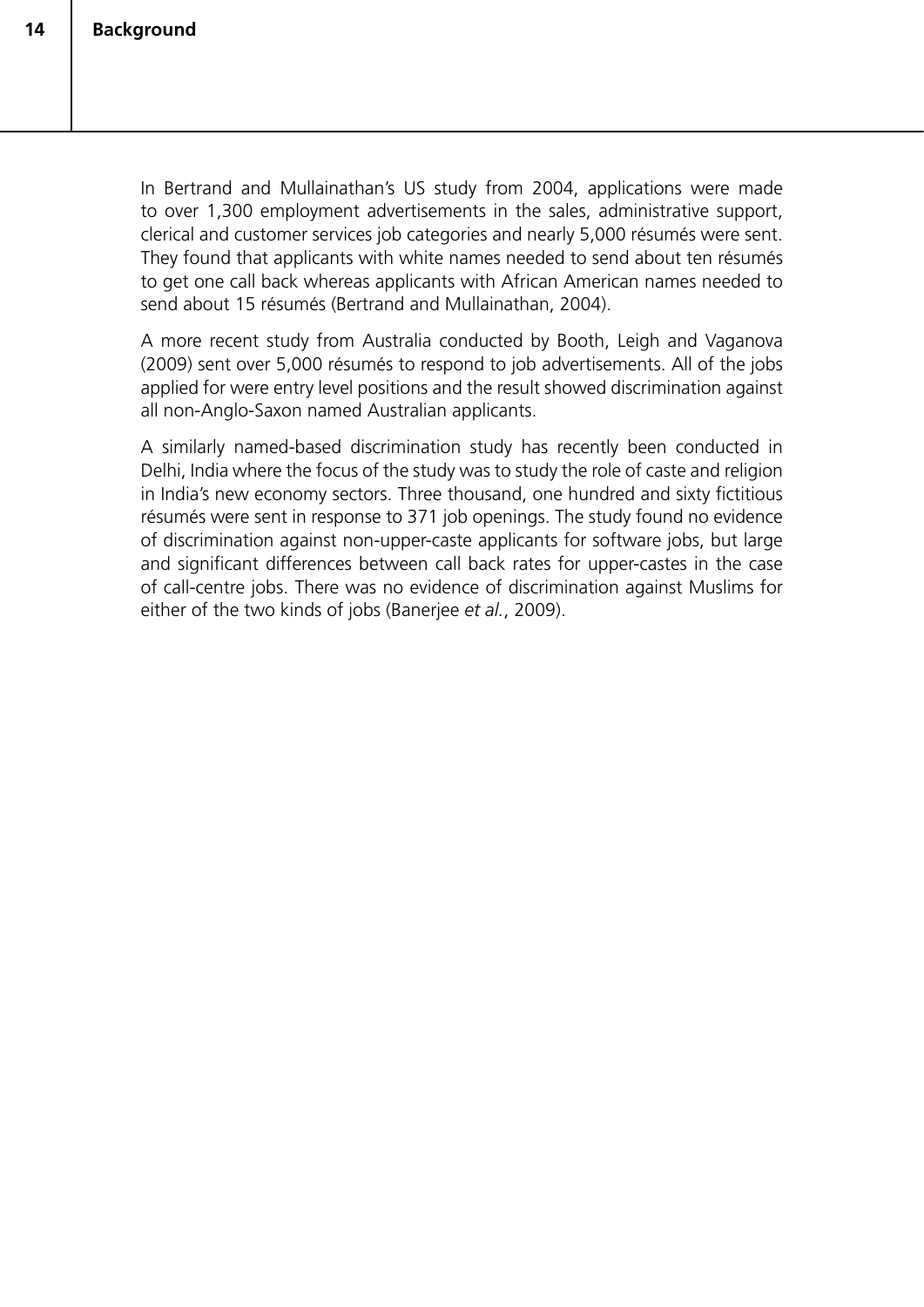# 2 Test design

## 2.1 A correspondence test

Of the approaches described in the previous section, the one settled upon for this study was that of a correspondence test. While its focus is more limited than tests involving actors, in the sense that it can only deal with the early part of the recruitment process, it avoids the problems with those approaches. Tests involving actors are particularly difficult to implement successfully due to the requirement to match candidates across all characteristics relevant to an employer (with the exception of race). It is questionable whether this can be achieved and the objection has been raised that it cannot be known whether there are motivational differences between actors of different ethnic backgrounds who are aware of the nature of the test. By contrast, the feature of the random assignment of ethnicity to applications allows us to be confident that the test is valid.

The key elements of the approach were as follows:

- formally advertised job vacancies were identified across a particular set of occupations and areas over a specified period;
- a matched set of three plausible applications was developed in response to these adverts;
- ethnic identity was randomly assigned to each application using names widely associated with the required ethnic group (one of the three was white, with the other two from different minority ethnic groups);
- responses from employers were monitored;
- discrimination was measured as differential treatment at an aggregate level between the ethnic groups in the study (the fact that applications were sent for the same vacancies provides the control).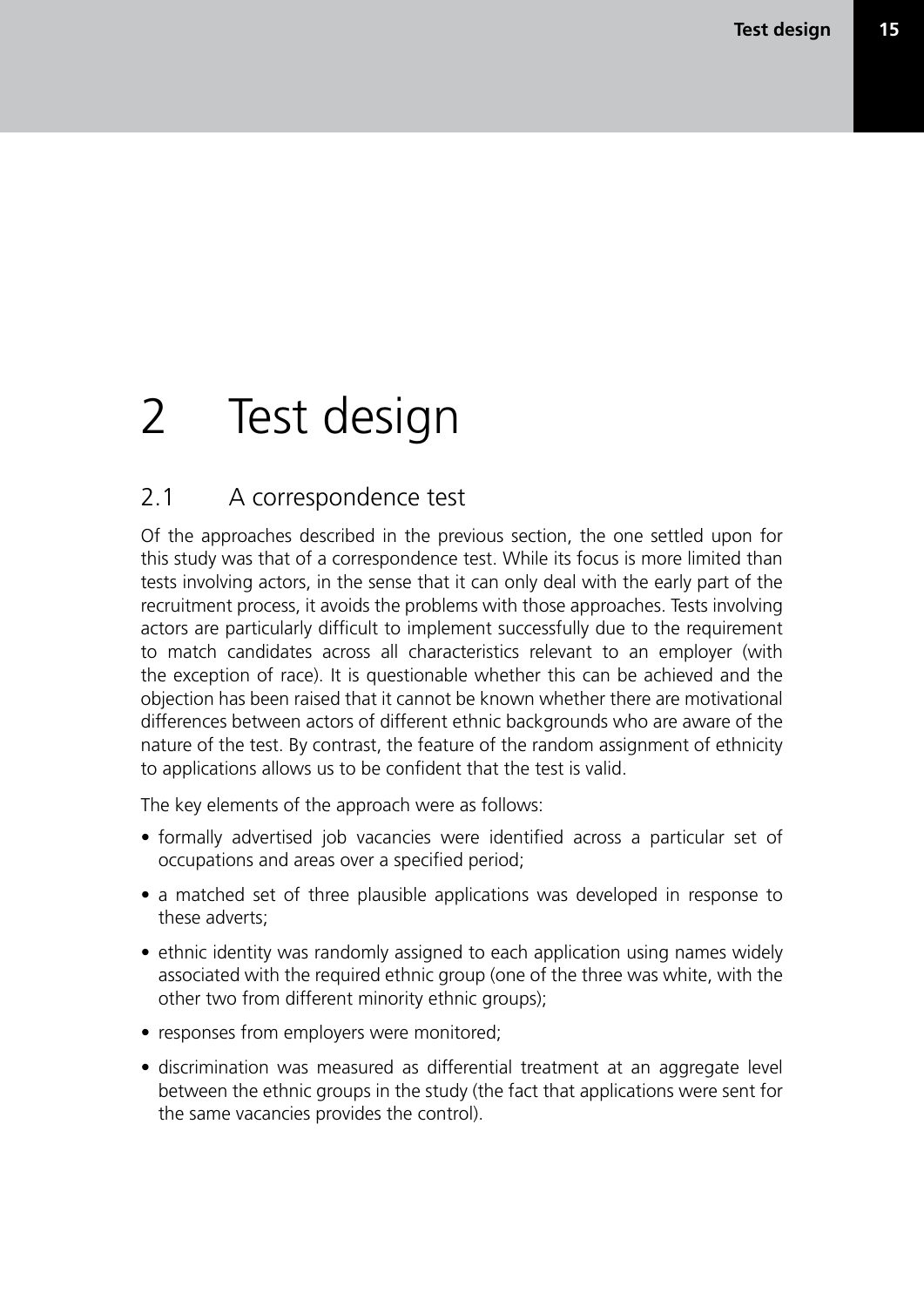The ethical dimensions of the study were considered by the researchers in their review of the literature on field experiments<sup>5</sup> and by an internal ethics committee. The view formed was that the burden for employers of considering an additional three applications while engaged in a public recruitment process was minimal and that a speedy response to decline offers of interviews would minimise problems. Sending fictitious applications in itself raises ethical questions, but justification is provided by the lack of alternatives to this design and the value of the subject. This report is careful not to identify the organisations included in the sample.

The following sections describe the study in some detail – interpretation of the results will benefit from an appreciation of the strengths and limitations of the test.

## 2.2 Number of applications per set

Three applications were sent for each vacancy in our test, one with a white name and the other two with different minority ethnic group names. In deciding on this number, considerations included the research questions to be addressed, statistical efficiency and practical limitations. In consultation with the Department for Work and Pensions (DWP) and the steering group for the project, it was decided that for the current study, being able to test for differential rates of discrimination across a number of ethnic groups was more desirable than being able to test for factors such as application quality.<sup>6</sup> By sending two ethnic minority applications to the same vacancy, differences between rates of discrimination for ethnic minority groups could be assessed from a position of looking at the same employers and vacancies.

In principle, for a given number of vacancies, the more applications sent per vacancy the greater the statistical power of the study, but there are some practical limits. Certainly, if too many forms were to be sent after each vacancy then some employers might suspect they were part of an experiment, with the risk that all the forms are rejected. There is also the question of whether sending more than three or four applications is too great a burden on smaller organisations in particular.

## 2.3 Conveying racial identity

The mechanism for conveying racial identity in our study was the name of the applicant. No other markers of ethnicity were used. It is therefore vital to the success of the test that the names used are widely recognised as belonging to the intended ethnic groups. Poorly associated names would result in any actual discrimination present being understated in the results.

<sup>5</sup> See Bovenkerk (1992), Riach and Rich (2004) and Wrench and Modood (2000) for discussions of the ethical considerations. Each concluded that the ethical case for the approach had been made.

<sup>&</sup>lt;sup>6</sup> Four applications were sent to each vacancy in the case of Bertrand and Mullainathan's study (2004) that looked at résumé quality.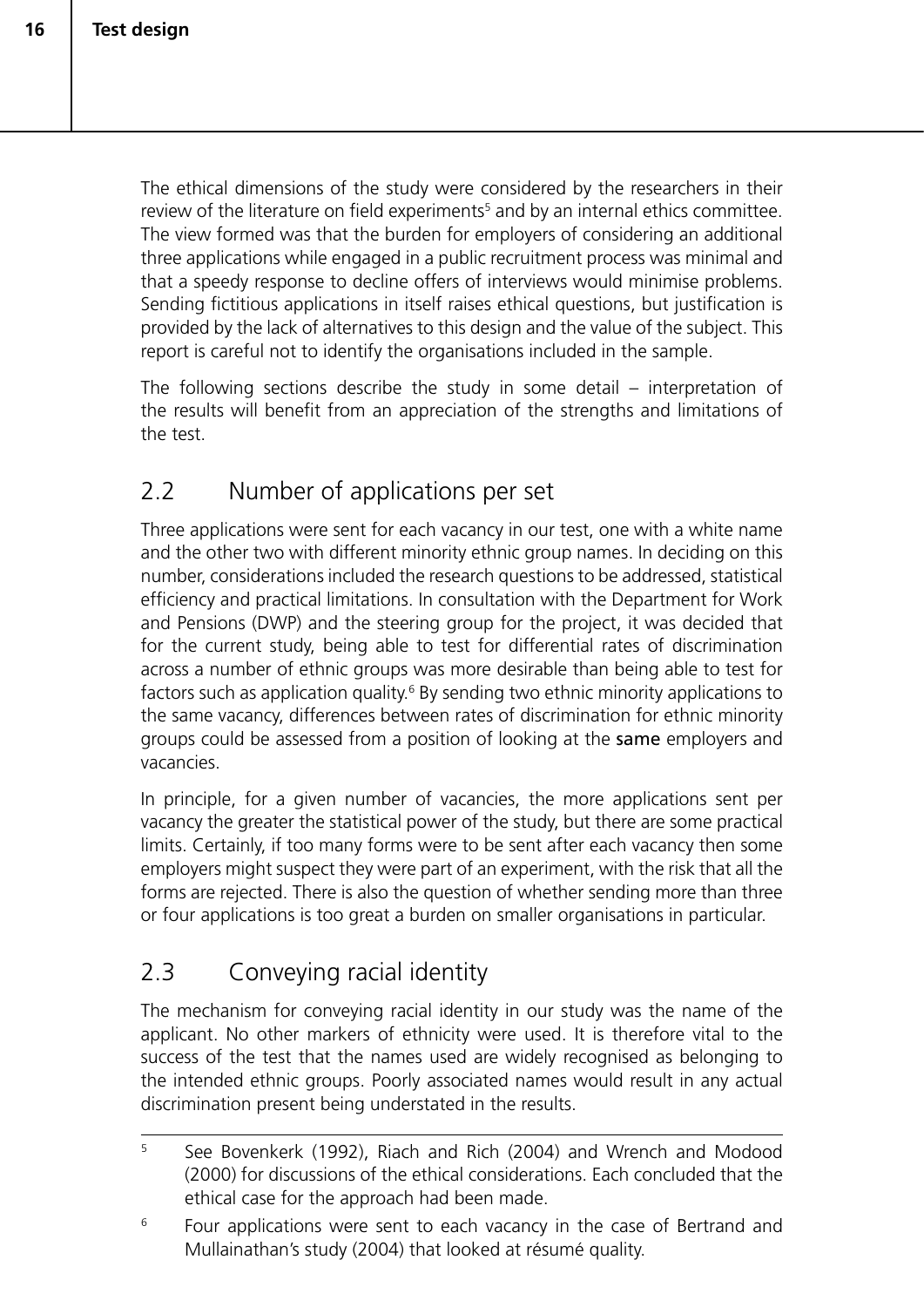The selected names were developed in stages. An initial long-list of names was drawn up based on those found in survey data held at the National Centre for Social Research (NatCen) to be both common within particular ethnic groups and relatively exclusive to them. Testing was carried out internally, with staff at a number of locations, to establish whether these were generally recognised as being from the anticipated ethnic group, of the anticipated gender, and whether they were neutral with regard to age and social class.

Based on this initial work, names were shortlisted and a quantitative assessment of their association with ethnic groups was carried out using an on-line omnibus panel. Each name was tested with a minimum of 650 adults of working age in Great Britain. Chinese names were not included in the quantitative study as the internal testing revealed very high levels of 'correct' association (in the sense that they associated them with the intended ethnic group when presented with a list). The results are presented in Table 2.1 for the best performing two names (one male, one female) in each of the ethnic groups tested.

Four-fifths of respondents categorised the white names correctly. This rose to over 95 per cent where 'not sure' responses were excluded. The early testing suggested that some respondents would pick the 'not sure' category as a protest against the nature of the task. The assumption in excluding them is that their recognition of names was actually similar to that of other respondents on average.

Black African names were also widely recognised, with 62 per cent correctly attributing the ethnic group for the female name, rising to 76 per cent excluding 'not sure'.

The Indian, Pakistani and Bangladeshi names had a reasonable level of association, but there was some misattribution of names between the groups. If we look at the proportion assigning the names to either Indian or Pakistani/Bangladeshi, the correct assignment of Indian names rises above 95 per cent. For Pakistani names, recognition rises to 80 per cent. This attribution to a general 'South Asian' category should be considered when interpreting results, particular as these two groups experience different levels of success in labour market outcomes.

A potential problem for the name-based approach lies with black Caribbean names. Even excluding 'not sure' responses (which accounted for a quarter of respondents for these names), only around half the sample correctly attributed the names. This seems likely to reflect the point that black Caribbean names often have white European roots. Even allowing for attribution of either black African or black Caribbean, correct recognition for the Caribbean male name was 57 per cent. The danger for the experiment is that discrimination for this group would be under-recorded.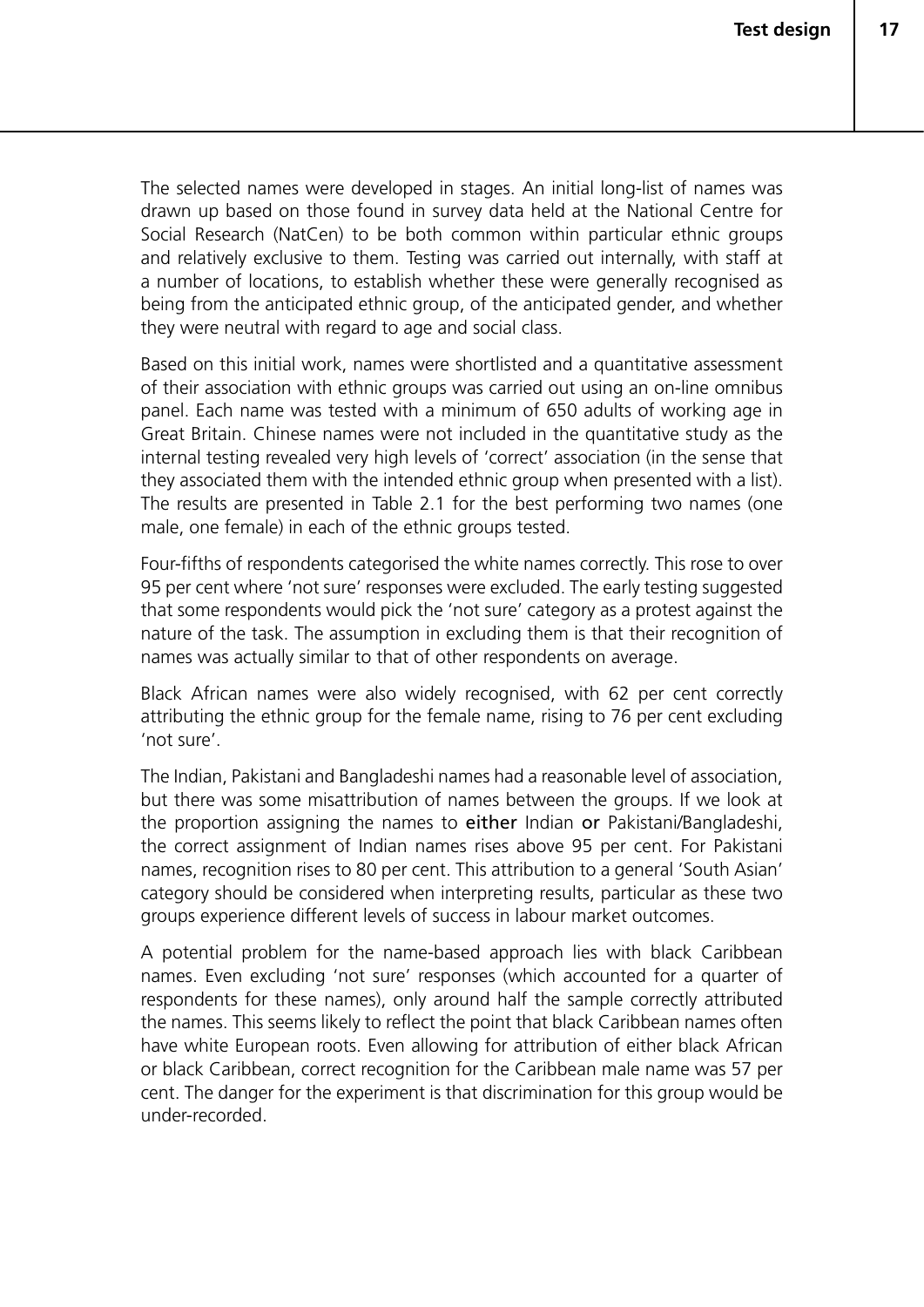| <b>Correct group</b>     | Gender | Correct<br>attribution | Correct<br>excluding<br>'not sure' | <b>Attribution</b><br>to either<br>black group/<br>either South<br>Asian group | Base (n) |
|--------------------------|--------|------------------------|------------------------------------|--------------------------------------------------------------------------------|----------|
| Black African            | Female | 62                     | 76                                 | 88                                                                             | 723      |
| Black African            | Male   | 53                     | 69                                 | 85                                                                             | 691      |
| Black Caribbean          | Female | 38                     | 50                                 | 72                                                                             | 649      |
| Black Caribbean          | Male   | 36                     | 48                                 | 57                                                                             | 705      |
| Indian                   | Female | 52                     | 61                                 | 95                                                                             | 695      |
| Indian                   | Male   | 57                     | 65                                 | 97                                                                             | 669      |
| Pakistani or Bangladeshi | Female | 47                     | 58                                 | 80                                                                             | 678      |
| Pakistani or Bangladeshi | Male   | 53                     | 63                                 | 79                                                                             | 663      |
| White British            | Female | 81                     | 97                                 |                                                                                | 754      |
| White British            | Male   | 82                     | 96                                 |                                                                                | 660      |

#### **Table 2.1 Results of testing of name recognition**

Base: Great Britain adults aged 16-64.

Consideration was given to including other markers of ethnicity in the applications, such as mother tongue language skills or membership of particular cultural or religious groups. This option was rejected to keep the test as pure as possible and maintain a clarity of interpretation. There was a concern that to provide such attributes may imbalance the sets of applications in terms of their quality (an equivalent 'white' activity or interest would need to be identified), and may confuse the test of racial discrimination with, for instance, questions about religion or degree of integration. For similar reasons, applications were sent from British nationals educated in the UK to avoid potential statistical discrimination on the basis of assumptions about language or qualification comparability.

What the tests suggest is that four minority ethnic groups, Chinese, black African, Indian, and Pakistani/Bangladeshi could certainly be covered by the study, although inevitably some employers will not interpret names in such specific ways. (For example, faced with a Muslim Pakistani name, employers will recognise it as probably Muslim, possibly Indian or Hindu, but are unlikely to be more specific than that. And Chinese names are unlikely to be pinpointed more closely than East Asian.) It was decided that the importance of trying to explain some of the 'ethnic penalties' in the labour market faced by black Caribbean groups made it worth including names from this group in applications despite lower levels of recognition. Care would be needed in the interpretation of results.

The primary list of names used in the study is provided in Table 2.2. A further set of 12 names was developed for occasions where more than one job was applied for with the same employer.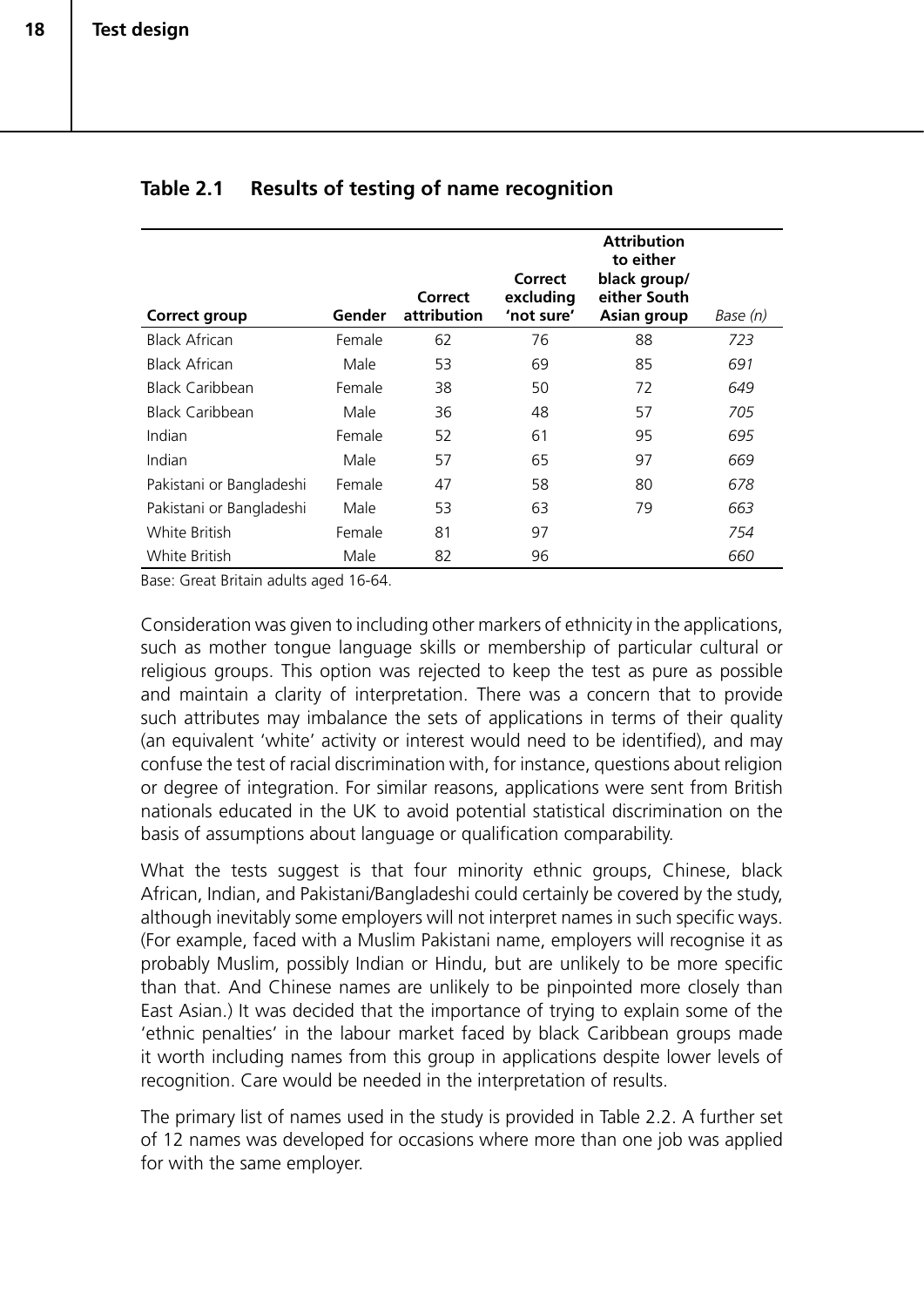| <b>Name</b>       | <b>Ethnic group</b>   | <b>Sex</b> |
|-------------------|-----------------------|------------|
| Mariam Namagembe  | <b>Black African</b>  | F          |
| Anthony Olukayode | <b>Black African</b>  | M          |
| Latoya Williams   | Black Caribbean       | F          |
| Erroll Griffiths  | Black Caribbean       | M          |
| Grace Wang        | Chinese               | F          |
| Cho Xiang         | Chinese               | M          |
| Sunita Kumar      | Indian                | F          |
| Sukjunder Singh   | Indian                | M          |
| Nazia Mahmood     | Pakistani/Bangladeshi | F          |
| Muhammed Kahlid   | Pakistani/Bangladeshi | M          |
| Alison Taylor     | White British         | F          |
| Andrew Clarke     | White British         | M          |

#### **Table 2.2 Names used in study**

## 2.4 Cities

The cities selected for inclusion in the test were Birmingham, Bradford, Bristol, Glasgow, Leeds, London and Manchester. The rationale for the selection was that these were centres with major mixed populations. The argument put forward in a report from the Business Commission of the National Employment Panel (2007) was that these are key cities in which policies need to be applied effectively if the aim of eradicating the national ethnic minority employment gap is to be achieved.

There were a number of practical reasons for restricting the sample to a small range of geographical areas rather than being nationally representative. The main constraint was that vacancies were to be partly identified from local sources, particularly local newspapers. These were obtained via NatCen's interviewers working in local areas. Secondly, plausible local addresses and work experience needed to be produced for applications, and this could only be manageable with a small number of locations.

## 2.5 Occupations

The occupations included in the study were IT user support, IT Technician, Care Assistant, Teaching Assistant, Accountant, Accounts Clerk, Sales Assistant, Office Assistant and Human Resources Manager.

Decisions about which occupations to include in the study were driven more by practical constraints than theoretical ones. In principle, all occupations should be in scope for the study to get a representative view of levels of discrimination. However, the nature of the approach imposed certain requirements.

Firstly, only those occupations could be included that would be open to a formal written application process. In practice, this excluded most routine manual jobs.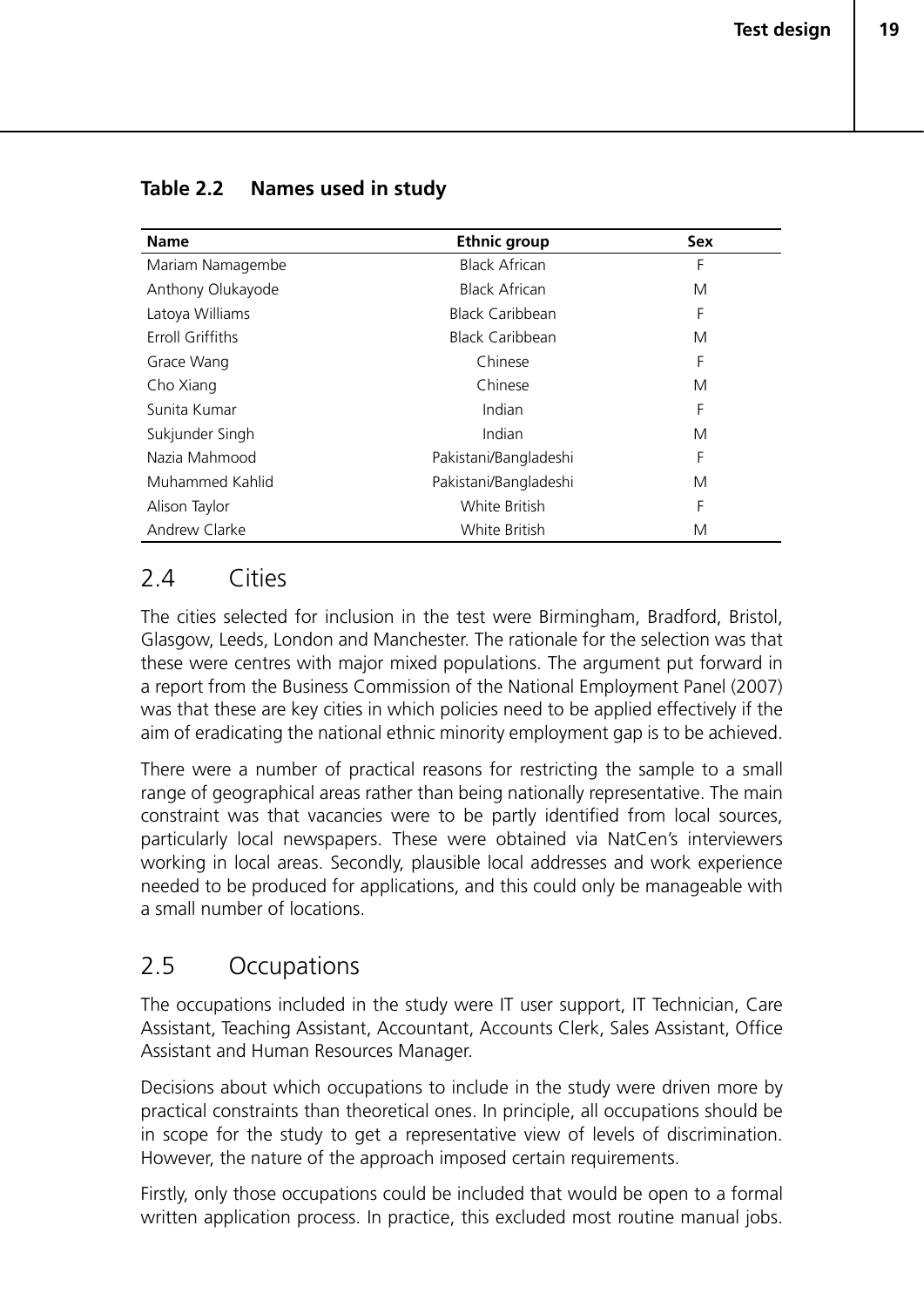A second requirement for inclusion was that it should be feasible to develop convincing applications. More senior positions would require a significant amount of specific work history to be developed and a sophisticated understanding of the work involved. The large scale of the study did not allow this. Thirdly, the number of occupations selected would need to be sufficiently small so that applications could be adequately researched and histories developed. Fourthly, with a limited number of occupations to be selected, there would need to be a sufficient flow of vacancies across the cities considered for the target numbers of applications to be reached. Within these constraints, the list of occupations represents a spread across several of the Standard Occupational Classifications. The number of occupations selected is in line with, or greater than, the studies described earlier.

## 2.6 Identifying job adverts for the study

Included in the test are those jobs which are formally advertised. Vacancies that are not advertised publicly or that are filled through word of mouth or speculative applications are not represented. Analysis of Labour Force Survey (LFS) data suggested that among recent job entrants, a third got their job through an advertised application procedure (this includes using Jobcentre Plus).7 In a further 23 per cent of cases there was a speculative application – at least some of these jobs would have been advertised.

Certain advertised jobs were excluded from the study. This included those where it was not possible to apply for the job directly, perhaps because a phone call needed to be made to the employer as a first step or where an application had to be posted. Jobs advertised by agents acting on behalf of employers were also excluded. It would not be clear whether any discrimination found was on the part of the agent or the eventual employer, and in any case registration with the agent would usually entail an interview. The LFS data on job starts suggested that 11 per cent of new starters got their jobs through agents, but that this varied by occupation. Agents were commonly operating in the IT and accountancy labour markets.

Local newspapers in each city in the study were scanned for relevant job adverts each week (these were sent to the team developing the applications by field interviewers located in those areas). The major source of adverts, however, was job-search websites. In both cases, eligible vacancies were defined using job descriptions that included possible job titles, roles and level of seniority. An additional requirement was that the employer was based in one of the cities of interest (defined by postcode districts).

Search protocols were developed for the websites that listed the particular sites to be focused on following a pilot phase. Some websites were found to not be usable as they would have required registration under the fictitious names. It is possible that the pattern of multiple applications for several different occupations

<sup>&</sup>lt;sup>7</sup> Quarterly Labour Force Survey, January to March 2008.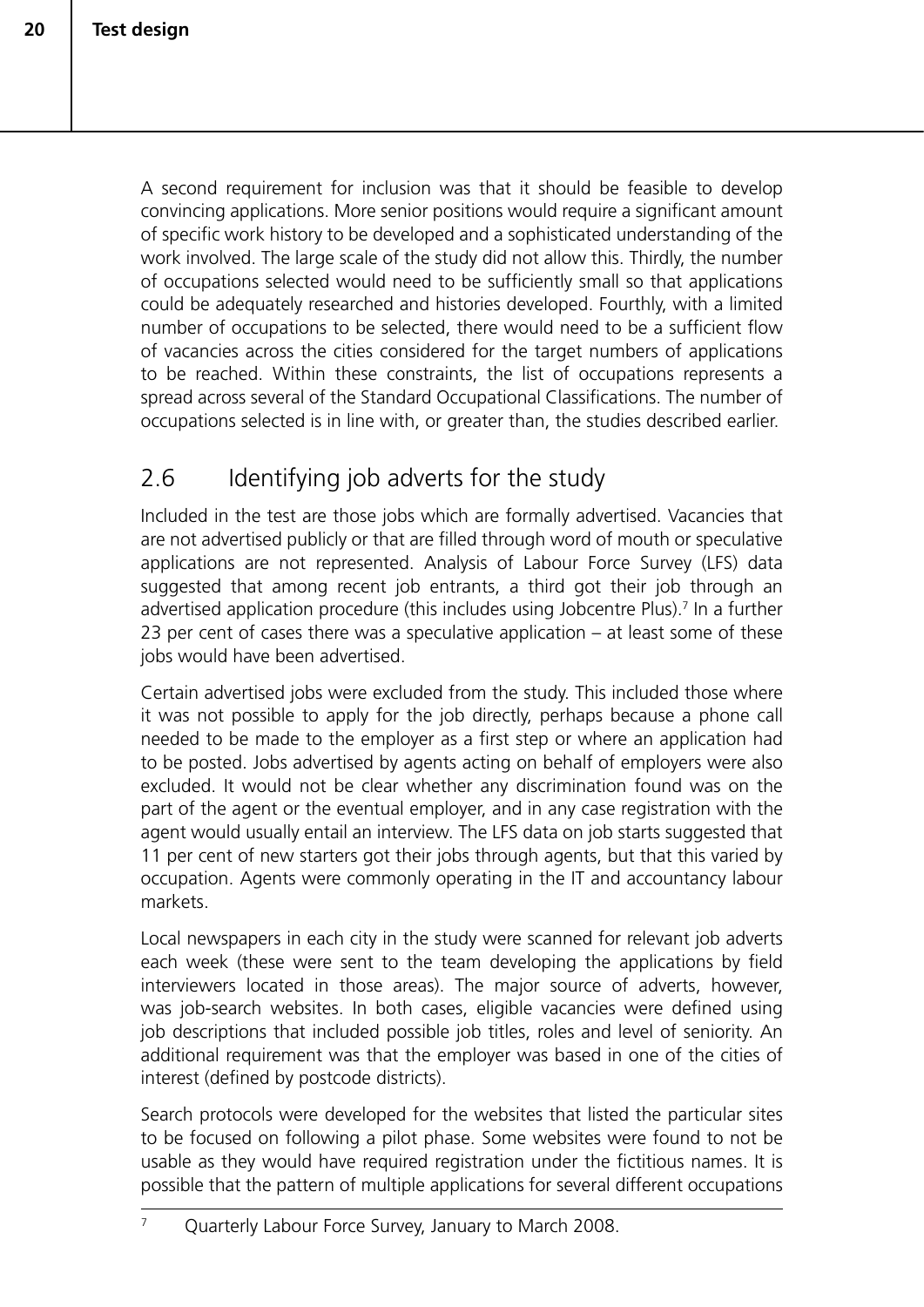may have aroused suspicion, and avoiding detection was a key requirement for the study. For those sites selected, lists of search terms to use and recommendations for searching strategies were provided for different occupations and websites.

Despite the recession in the UK that accompanied the timing of our study, a sufficient flow of job adverts was found (albeit over a longer period than originally intended). Vacancies were selected at random from the available pool for applications to be developed.

## 2.7 Developing applications

Three template applications (one for each application in a set) were developed for each of the occupations in the study. These templates were then adapted to the specific requirements of the advert and the application procedure. This approach was essential to the efficiency of sending out a large number of applications. It also had the benefit of ensuring more consistency between and within sets of applications. Some principles were laid down for their development as set out below.

#### **Competitive quality applicants/applications**

• To maximise the number of cases for analysis, the applications should represent candidates of a level of 'employability' sufficient to minimise nil returns (where none of the applications sent in response to an advert result in a positive response to be further involved in the recruitment process). They should aim to be of higher than the average quality for the type of vacancy, while avoiding being conspicuously good or putting the application out of contention by being over-qualified.

#### **Plausibility**

- Each application should be convincing in its own right and should represent a plausible candidate for the vacancy.
- The design and content of the applications within a set should be sufficiently different for it to be unlikely that they would arouse suspicion.

### **Comparability**

- The set of applications sent in response to an advert should be as similar as possible in the level of candidate that they represent.
- There should be random assignment of names at the end of the development process to ensure any differences between templates did not affect the validity of the test.

The templates were constructed using material from the CVs of people looking for the required type of work (a source of anonymised CVs was identified for this) together with example adverts that provided the requirements employers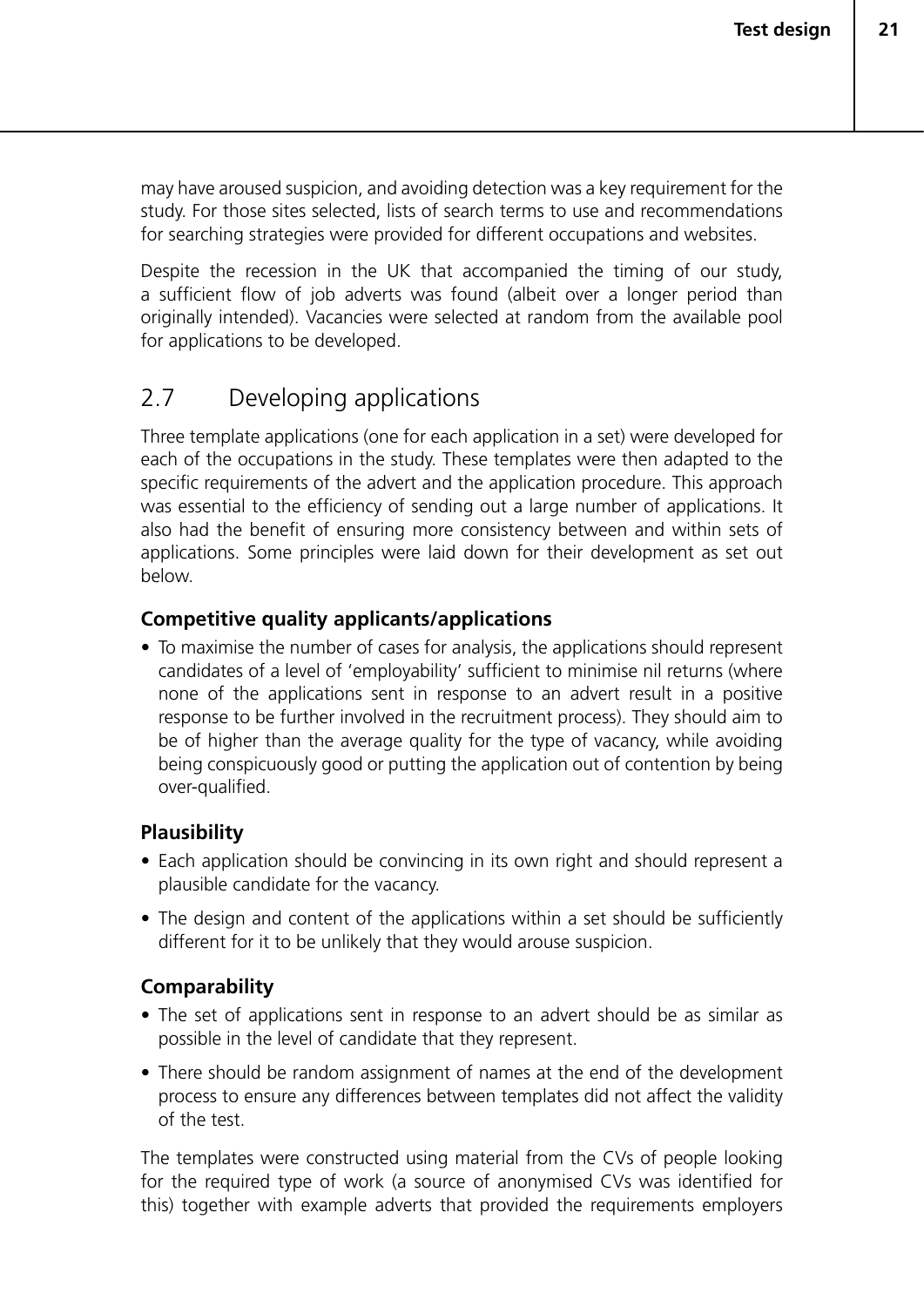were looking for and advice from people working in the relevant occupations. Considerable research went into the development of appropriate and comparable schools, qualifications and employment history. Schools needed to have been operating at the time of the stated experience and needed to be of a similar performance to one another.

Qualifications had to be closely matched between the templates, but also sufficiently different to avoid suspicion. For instance, efforts were made to understand the structure of professional accounting qualifications and to ensure that different awarding bodies were similarly regarded.

Constructing work histories was the most complex element. Real organisations that could be verified by employers were listed, although these were generally based outside the local area in case the recruiter knew about them. Years of experience were kept similar between templates, as were the types of organisation and roles carried out.

The issue for the template approach is that within an occupation there may be very varied roles. Where adverts contained requirements for specific experience or qualifications, applications were tailored to meet these. In the case of the Care Assistant template, substitute work experience was developed as part of the template depending on whether the vacancy was for work with older people, children and so on.

The most labour intensive tailoring occurred where the requirement was for the employer's own application form to be filled out rather than the team being able to send a CV. Despite the additional work involved in responding to specific questions, it was felt that this group had to be included in the sample as it was likely that some of these forms were designed with removal of personal details ready for a sifting process in mind. To omit them would overstate the level of discrimination.

Characteristics other than race that might be subject to confounding discrimination were held constant within the sets of applications. In relation to age, candidates were given similar ages in the templates (IT Support candidates were 22, 23 and 24 years old for instance). Candidates were relatively young across all the templates with the oldest being a 34 year old Accountant. Creating plausible work histories for older candidates would have been very challenging.

The gender of applicants was always the same between the three applications. Where there was reasonable representation of both genders among those working in the occupation based on LFS data, the gender of the set was assigned at random. In occupations where it is heavily dominated by a particular gender, receiving three applications from the other gender may arouse suspicions or lead to discriminatory non-response. To avoid these possibilities, in the case of Care Assistant, all applications sent were for female candidates.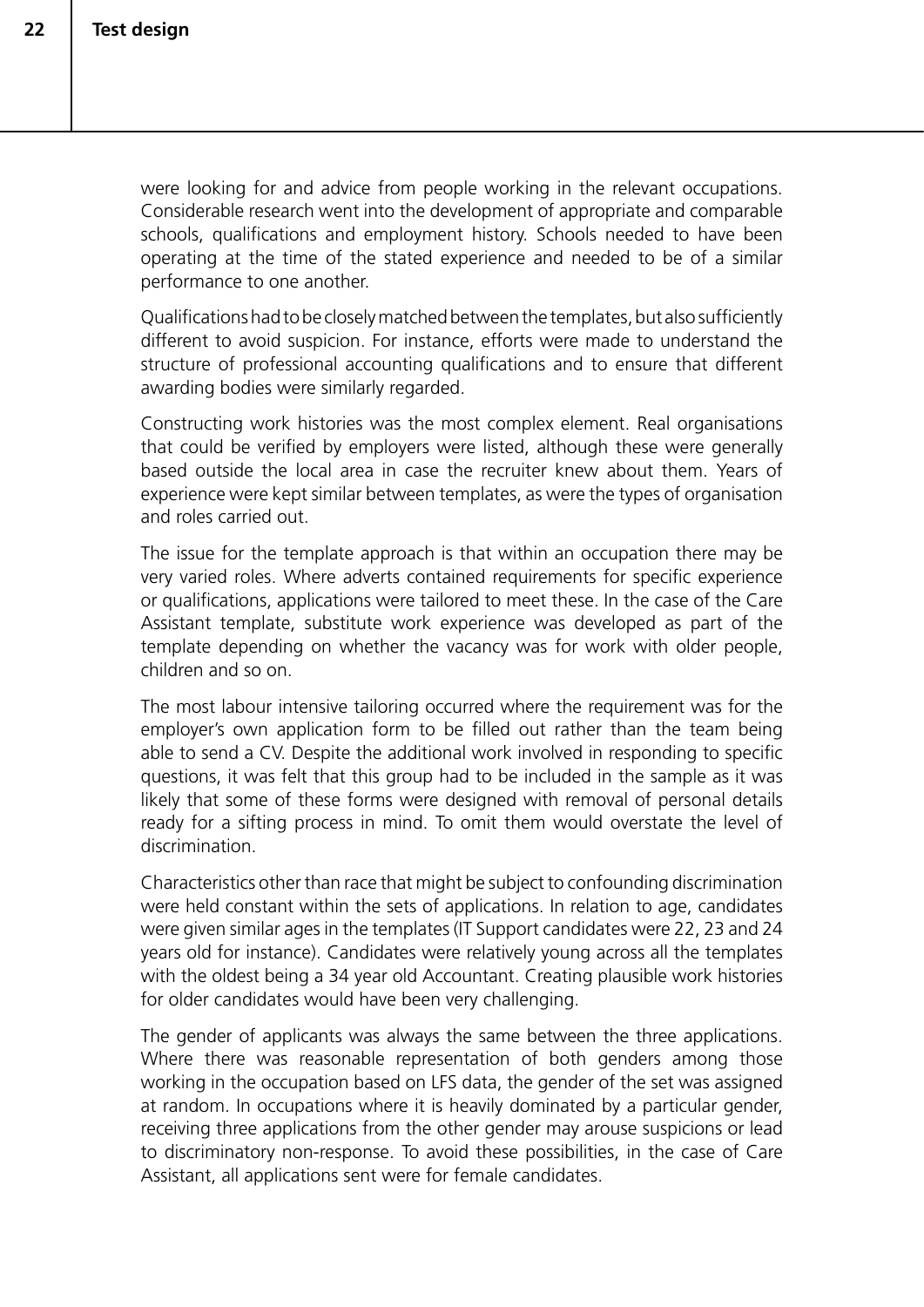A further variable that we aimed to hold constant was that of social class. This may be communicated by particular names or by residence in particular local areas. The names issue was addressed to a degree in the testing process, and postcode sectors for candidates' home addresses were checked to ensure they were all relatively mixed in ethnic profile and neutral in socio-economic profile.

As noted earlier, all applicants were stated to be of British nationality and listed British education and work histories to avoid the results being confounded with judgements made by employers about language or comparability of qualifications and skills.

A final point to make about the production of applications relates to the assignment of the names to indicate ethnic identity. To avoid any unconscious bias in the construction of the applications for or against particular ethnic groups, it was important to ensure that those constructing the applications were kept blind as to the ethnic group of the applications until a late stage. They should not know, *or be able to predict*, which group each application will be assigned to. A computerised procedure was developed to assign ethnicity as the final stage of the process.

## 2.8 Assessing response

A technical challenge for the study was to create fictitious personal details that were convincing and allowed employers to make contact.

#### **2.8.1 Addresses**

The first challenge was to provide an address for the applicants. One option that was considered was to ask members of NatCen's national field interviewer panel based in appropriate locations across the UK if we could use their home addresses. However, ethical considerations precluded this due to the checks (including credit checks) that employers may carry out as part of their processes. Other options, such as temporarily renting accommodation were beyond the budget for the study. Instead, fictitious addresses were created in ethnically diverse areas of the cities in the study. Census data on ethnicity was used to select a set of mixed postcode sectors. These were then used to identify postcodes and street names. Finally, a house or flat number was selected that was higher than the highest number in the selected street, providing a valid postcode and plausible address that nevertheless was not traceable.

The use of fictitious addresses raises the problem of not being able to receive postal responses from employers. It was considered to be more likely that an employer who wanted to contact an applicant to arrange a further stage in the application would choose the more immediate methods of phone or email. To encourage this, templates stated that email was the preferred means of contact. Rejections may be more likely to be sent by post, but the experiment does not rely on the researchers receiving these as different treatment is established by the absence or presence of positive responses.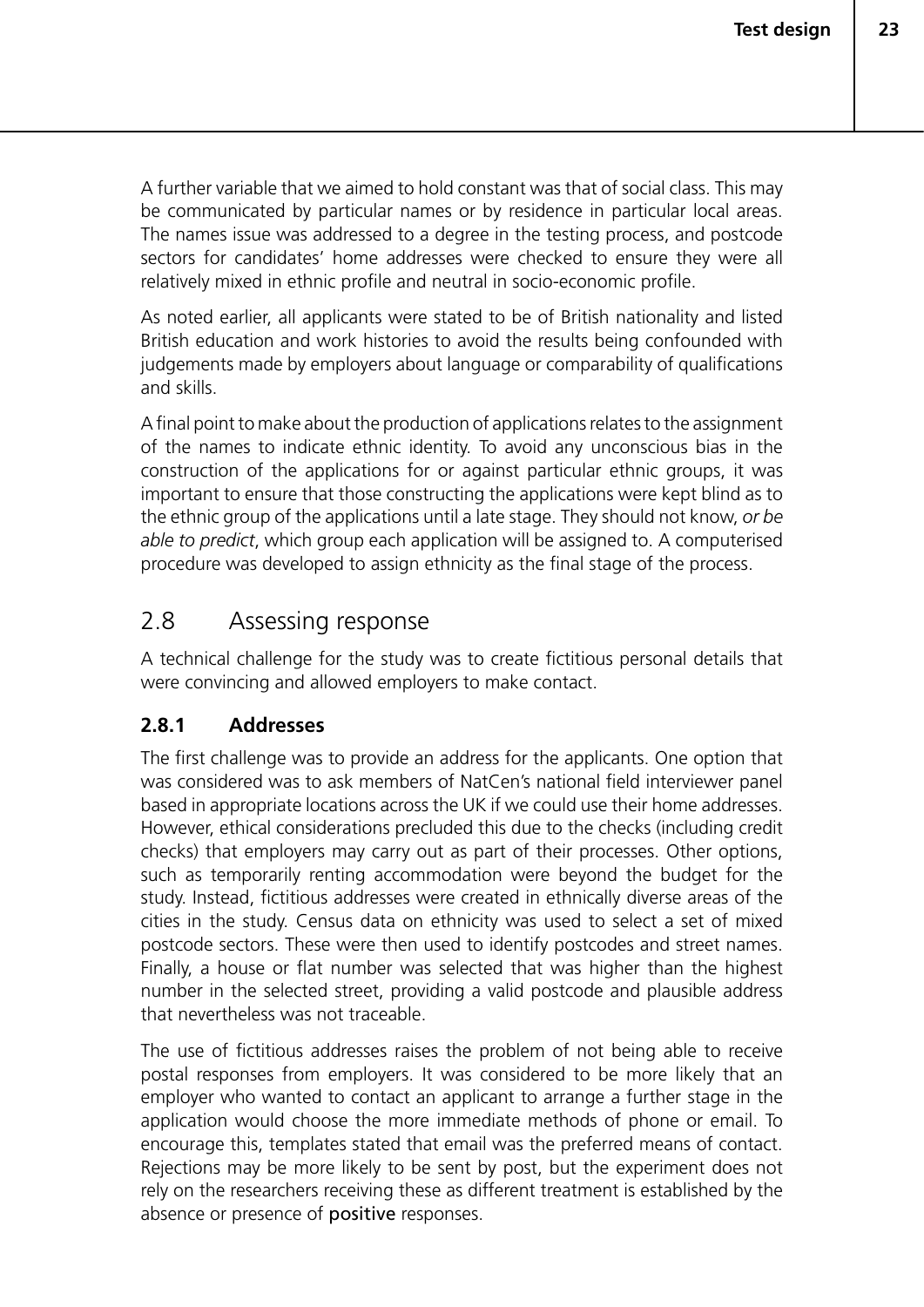#### **2.82 Email and telephone details**

The preferred means of contact was via email. Individual accounts were set up for each of the applicant names used in the study using internet-based providers Google, Hotmail and Live. The email addresses chosen were personalised to the name of the applicant, to provide some reassurance to the employer that this was a personal account to which correspondence about job applications could be sent. We anticipated this mode of communication to be very common in the recruitment process in most organisations. For our study, the advantage of email is that it provides the opportunity for employers to leave a detailed message about whether a next stage has been reached in the recruitment process, and it also clearly identifies the employer.

The other means of contact provided on all applications was that of mobile telephone. Twelve numbers were available for the pilot study – one for males and females within each ethnic group included.

These channels were monitored regularly and any invitations to interviews were swiftly and politely declined.

## 2.9 Sample of vacancies

#### **2.9.1 Size of sample achieved**

The study consisted of a small team sending three applications to each of 987 advertised job vacancies, giving a total of 2,961 applications. These were developed and sent during the period November 2008 to May 2009, coinciding with the sharpest recession in 50 years in the UK. This is likely to have had a significant effect on the study in terms of reducing the number of applications resulting in positive responses from employers. The increased competition for jobs is illustrated by a report by the Office for National Statistics (ONS) that indicated that in the first quarter of 2009 – the main period for applications in our study – vacancies in the UK were around a third down on the level in the same quarter in 2008.<sup>8</sup> The vacancy rate had fallen to 1.8 per 100 employee jobs compared with 2.6 a year earlier. In the same quarter, unemployment rose 12 per cent and the Jobseeker's Allowance (JSA) claimant count by 28 per cent from the preceding quarter. It is possible that this situation may influence the level of discrimination, with some employers able to pick and choose applicants to a greater degree.

The test of racial discrimination at the heart of our study is differential treatment by employers to applications that are equivalent, on average, except with respect to the name of the candidate. The test of differential treatment in this context primarily relates to being called back for an interview. In 130 cases of our 987, one or more of the three applicants was invited to an interview. However, other forms of positive response short of an invitation to an interview were also evident.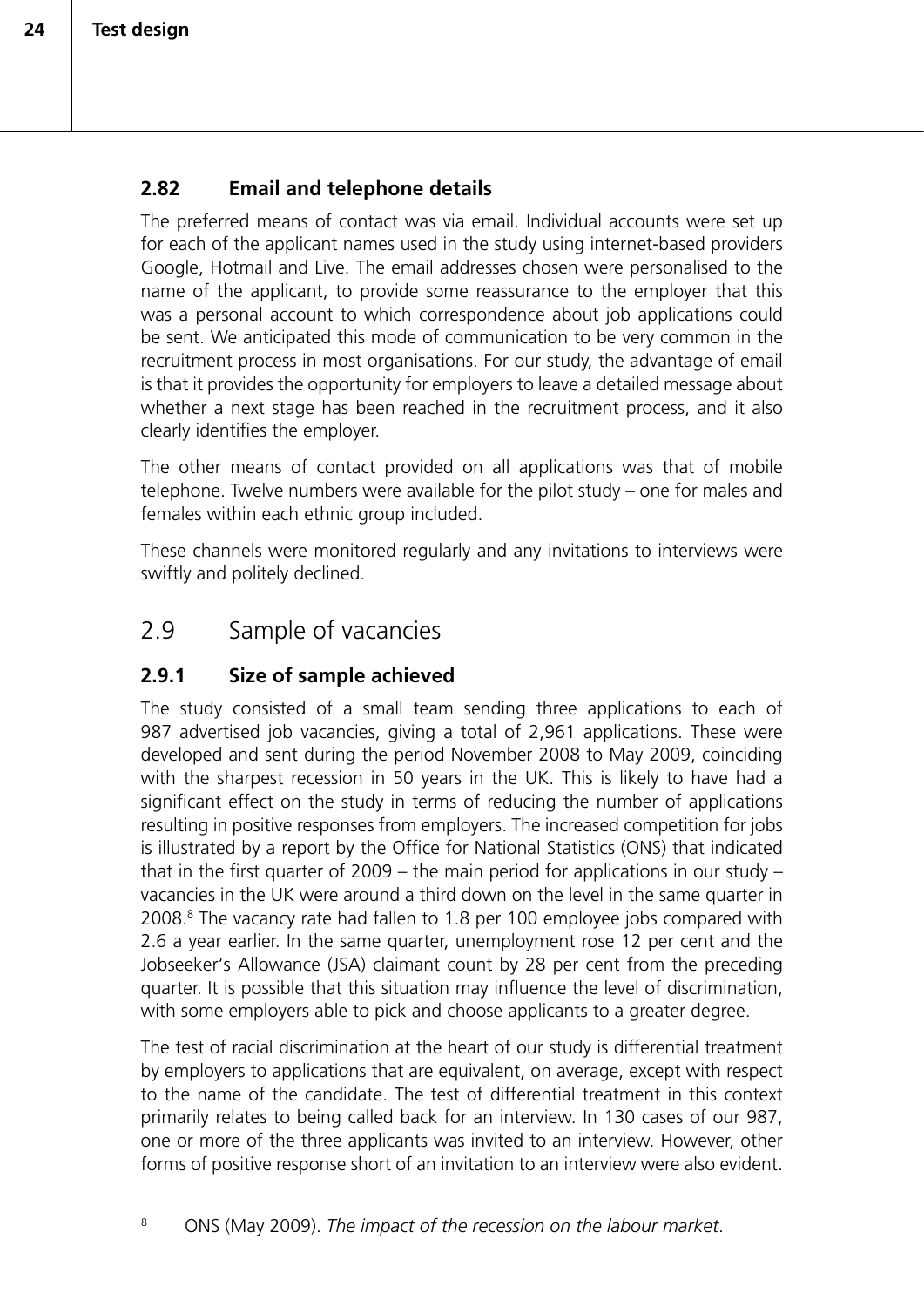Where the employer responded in some other positive way, such as by asking for information about wage expectations, this was taken to be evidence of positive consideration of the application. In this way, for a further 25 cases, one or more application received a positive response, bringing the total to 155 sets of applications (or 16 per cent of the total sent).9

We argue in the results section of this report that the most appropriate measure of discrimination uses, as its base, those vacancies for which a positive response was received for one or more of the three applications sent. In our view, this constitutes evidence that the applications have met the minimum standard for the part of the recruitment process in which we are engaged. Rejection of all of the applications for a particular vacancy should not be viewed as evidence of equal treatment in relation to race – this is simply a failure of the test. The rest of this section looks at the characteristics of the employers, vacancies and sets of applications for both the 987 vacancies applied to and the 155 where positive responses were received for one or more of the set.

#### **2.9.2 Occupations**

The share of the vacancies provided by each occupation is displayed in Figure 2.1 for both all the vacancies applied to (987) and the sub-set for which a positive response was received for one or more of the set of applications (155). Broad quotas on the numbers of vacancies to include in the study were set, and this is reflected in the similar levels sent for each occupation (variation is partly explained by differing flows of vacancies available). However, there was considerable variation in the proportion of each occupation in the sample with positive responses. The data suggest that we were much more successful at developing applications of the required standard for IT Support, Care Assistant and Teaching Assistant roles than for other occupations. Part of the explanation in these cases may be that the qualifications required were relatively well-defined and relevant work history easier to develop. Looking at Sales Assistants and Office Assistants, the relatively lower level of positive response may be related to these being jobs suited to younger, less well qualified candidates where there will be considerable competition. In the case of the more senior IT Technicians and Human Resources Managers, the poorer result may relate to these being more challenging applications to write. However, there was a relatively good level of response for Accountants.

Logistic regression results confirmed that of the variables considered in this section (including location of employer, market sector, gender and variables relating to the process of making the application), occupation was the factor most strongly associated with one or more of the applications in a set receiving a positive response.

<sup>&</sup>lt;sup>9</sup> This was a lower level than was achieved in an earlier pilot phase before the UK recession, despite improvements made to the application templates.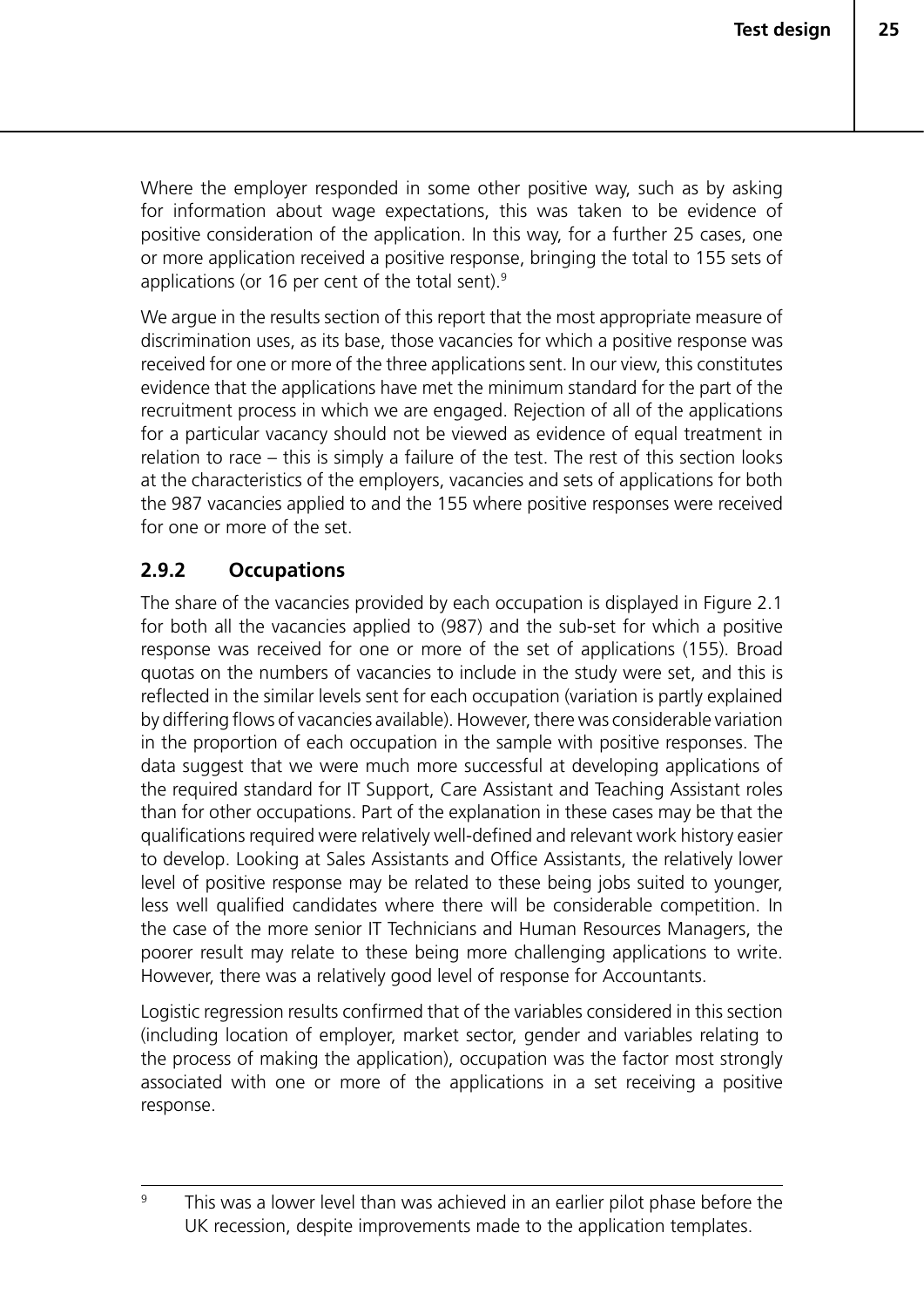

**Figure 2.1 Occupations in sample**

#### **2.9.3 Locations**

London was the largest city in the sample, representing 40 per cent of vacancies applied to (Table 2.3). However, there was good representation across the cities, both in vacancies applied to and in the positive response samples.

| Table 2.3 | <b>Locations in sample</b> |  |
|-----------|----------------------------|--|
|           |                            |  |

|                           | All sets of applications<br>$(\% )$ | Positive response<br>among set of three<br>$(\% )$ |
|---------------------------|-------------------------------------|----------------------------------------------------|
| London                    | 40                                  | 35                                                 |
| Manchester                | 17                                  | 20                                                 |
| <b>Bradford and Leeds</b> | 10                                  | 15                                                 |
| Birmingham                | 16                                  | 12                                                 |
| Glasgow                   | 6                                   | 8                                                  |
| <b>Bristol</b>            | 8                                   | 7                                                  |
| Other areas               | 3                                   | 3                                                  |
| Base (n)                  | 987                                 | 155                                                |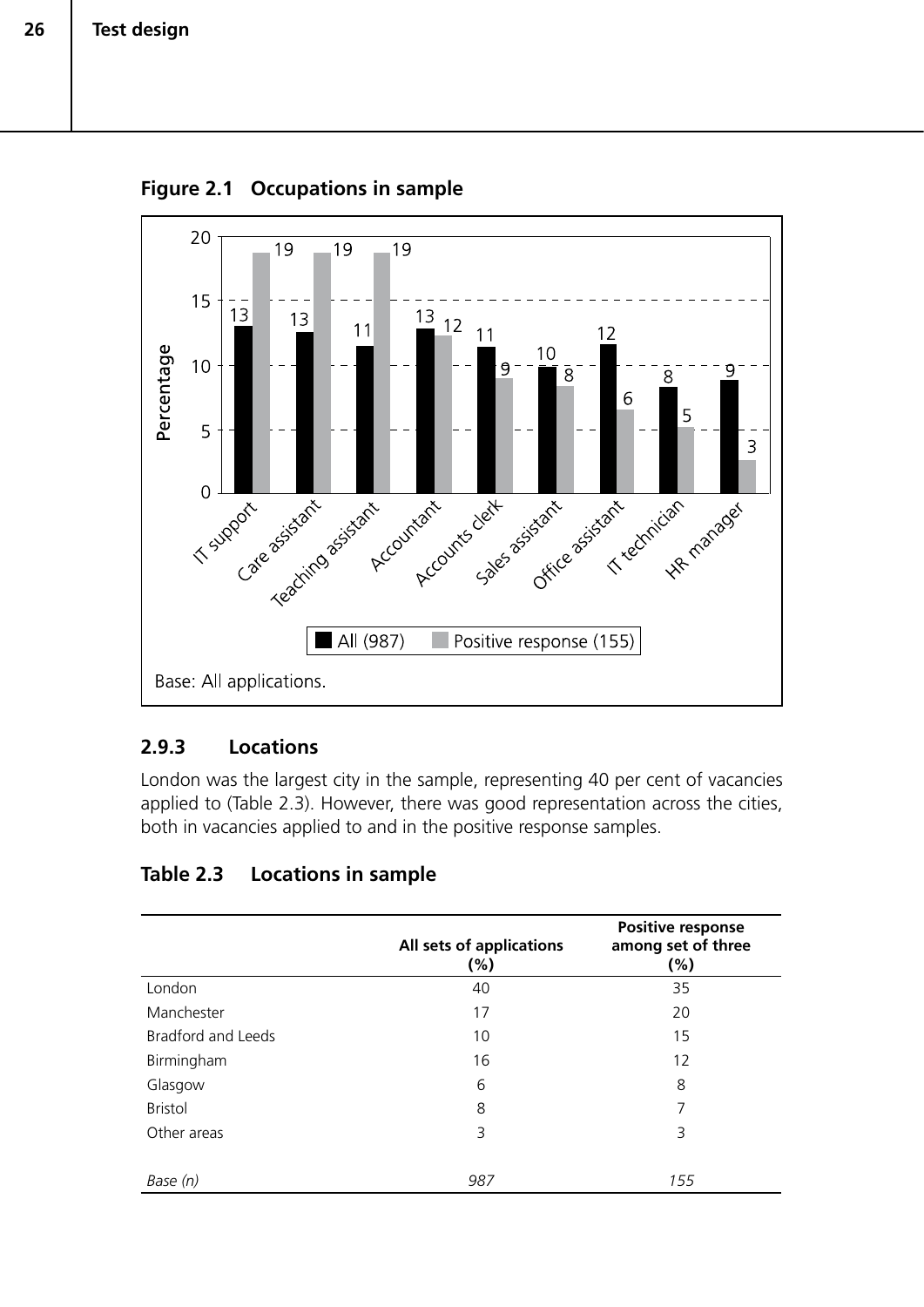#### **2.9.4 Market sector**

The level of success with public and private sector organisations was relatively similar and the representation of public sector organisations in the positive response sample was similar to that in the wider labour market (Table 2.4).

There was a good range of different employers in terms of their industry classification, although this will be driven by particular occupations (for instance Teaching Assistants in the education sector). Again, the differences in the profiles of the vacancies applied to and the positive response sample were relatively minor.

#### **Table 2.4 Market sector and industry classification of employers in sample**

|                                                       | All sets of applications<br>(%) | Positive response<br>among set of three<br>(%) |
|-------------------------------------------------------|---------------------------------|------------------------------------------------|
| Sector                                                |                                 |                                                |
| Private sector                                        | 69                              | 73                                             |
| Public sector                                         | 29                              | 25                                             |
| Third sector                                          | $\overline{2}$                  | 3                                              |
| Industry classification (SIC 2007)                    |                                 |                                                |
| Manufacturing                                         | 1                               | $\overline{2}$                                 |
| Electricity, gas, steam                               | 1                               | 1                                              |
| Construction                                          | 1                               | 2                                              |
| Wholesale and retail, vehicle repair                  | 17                              | 13                                             |
| Transportation and storage                            | 1                               | 1                                              |
| Accommodation and food services                       | $\overline{2}$                  | $\overline{2}$                                 |
| Information and communication                         | 11                              | 13                                             |
| Financial and insurance                               | 6                               | 9                                              |
| Real estate                                           | 1                               | $\Omega$                                       |
| Professional, scientific, technical                   | 4                               | 3                                              |
| Administration and support services                   | 2                               | 3                                              |
| Public administration and defence,<br>social security | $\overline{4}$                  | 1                                              |
| Education                                             | 18                              | 23                                             |
| Human health and social work                          | 18                              | 20                                             |
| Arts, entertainment, recreation                       | $\overline{2}$                  | 1                                              |
| Other service activities                              | 12                              | 8                                              |
| Base (n)                                              | 981                             | 155                                            |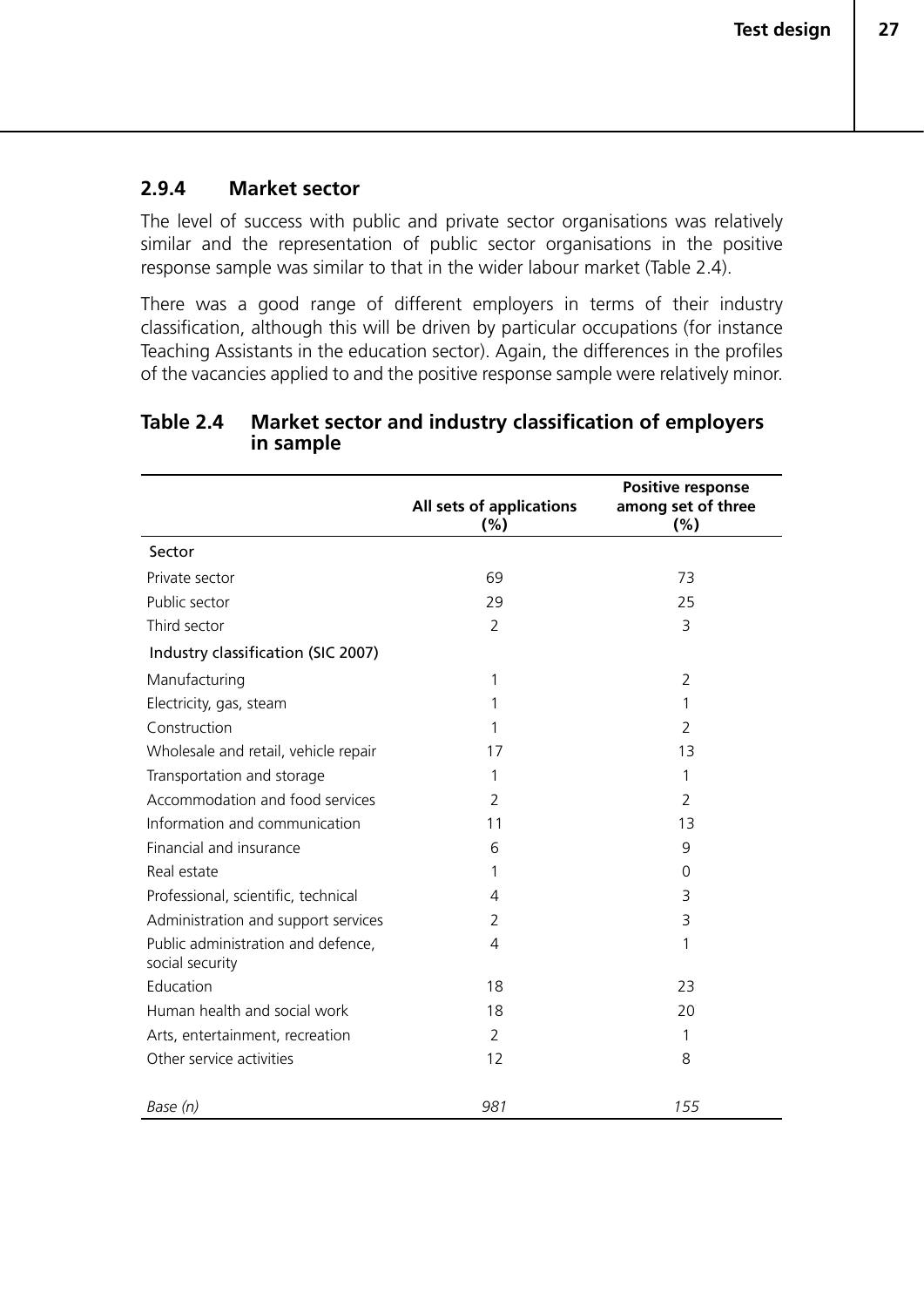#### **2.9.5 Size of organisation**

The number of employees at each employer site was available from a marketing data organisation for around half of the positive response sample (it was not clear whether there were systematic reasons for unmatched cases, and it could just relate to the precise organisation name and address not matching with the way the organisation was listed in the database). A good range of organisation sizes.

#### **Table 2.5 Number of employees at site**

|                         | $\%$ |  |
|-------------------------|------|--|
| Up to 5 employees       | 18   |  |
| 6 to 10                 | 14   |  |
| 11 to 20                | 7    |  |
| 21 to 50                | 31   |  |
| 51 to 100               | 15   |  |
| 101 to 200              | 8    |  |
| 201 to 350              | 7    |  |
| 351 to 500              |      |  |
| More than 500 employees | 0    |  |
|                         |      |  |
| Base (n)                | 74   |  |

Base: Vacancies where there was one or more positive responses and where employee number data available.

#### **2.9.6 Gender**

There was an even split in the proportion of the applications that were male and female (Table 2.6). This was the case for the total set of applications and also the sub-set of positive response cases.

#### **Table 2.6 Gender of applications**

|          | All sets of applications<br>(%) | Positive response<br>among set of three<br>$(\% )$ |
|----------|---------------------------------|----------------------------------------------------|
| Male     | 49                              | 48                                                 |
| Female   | 51                              | 52                                                 |
| Base (n) | 986                             | 155                                                |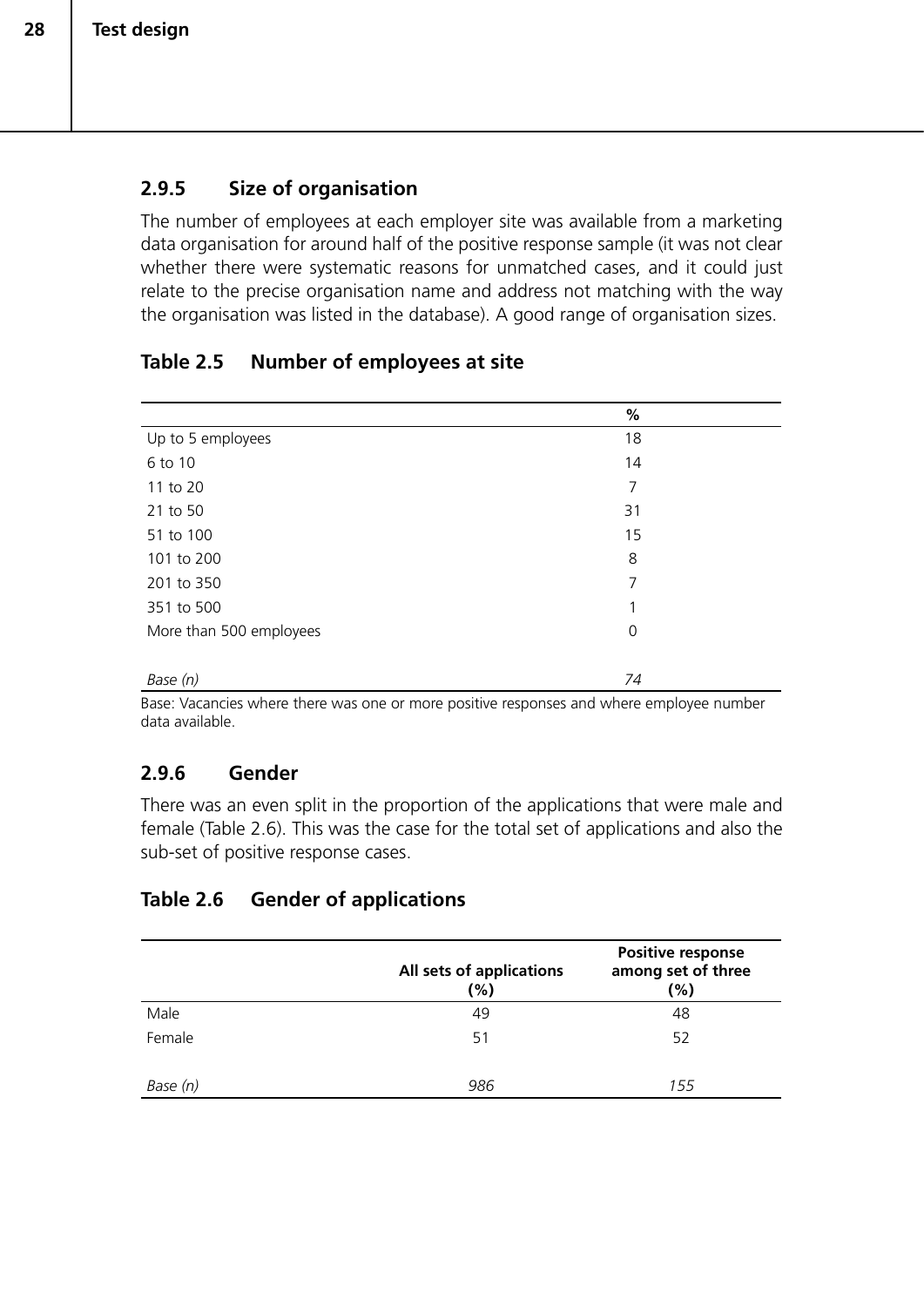Table 2.7 displays the variation in gender by occupation. This was a deliberate strategy that aimed to take account of occupations that were heavily dominated by one particular gender so as not to appear unusual. Care Assistant applications were all assigned female gender, with IT occupations latterly assigned male.

|                    |             |               | Row %    |
|--------------------|-------------|---------------|----------|
|                    | <b>Male</b> | <b>Female</b> | Base (n) |
| IT technician      | 88          | 13            | 8        |
| IT support         | 90          | 10            | 29       |
| Accounts clerk     | 57          | 43            | 14       |
| Office assistant   | 20          | 80            | 10       |
| Care assistant     | 0           | 100           | 29       |
| Sales assistant    | 54          | 46            | 13       |
| Accountant         | 53          | 47            | 19       |
| HR manager         | 25          | 75            | 4        |
| Teaching assistant | 48          | 52            | 29       |

#### **Table 2.7 Occupation of applications by gender**

Base: Vacancies where there was one or more positive response.

Note: All three applications to each vacancy were from the same gender.

#### **2.9.7 Application process variables**

Finally in this section, differences in the **process** of applying for vacancies are displayed in Table 2.8. We are able to look at the source of the original advert, type of application made and the mode of despatch. In each case, there was little difference in the proportions between the original and positive response samples.

Somewhat against expectation, only ten per cent of vacancies were sourced from the local press. Other studies have used this as the main or only source of vacancies, but any future study in the UK will clearly need to be based around web searches.

Employers' own forms were used in 26 per cent of applications (these were considerably more time-consuming to deal with). In about half of cases, applications were sent by post, with 29 per cent sent via websites and 23 per cent by email.

The variation on the measures presented in this section will be important to bear in mind when interpreting results from the analysis of discrimination.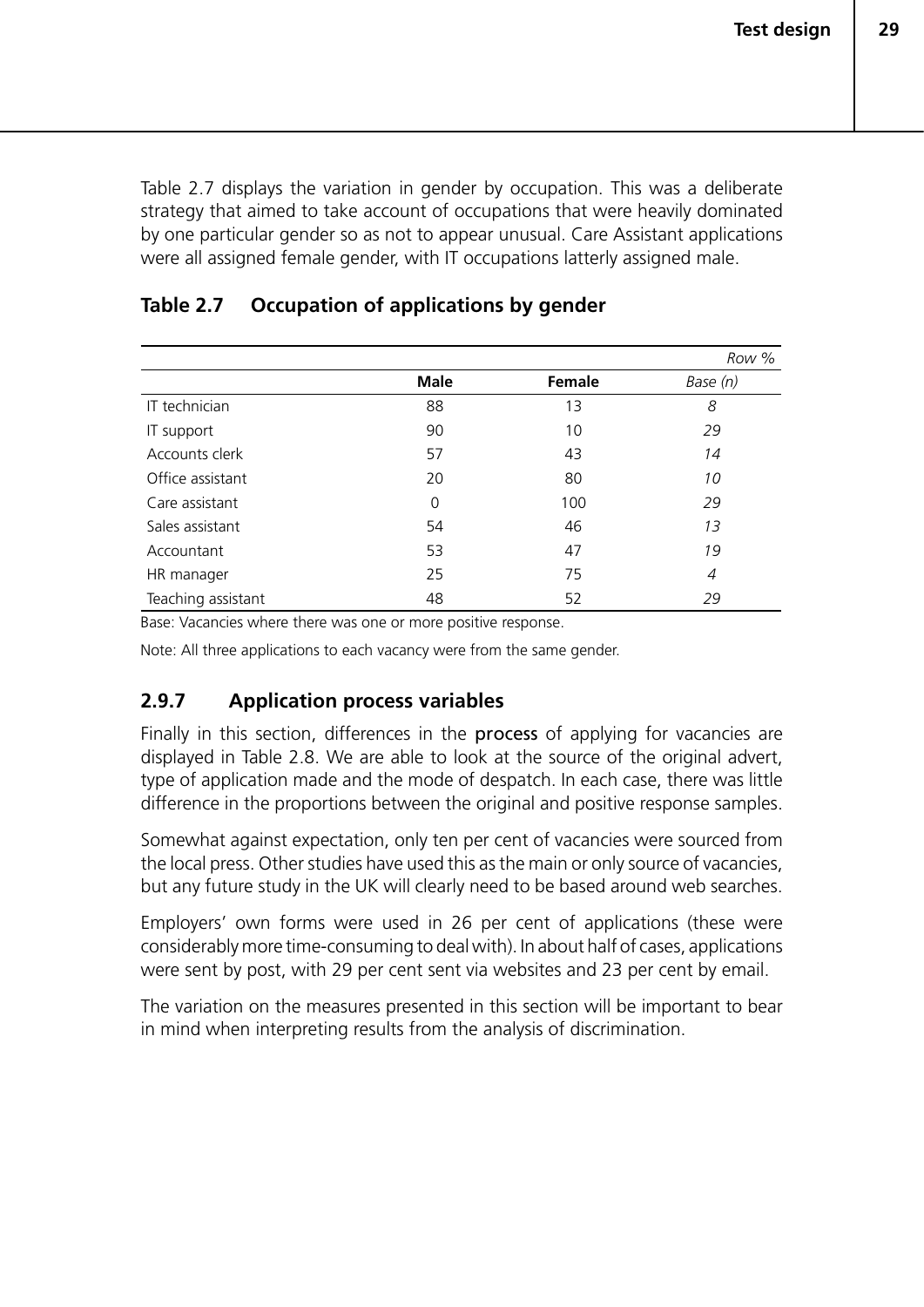|                              | All sets of applications<br>$(\% )$ | Positive response<br>among set of three<br>$(\% )$ |
|------------------------------|-------------------------------------|----------------------------------------------------|
| Advert source                |                                     |                                                    |
| Local press                  | 9                                   | 10                                                 |
| Jobsearch website            | 84                                  | 86                                                 |
| Other                        | $\overline{7}$                      | $\overline{4}$                                     |
| Type of application          |                                     |                                                    |
| <b>CV</b>                    | 74                                  | 74                                                 |
| Form                         | 14                                  | 16                                                 |
| Web-based form               | 12                                  | 10                                                 |
| Mode of despatch to employer |                                     |                                                    |
| Email                        | 23                                  | 23                                                 |
| Post                         | 48                                  | 55                                                 |
| Web                          | 29                                  | 23                                                 |
| Base (n)                     | 987                                 | 155                                                |

## **Table 2.8 Application process for sample of vacancies**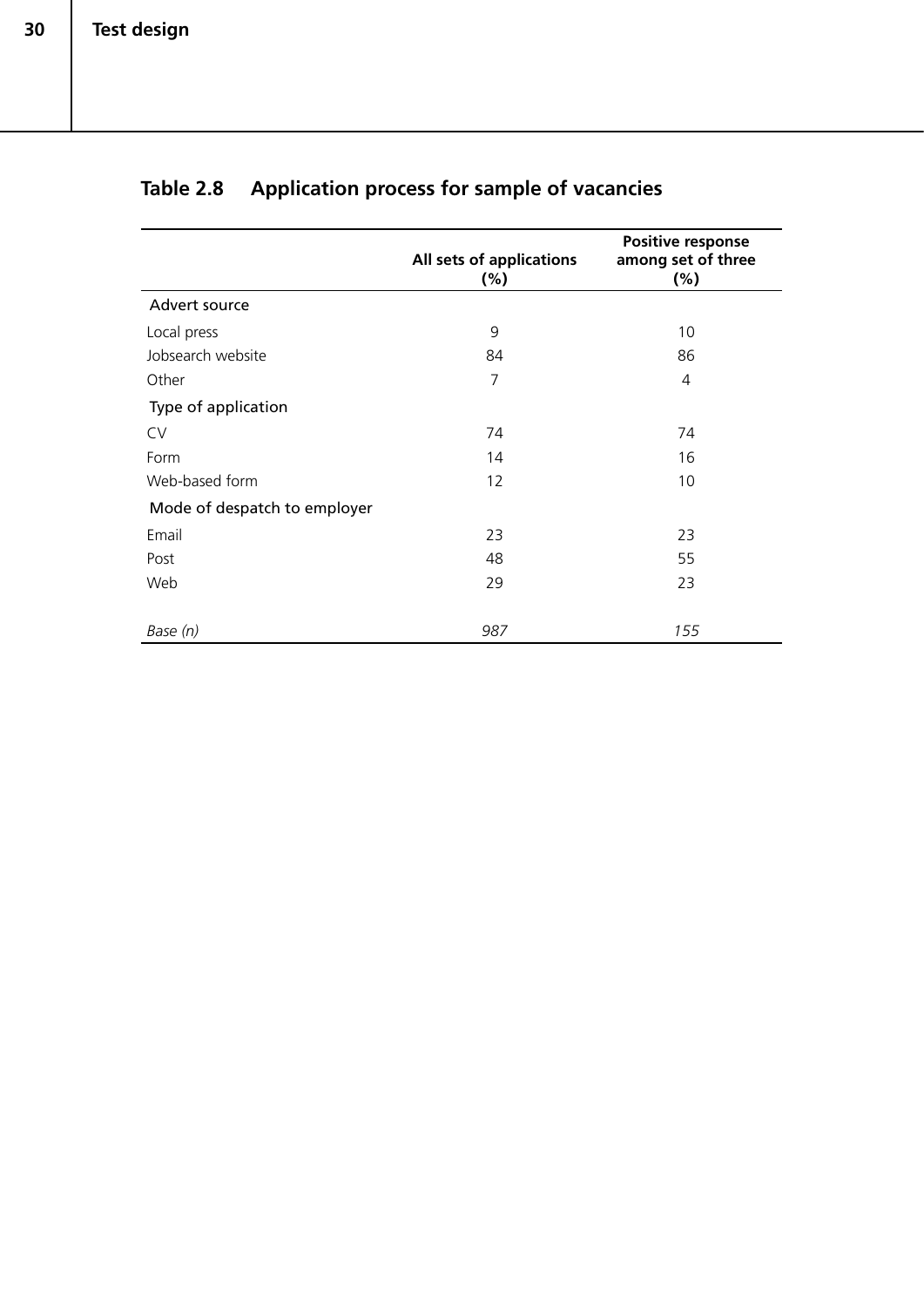# 3 Results

## 3.1 Overall racial discrimination

The discrimination testing literature has debated the most appropriate manner of presenting results of this type of study (see for example the review by Riach and Rich, 2002). The argument hinges on whether cases where none of the applications for a particular vacancy receive a positive response should be treated as evidence of equal treatment. In our view, discrimination on the grounds of race can only take place among a pool of applications that have reached the minimum standard in other respects during a sifting process.<sup>10</sup> Where none of the applications in a set is assessed positively we take this to be a failure of the test (despite the possibility that a lack of response may reflect an element of randomness during a sift process). Alternative measures that include 'all rejected' scenarios as evidence of equal treatment will vary according to how good the applications were and fluctuations in labour market conditions.

The main results of our test for racial discrimination are presented in Table 3.1. The base for the calculation in column (a) is the 155 sets of applications (three applications in each set) for which one or more positive response was received. In each of these sets, one of the applications was for a white candidate, and of these 106 received a positive response (or 68 per cent – column c). The other two applications in each of the 155 sets were from ethnic minority candidates making 310 applications. Of these, 122 received a positive response, or 39 per cent (column e). The percentage point difference between the white and ethnic minority success percentages (column f) provides our measure of racial discrimination.

So, the level of favouring of applications with white names over equivalent applications from ethnic minority candidates was 29 per cent, with a 95% confidence interval of plus/minus 10 percentage points. This level is both high and statistically significantly different from zero (p<0.001).

<sup>&</sup>lt;sup>10</sup> Our view on presenting results based on sets of applications where there was a positive result is in line with the approach recommended by the International Labour Organisation in their 1992 report.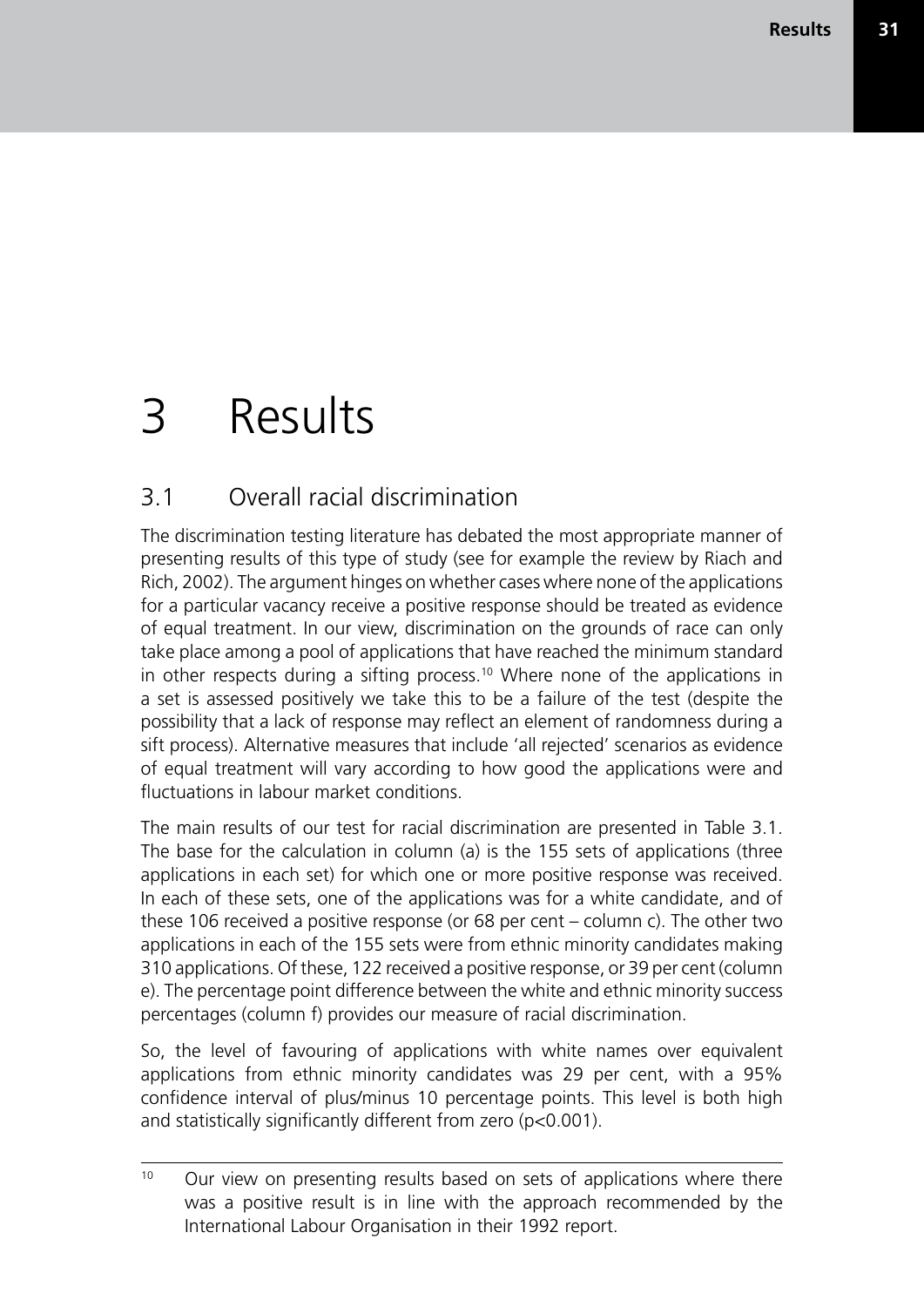|               | (a)                                                              | (b)   | (c)                                          | (d)        | (e)        | (f)                                 |
|---------------|------------------------------------------------------------------|-------|----------------------------------------------|------------|------------|-------------------------------------|
|               | Sets of<br>applications<br>with one<br>or more<br><b>SUCCESS</b> | white | Success: Success: Success: Success:<br>white | <b>BME</b> | <b>BME</b> | <b>Net</b><br>discrimination<br>(%) |
|               | (n)                                                              | (n)   | (%)                                          | (n)        | (%)1       | $(c) - (e)$                         |
| All vacancies | 155                                                              | 106   | 68                                           | 122        | 39         | 29                                  |

|  | Table 3.1  Overall racial discrimination |
|--|------------------------------------------|
|  |                                          |

<sup>1</sup> Denominator for % calculation is twice the number in column (a) – two Black and Minority Ethnic (BME) applications sent in each set.

<sup>2</sup> Net discrimination percentage was statistically significantly different from zero ( $p<0.001$ ).

The measure of discrimination presented is an aggregate net figure (overall success of ethnic minority minus overall success of white) and as such allows us to deal with a considerable amount of what is in effect random variation in the test outcomes. Conceptually, this refers to the proportion of the test results where factors other than racial discrimination led to unequal treatment (for instance random selections by employers when faced with too many applications or some of our application templates being more attractive to employers than others, irrespective of the applicant's name). The random allocation of ethnicity in our test allows us to assume that the unequal outcomes resulting from non-relevant factors will affect white and ethnic minority applications equally when looking across the sample as a whole. Discrimination is counted as the remaining unequal treatment when the total number of outcomes in favour of ethnic minority applications is taken from the total number for white applications.

A further point to note on the net discrimination calculation is that it only represents instances of actual discrimination, where actual discrimination against one ethnic group exceeds that against another. Hypothetically, even if racial discrimination was rampant, if the number of employers in the sample who were discriminatory against white candidates equalled the number discriminatory against ethnic minority candidates the resulting net discrimination figure would be zero.

To provide a sense of the noise within the data, the outcomes based on the comparison of each pair of applications (the white and each of the two ethnic minority applications in each set) are provided in Table 3.2. Equal treatment (both rejected or both successful) for the white and ethnic minority applications was observed in 35 per cent of cases. In around a fifth (18 per cent) of cases, the ethnic minority candidate was favoured, while the white candidate was favoured in nearly half (47 per cent) of the tests. In our calculation of net discrimination, the 18 per cent of tests are treated as 'noise'.

What is clear is that over and above this noise, there was a high level of discrimination against applications with ethnic minority names (29 per cent of the total).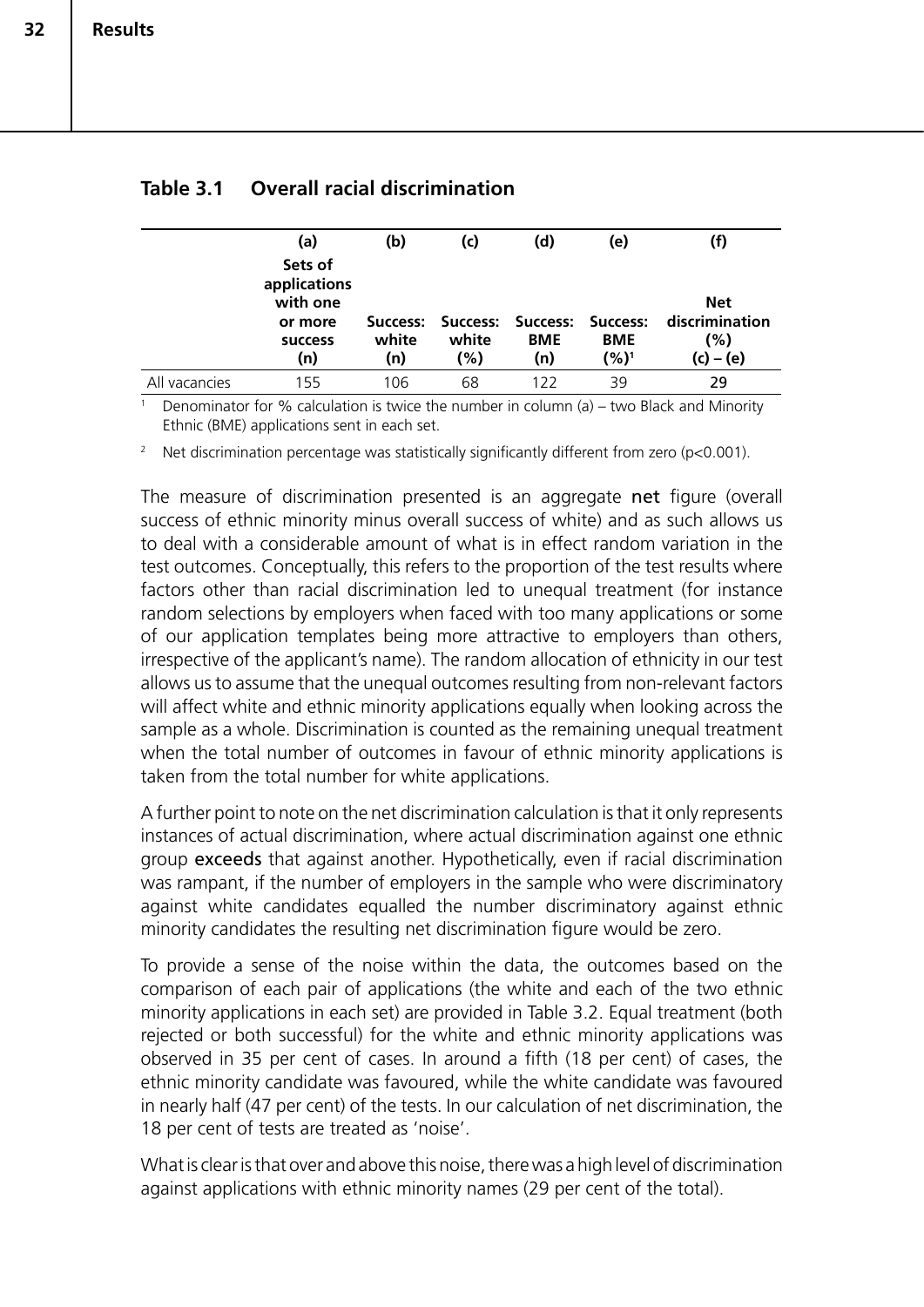|                     | %   |
|---------------------|-----|
| Equal treatment     | 35  |
| <b>BME</b> favoured | 18  |
| White favoured      | 47  |
|                     |     |
| Base (n)            | 310 |

### **Table 3.2 Treatment within sets of applications**

Base: Pairs of cases where one or more of the set of three applications received a positive response.

Equal treatment is where both applications were rejected or both received a positive response.

## 3.2 Alternative presentations of the level of discrimination

Although our preferred measure of racial discrimination is that described in Table 3.1, other studies have presented measures that treat the 'all rejected' outcomes differently.11 While these are affected by the success of the research team in generating sufficiently good applications, they provide intuitive measures and are based on the same relationships between outcomes as the preferred approach.

The 'success rate' presented in Table 3.3 for white and ethnic minority applications is simply the percentage of applications sent in our test that received a positive response. Of the 987 applications with a white name, 10.7 per cent received a positive response, compared to 6.2 per cent of the 1974 applications with an ethnic minority name. The difference between these figures provides us with a measure of net racial discrimination of 4.6 percentage points. Clearly this figure is considerably below the 29 per cent presented in Table 3.1 where the base for the analysis is those tests where the applications appeared to meet the sifting standard. The measure in Table 3.2 reflects the level of discrimination encountered in relation to a total number of applications sent of a particular standard, irrespective of whether they met the requirement (or whether the job was in fact available).

A further way of expressing the result is the ratio of success. A ratio of 1.74 was found in our test, which means that, for the standard of our applications in the particular labour market conditions at the time, 74 per cent more ethnic minority than white applications needed to be sent to get the same number of positive responses. To illustrate the point that the relationship between the measures presented is based on the same outcomes, if we divide the proportion of success for white applicants by that for ethnic minority applicants in Table 3.1 we get the same ratio of 1.74. We can also say that, within our test, we had to send nine applications from white candidates to get a successful response, compared with 16 applications for candidates from ethnic minorities.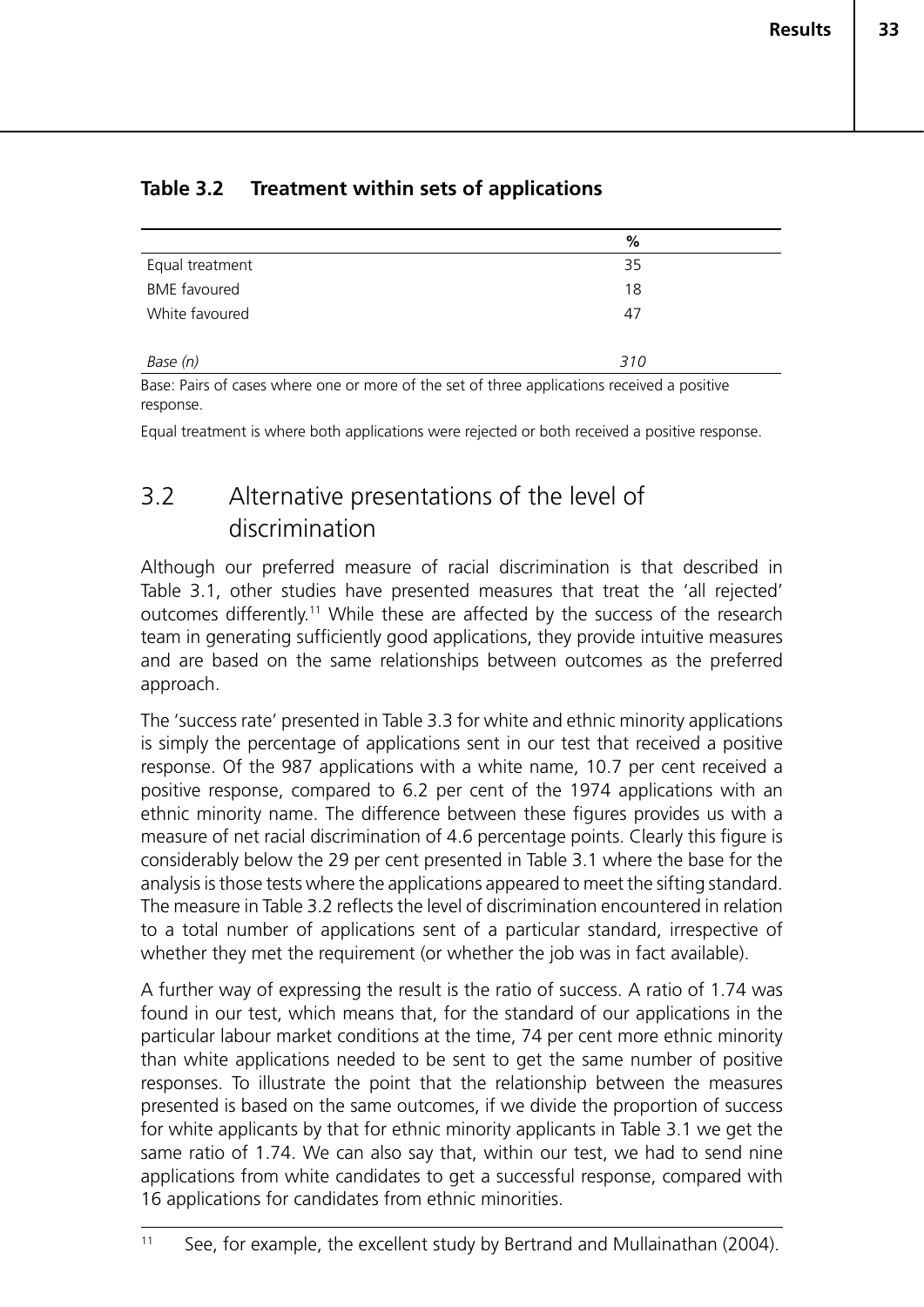|              | White                | BME                  |                      |                        |                |                         | Number of     | Number of                     |
|--------------|----------------------|----------------------|----------------------|------------------------|----------------|-------------------------|---------------|-------------------------------|
|              | applications         | applications         | Success rate:        | Success rate:          | <b>Net</b>     | Success ratio:          | applications  | applications<br>each success: |
|              | sent                 | sent                 | white <sup>1</sup>   | <b>BME<sup>1</sup></b> | discrimination | white to                | each success: |                               |
|              | $\widehat{\epsilon}$ | $\widehat{\epsilon}$ | (%)                  | (%)                    | (%)            | <b>BME</b> <sup>2</sup> | White         | BME                           |
| Il vacancies | 987                  | 1,974                | 10.7                 | 6.2                    | ە.<br>4        | 1.74                    | ن<br>ون       | 16.2                          |
|              | $\ddot{\phantom{a}}$ |                      | $\ddot{\phantom{0}}$ |                        |                |                         |               |                               |

Success rates and an alternative presentation of discrimination **Table 3.3 Success rates and an alternative presentation of discrimination** Table 3.3

I Success rate is number of positive responses/number of applications sent. Success rate is number of positive responses/number of applications sent.

**Results**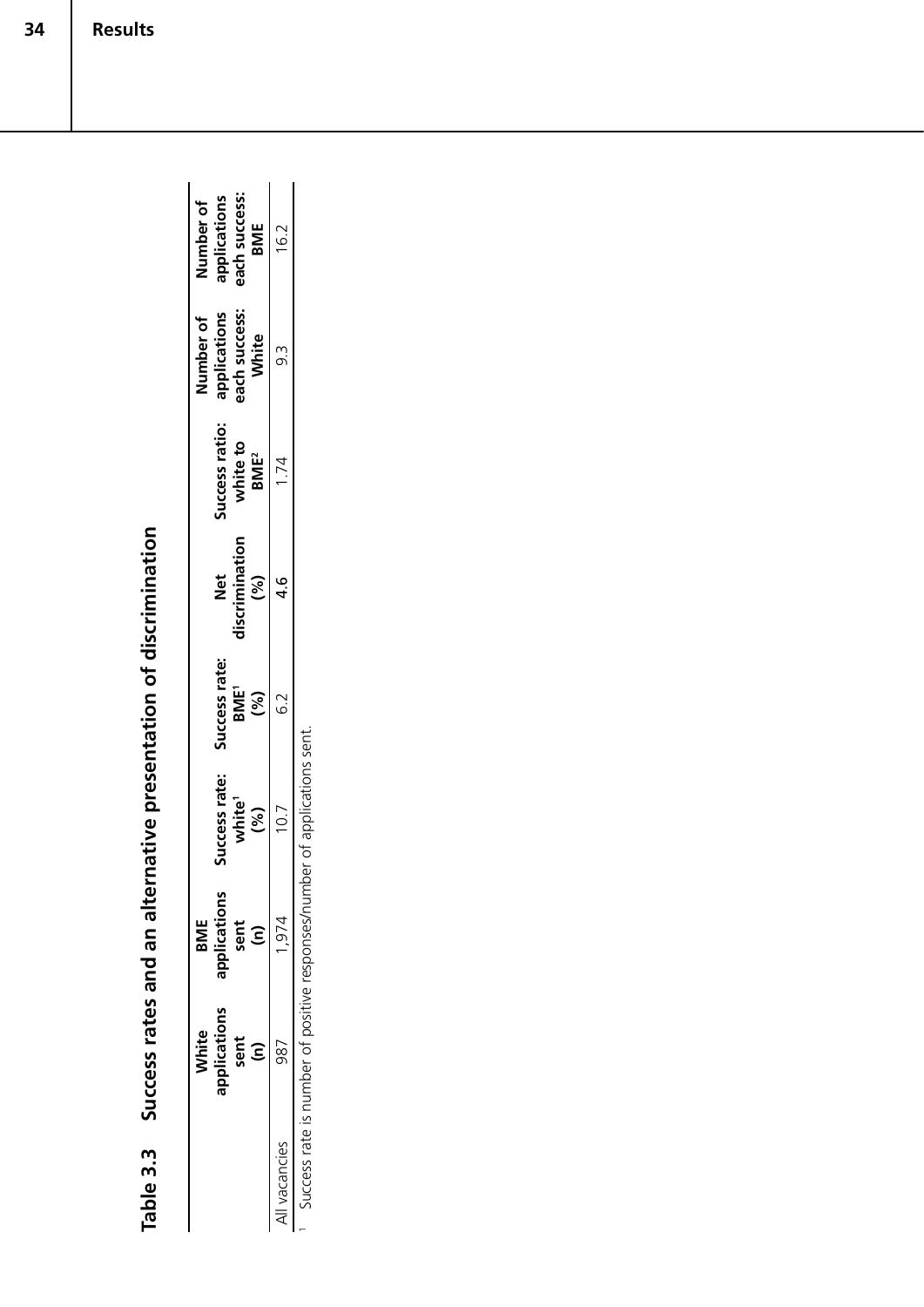## 3.3 Discrimination for individual ethnic groups

Labour market outcomes have been shown to vary considerably between minority ethnic groups. Heath and Cheung (2006) found that people from Chinese and Indian backgrounds were more likely to be employed and to attain higher levels of types of work than black Caribbean, black African, Pakistani and Bangladeshi groups. Pakistani and Bangladeshi women had particularly poor outcomes on these measures. Differences persist even when controlling for age and educational attainment.

Our test allows us to consider whether there are differences between individual ethnic minority groups in the level of discrimination found during the application process that might explain some of the variation in labour market outcomes. Applications from two different ethnic minority groups were sent to each vacancy alongside the white application. Table 3.4 compares responses for each ethnic group individually with those for the white applications. The level of racial discrimination is high and statistically significant across all the groups. Net discrimination ranges from 21 per cent for Pakistani/Bangladeshi names to 32 per cent for Indian, Chinese and black Caribbean names. However, although there was some variation, the levels of discrimination were not statistically significantly different between the ethnic minority groups (p=0.932).

It is worth recalling the variation in the level of name attribution between the ethnic groups here. In particular, the lower level of attribution of the 'black Caribbean' names suggests that with a more effective test the level of discrimination may have been even higher. In practice, however, the greater similarity between the names of black Caribbean and white populations may mean there is less namebased discrimination for this group than our test suggests (although of course there may be other markers of ethnic background in applications which mean that ethnicity is still conveyed).

The apparent difficulty that some people had in distinguishing between South Asian names makes it hard to explain the difference in the Indian and Pakistani/ Bangladeshi applications and, as the lack of statistical significance suggests, this may not represent a real difference.

On this evidence, it does not appear that differences in labour outcomes between ethnic minority groups are the result of discrimination in the application phase of the recruitment process. This is not to discount discrimination as an explanation, as there are other points in the recruitment process and while in employment where discrimination could operate differently for particular groups.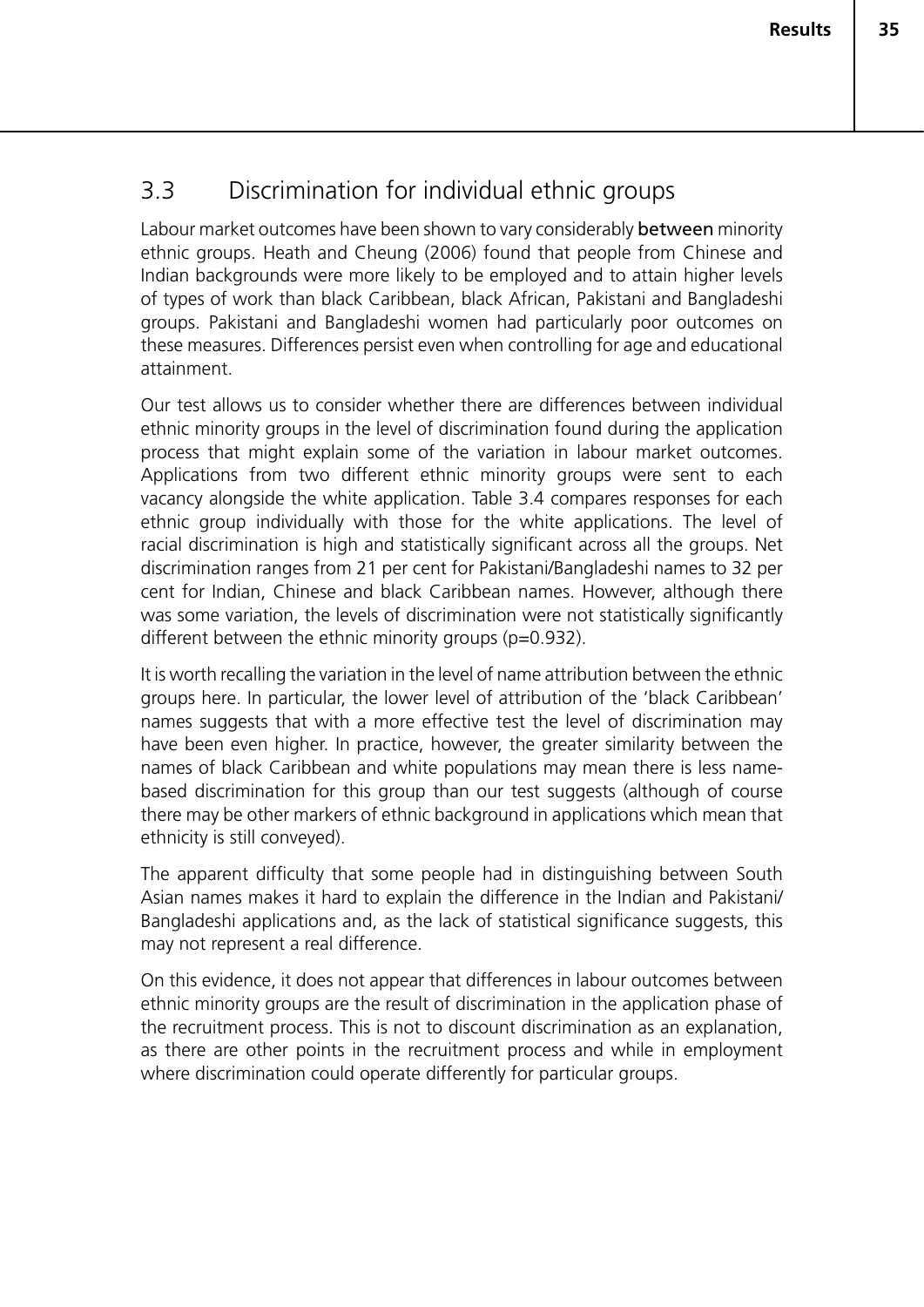|                                        | (a)                                                                           | (b)                      | (c)                      | (d)                                    | (e)                                    | (f)                                                |
|----------------------------------------|-------------------------------------------------------------------------------|--------------------------|--------------------------|----------------------------------------|----------------------------------------|----------------------------------------------------|
|                                        | Sets of<br>applications<br>with at<br>least one<br>$succ$ <sub>5</sub><br>(n) | Success:<br>white<br>(n) | Success:<br>white<br>(%) | Success:<br><b>BME</b><br>group<br>(n) | Success:<br><b>BME</b><br>group<br>(%) | <b>Net</b><br>discrimination<br>(%)<br>$(c) - (e)$ |
| White and<br>black African             | 71                                                                            | 51                       | 72                       | 31                                     | 44                                     | 28                                                 |
| White<br>and black<br>Caribbean        | 57                                                                            | 39                       | 68                       | 21                                     | 37                                     | 32                                                 |
| White and<br>Chinese                   | 60                                                                            | 41                       | 68                       | 22                                     | 37                                     | 32                                                 |
| White and<br>Indian                    | 66                                                                            | 44                       | 67                       | 23                                     | 35                                     | 32                                                 |
| White and<br>Pakistani/<br>Bangladeshi | 56                                                                            | 37                       | 66                       | 25                                     | 45                                     | 21                                                 |

#### **Table 3.4 Discrimination for individual ethnic groups**

<sup>1</sup> A positive response for any of the three applications is taken as evidence that the set should be included in the calculation.

<sup>2</sup> Net discrimination percentages not significantly different to one another ( $p=0.932$ ).

We can again consider the alternative presentation of these results in terms of overall success rates (Table 3.5). The success rate for white applicants varies in each row as each base only includes those applications sent alongside the particular ethnic minority group analysed. In this way we control for variation between the employers.

Nearly twice as many Indian applications had to be sent for the same level of successful outcomes as for white applications. Mirroring the findings in Table 3.4, there was somewhat less net discrimination for the Pakistani/Bangladeshi applications, but in general the levels were similar across the individual ethnic minority groups and differences were not statistically significant.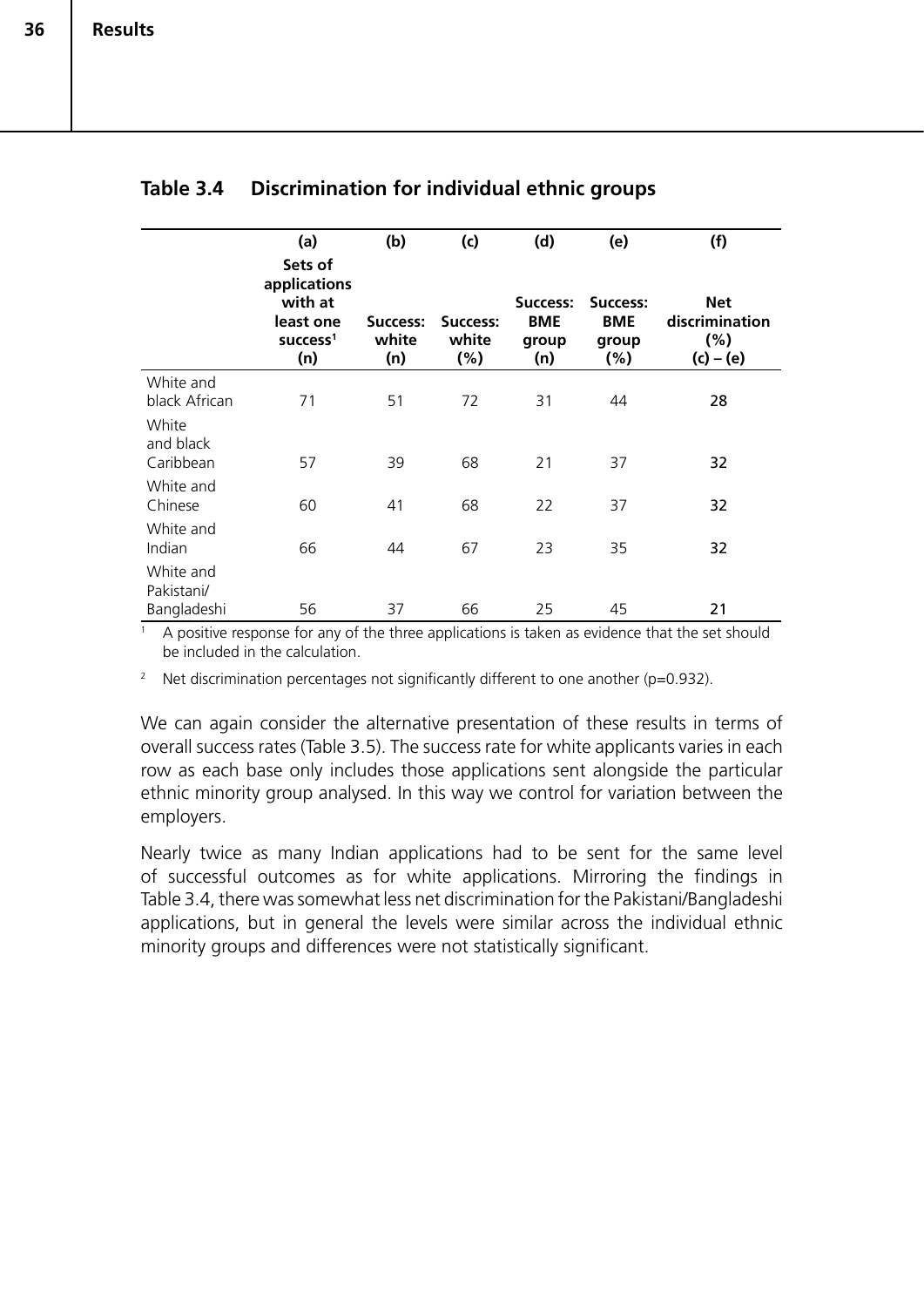Success rates for individual ethnic groups **Table 3.5 Success rates for individual ethnic groups** Table 3.5

|                                                                           | Sets of              |                    |                        |                |                         | Number of     | Number of     |
|---------------------------------------------------------------------------|----------------------|--------------------|------------------------|----------------|-------------------------|---------------|---------------|
|                                                                           | applications         | uccess rate:       | Success rate:          | Net            | Success ratio:          | applications  | applications  |
|                                                                           | with pairing         | white <sup>1</sup> | <b>BME<sup>1</sup></b> | discrimination | white to                | each success: | each success: |
|                                                                           | $\widehat{\epsilon}$ | (%)                | (%)                    | (%)            | <b>BME</b> <sup>2</sup> | <b>White</b>  | BME           |
| White and black African                                                   | 400                  | 12.8               | $\frac{8}{1}$          | 5.0            | 1.65                    | 7.8           | 12.9          |
| White and black Caribbean                                                 | 399                  | 8.                 | 5.S                    |                | $\frac{86}{18}$         | 10.2          | 0.61          |
| White and Chinese                                                         | 393                  | 10.4               | 9.G                    | 9.<br>4        | $\frac{86}{1}$          | 9.6           | 17.9          |
| White and Indian                                                          | 393                  | 11.2               | 5.G                    | iv.            | $\tilde{e}$             | 8.9           | 17.1          |
| White and Pakistani/Bangladeshi                                           | 389                  | 5.G                | 64                     |                | $\frac{48}{1}$          | 10.5          | 15.6          |
| Success rate is number of positive responses/number of applications sent. |                      |                    |                        |                |                         |               |               |

Ratio = % white success/% BME success. Ratio = % white success/% BME success. 2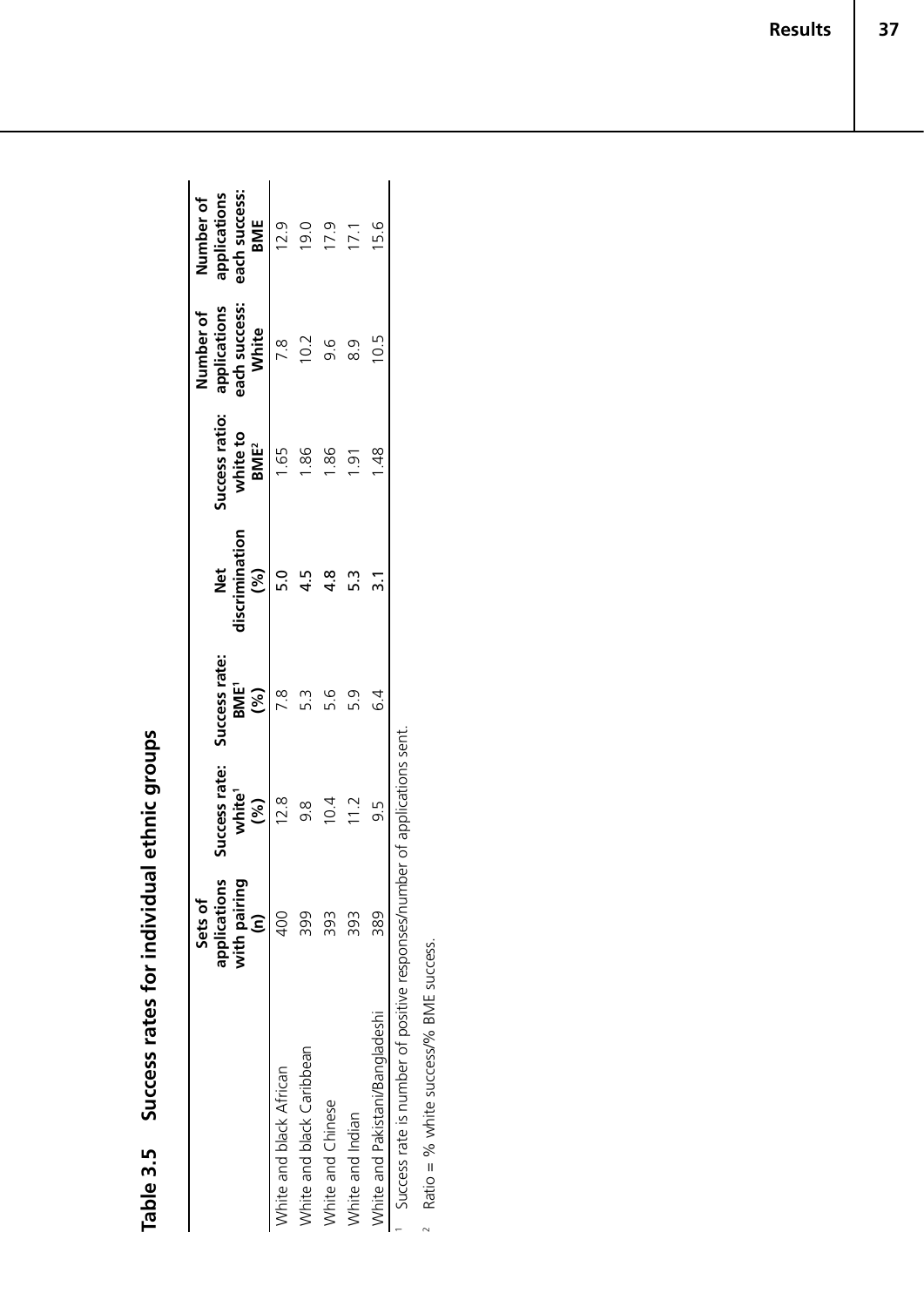## 3.4 Occupation and sector

There was variation in the level of racial discrimination within different occupations, although net discrimination against ethnic minority groups was evident across them all (Table 3.6). The small base sizes within the occupations mean that the differences were not statistically significant. At the lower end of the range, the level of discrimination against ethnic minority names was 14 per cent, rising to 45 per cent for office assistants (although this estimate was based on only ten cases).

The range of occupations included in the study aimed to provide a mix of higher and lower skilled jobs. Any differences in treatment between these occupations might reflect smaller pools of candidates for some higher-skill occupations, differences in those carrying out the sifting process or a different profile in the group of employing organisations and their processes. The occupations in our test can be grouped together simply into 'higher 'level' (IT Technician, Accountant, HR Manager, Teaching Assistant) and 'lower level' (IT Support, Accounts Clerk, Office Assistant, Care Assistant). There was some suggestion that racial discrimination was lower for higher level vacancies (23 per cent compared to 33 per cent), although this was not a statistically significant difference. This relationship has also been found in other studies (for instance the Swedish study by Carlsson and Rooth, 2006).

The Civil Service and other public sector organisations are required by law to promote equality and make efforts to reduce racial and other discrimination. There have been various strategies for achieving these aims over recent years and the public sector has championed best practice for recruitment and sought to lead by example.<sup>12</sup>

Public sector employers in our test were considerably less likely to have discriminated on the grounds of race than those in the private sector (four per cent compared to 35 per cent) (Table 3.7). The difference between them was statistically significant (p=0.007). The low level of discrimination apparent among public sector employers was statistically not significantly different from zero.

<sup>12</sup> See for instance *Promoting Equality, Valuing Diversity: A Strategy for the Civil Service*, Cabinet Office, July 2008.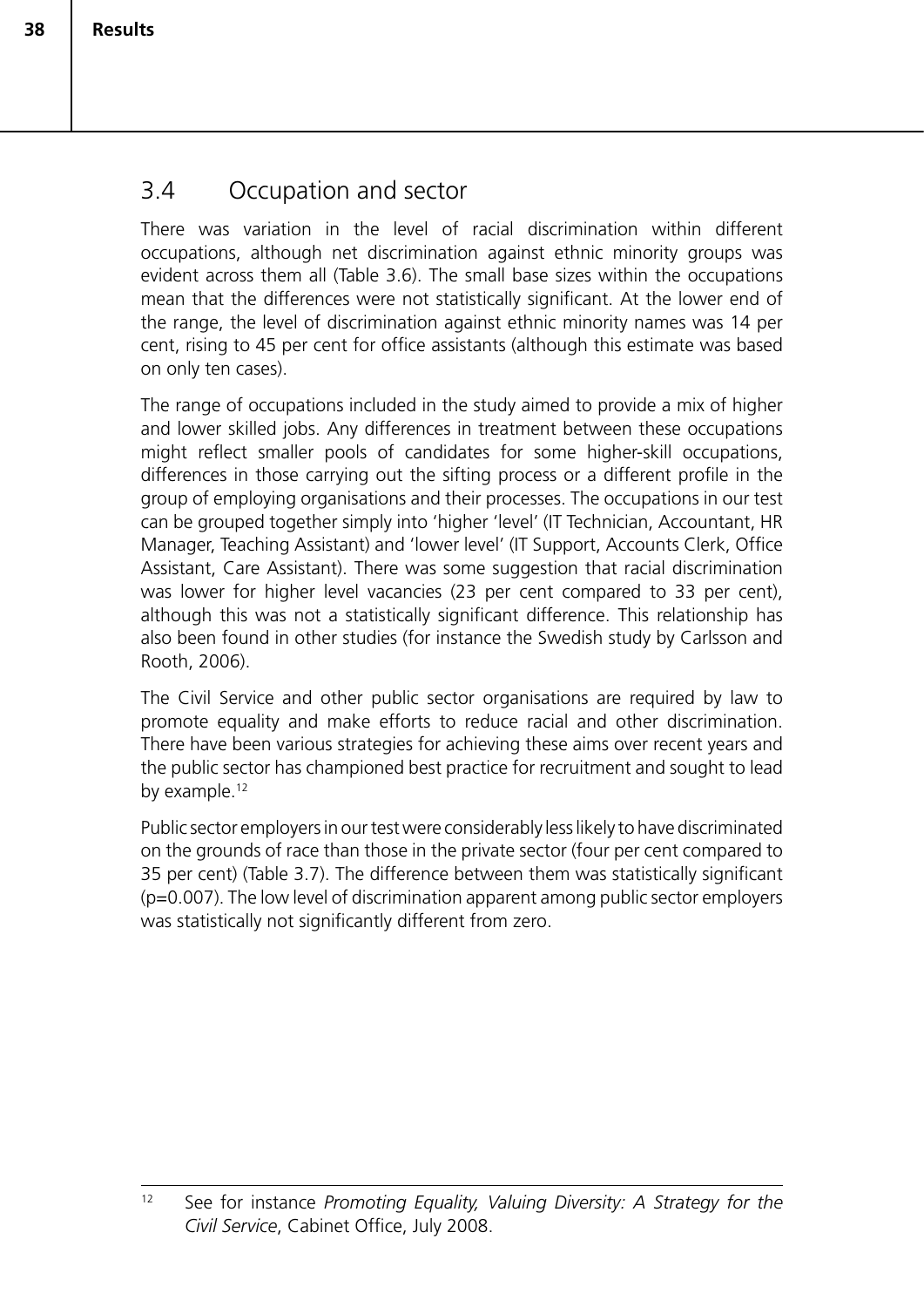|                                          | (a)                                                                     | (b)                      | (c)                          | (d)                           | (e)                                           | (f)                                                   |
|------------------------------------------|-------------------------------------------------------------------------|--------------------------|------------------------------|-------------------------------|-----------------------------------------------|-------------------------------------------------------|
|                                          | Sets of<br>applications<br>with one<br>or more<br><b>SUCCESS</b><br>(n) | Success:<br>white<br>(n) | Success:<br>white<br>$(\% )$ | Success:<br><b>BME</b><br>(n) | Success:<br><b>BME<sup>1</sup></b><br>$(\% )$ | <b>Net</b><br>discrimination<br>$(\%)$<br>$(c) - (e)$ |
| Teaching assistant                       | 29                                                                      | 19                       | 66                           | 30                            | 52                                            | 14                                                    |
| Sales assistant                          | 13                                                                      | 8                        | 62                           | 11                            | 42                                            | 19                                                    |
| Accountant                               | 19                                                                      | 13                       | 68                           | 16                            | 42                                            | 26                                                    |
| Care assistant                           | 29                                                                      | 20                       | 69                           | 23                            | 40                                            | 29                                                    |
| IT technician                            | 8                                                                       | 5                        | 63                           | 5                             | 31                                            | 31                                                    |
| IT user support                          | 29                                                                      | 20                       | 69                           | 20                            | 34                                            | 34                                                    |
| Accounts clerk                           | 14                                                                      | 10                       | 71                           | 9                             | 32                                            | 39                                                    |
| Office assistant                         | 10                                                                      | 8                        | 80                           | $\overline{7}$                | 35                                            | 45                                                    |
| HR Manager                               | 4                                                                       | 3                        | 75                           | 1                             | 13                                            | 63                                                    |
| Higher level<br>occupations <sup>2</sup> | 60                                                                      | 40                       | 67                           | 52                            | 43                                            | 23                                                    |
| Lower level<br>occupations <sup>3</sup>  | 95                                                                      | 66                       | 69                           | 70                            | 37                                            | 33                                                    |

#### **Table 3.6 Discrimination by occupation**

<sup>1</sup> Denominator for % calculation is twice the number in column (a) - two BME applications sent in each set.

<sup>2</sup> Higher = IT Technician, Accountant, HR Manager, Teaching assistant.

 $3$  Lower = IT Support, Accounts clerk, Office assistant, Care assistant.

<sup>4</sup> P-value for test of difference in discrimination by occupation = 0.864; p-value for difference in two category split  $= 0.396$ .

#### **Table 3.7 Discrimination by employment sector of employer**

|                | (a)                                                                     | (b)                      | (c)              | (d)                                             | (e)                | (f)                                              |
|----------------|-------------------------------------------------------------------------|--------------------------|------------------|-------------------------------------------------|--------------------|--------------------------------------------------|
|                | Sets of<br>applications<br>with one<br>or more<br><b>SUCCESS</b><br>(n) | Success:<br>white<br>(n) | white<br>$(\% )$ | Success: Success: Success:<br><b>BME</b><br>(n) | <b>BME</b><br>(%)1 | <b>Net</b><br>discrimination<br>(%)<br>(c) – (e) |
| Public sector  | 38                                                                      | 21                       | 55               | 39                                              | 51                 | 4                                                |
| Private sector | 113                                                                     | 81                       | 72               | 82                                              | 36                 | 35                                               |

<sup>1</sup> Denominator for % calculation is twice the number in column (a) – two BME applications sent in each set.

<sup>2</sup> P-value for difference is 0.007.

In interpreting this apparent gulf between private and public sector recruitment practice, the prevalence of Teaching Assistants in our test should be considered.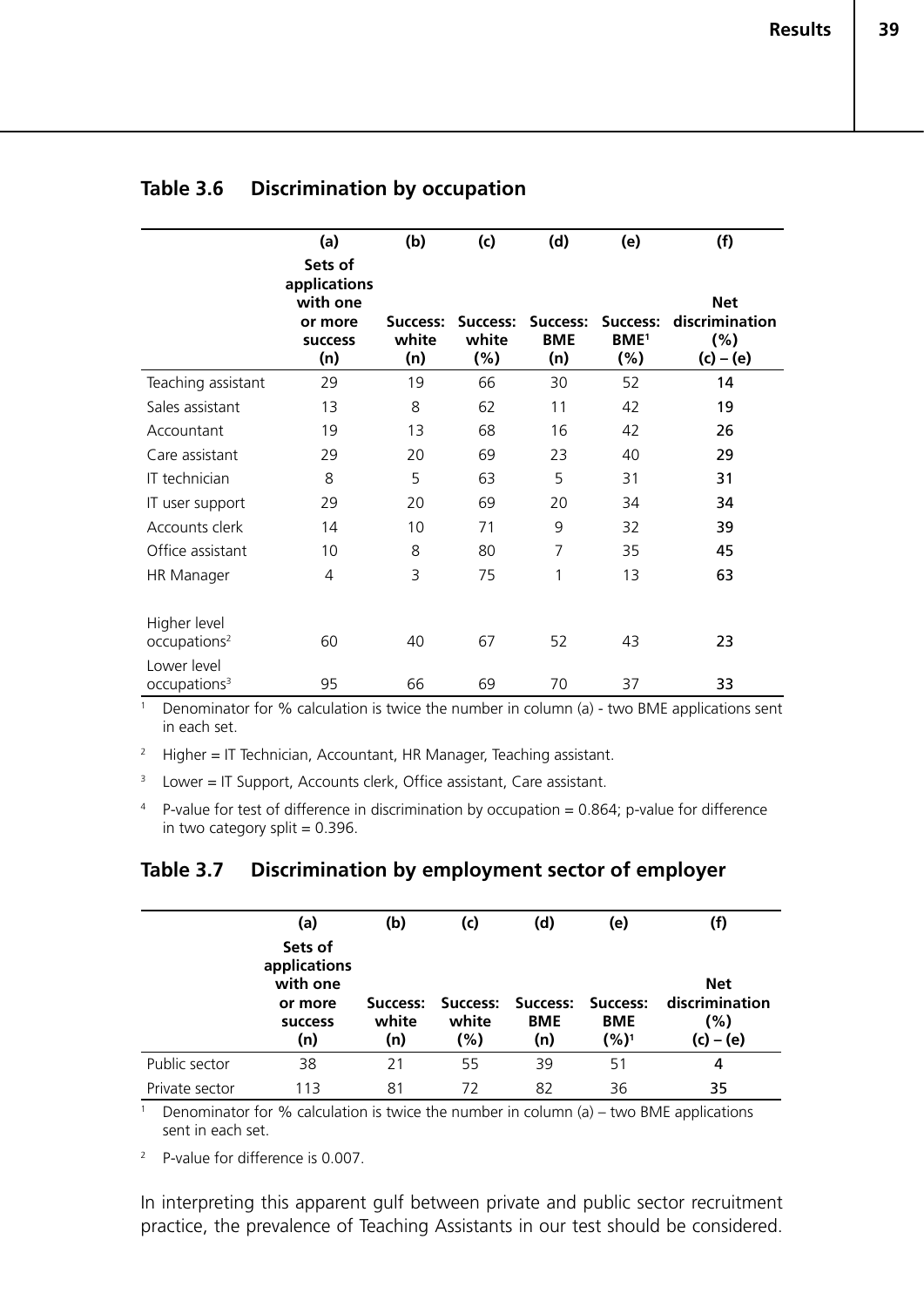Of public sector vacancies in the sets with a positive response, 63 per cent were Teaching Assistants (compared to four per cent in the private sector). Nevertheless, the very low level of discrimination found overall suggests there was comparatively lower discrimination across the occupations included in the public sector sample.

Part of the explanation for the absence of net discrimination among public sector employers may be the widespread use of standard application forms rather than the acceptance of CVs. Forms were used in 79 per cent of public sector applications compared to six per cent of those to private sector employers (Table 3.8). Not only do forms have the effect of standardising comparisons between applicants, many forms produced by employers are designed to include personal details (including names) in a section that can then be detached from the rest of the application for the sifting process. This is particularly pertinent to the design of our test. We look at the association of these modes of application with racial discrimination in Section 3.7.

| Table 3.8 | Type of application for public and private sector |
|-----------|---------------------------------------------------|
|-----------|---------------------------------------------------|

|                     | <b>Private sector</b><br>$(\%)$ | <b>Public sector</b><br>(%) |
|---------------------|---------------------------------|-----------------------------|
| CV                  | 94                              | 21                          |
| Employer's own form | 6                               | 79                          |
| Base (n)            | 112                             | 38                          |

Base: Vacancies where one or more of the set of applications received a positive response.

## 3.5 Size of employer

It might be supposed that organisations with larger workforces would be more likely to have a dedicated human resources function and have documented procedures for recruitment. These procedures may include the use of standard forms and rules surrounding sift criteria. More professional approaches to recruitment may result in a lower level of discrimination.

The number of employees at the site of the organisation could be obtained for around half the cases in our sample. Table 3.9 provides the level of discrimination separately for organisations with up to 50 employees and those with more than 50. The results are only suggestive due to the small base sizes, but larger employers were found to discriminate less.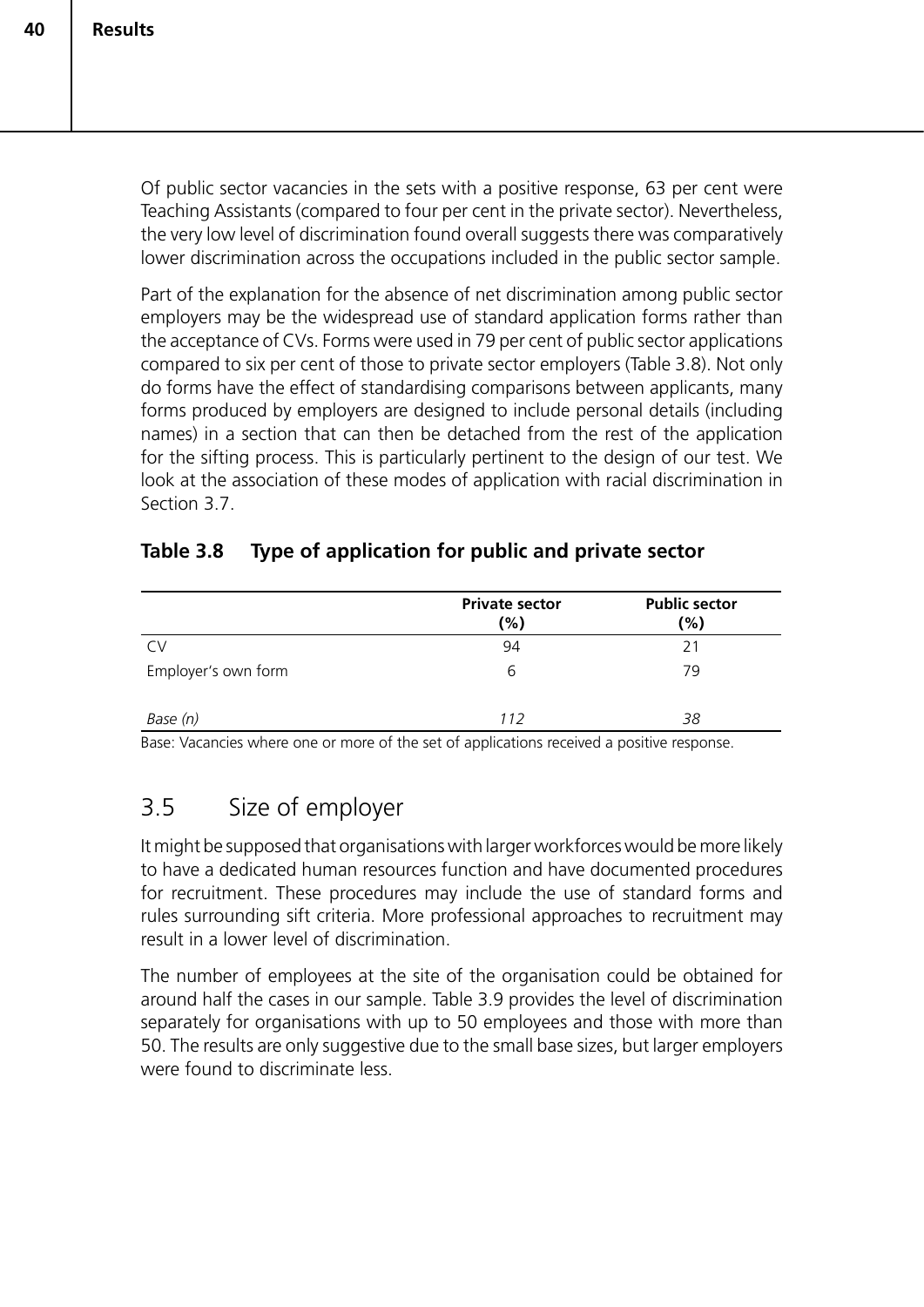|                       | (a)                                                                     | (b)                      | (c)          | (d)                                             | (e)               | (f)                                              |
|-----------------------|-------------------------------------------------------------------------|--------------------------|--------------|-------------------------------------------------|-------------------|--------------------------------------------------|
|                       | Sets of<br>applications<br>with one<br>or more<br><b>SUCCESS</b><br>(n) | Success:<br>white<br>(n) | white<br>(%) | Success: Success: Success:<br><b>BME</b><br>(n) | <b>BME</b><br>(%) | <b>Net</b><br>discrimination<br>(%)<br>(c) – (e) |
| Up to 50<br>employees | 51                                                                      | 39                       | 76           | 40                                              | 39                | 37                                               |
| Over 50<br>employees  | 23                                                                      | 14                       | 61           | 20                                              | 43                | 17                                               |

#### **Table 3.9 Discrimination by number of employees at site**

<sup>1</sup> Denominator for % calculation is twice the number in column (a) – two BME applications sent in each set.

<sup>2</sup> Base is vacancies for which employee number information available.

<sup>3</sup> P-value for difference is 0.230.

## 3.6 Area and gender

There was little to suggest that racial discrimination was a problem confined to particular cities in Great Britain. The numbers of applications sent to employers in the cities listed in Table 3.10 are too small for differences between the cities to be statistically significant, but the results suggest high levels of discrimination across the board.

## **Table 3.10 Discrimination by location of employer**

|                | (a)                                 | (b)                      | (c)                      | (d)                           | (e)                               | (f)                                  |
|----------------|-------------------------------------|--------------------------|--------------------------|-------------------------------|-----------------------------------|--------------------------------------|
|                | Sets of<br>applications<br>with one |                          |                          |                               |                                   | <b>Net</b>                           |
|                | or more<br><b>SUCCESS</b><br>(n)    | Success:<br>white<br>(n) | Success:<br>white<br>(%) | Success:<br><b>BME</b><br>(n) | Success:<br><b>BME</b><br>$(%)^1$ | discrimination<br>(%)<br>$(c) - (e)$ |
| Bradford and   |                                     |                          |                          |                               |                                   |                                      |
| Leeds          | 23                                  | 15                       | 65                       | 21                            | 46                                | 20                                   |
| Glasgow        | 12                                  | 9                        | 75                       | 13                            | 54                                | 21                                   |
| <b>Bristol</b> | 11                                  | $\overline{7}$           | 64                       | 8                             | 36                                | 27                                   |
| London         | 55                                  | 38                       | 69                       | 45                            | 41                                | 28                                   |
| Birmingham     | 18                                  | 12                       | 67                       | 13                            | 36                                | 31                                   |
| Manchester     | 31                                  | 22                       | 71                       | 18                            | 29                                | 42                                   |
| Other areas    | 5                                   | 3                        | 60                       | 4                             | 40                                | 20                                   |

<sup>1</sup> Denominator for % calculation is twice the number in column (a) – two BME applications sent in each set.

<sup>2</sup> P-value for difference by group =  $0.927$ .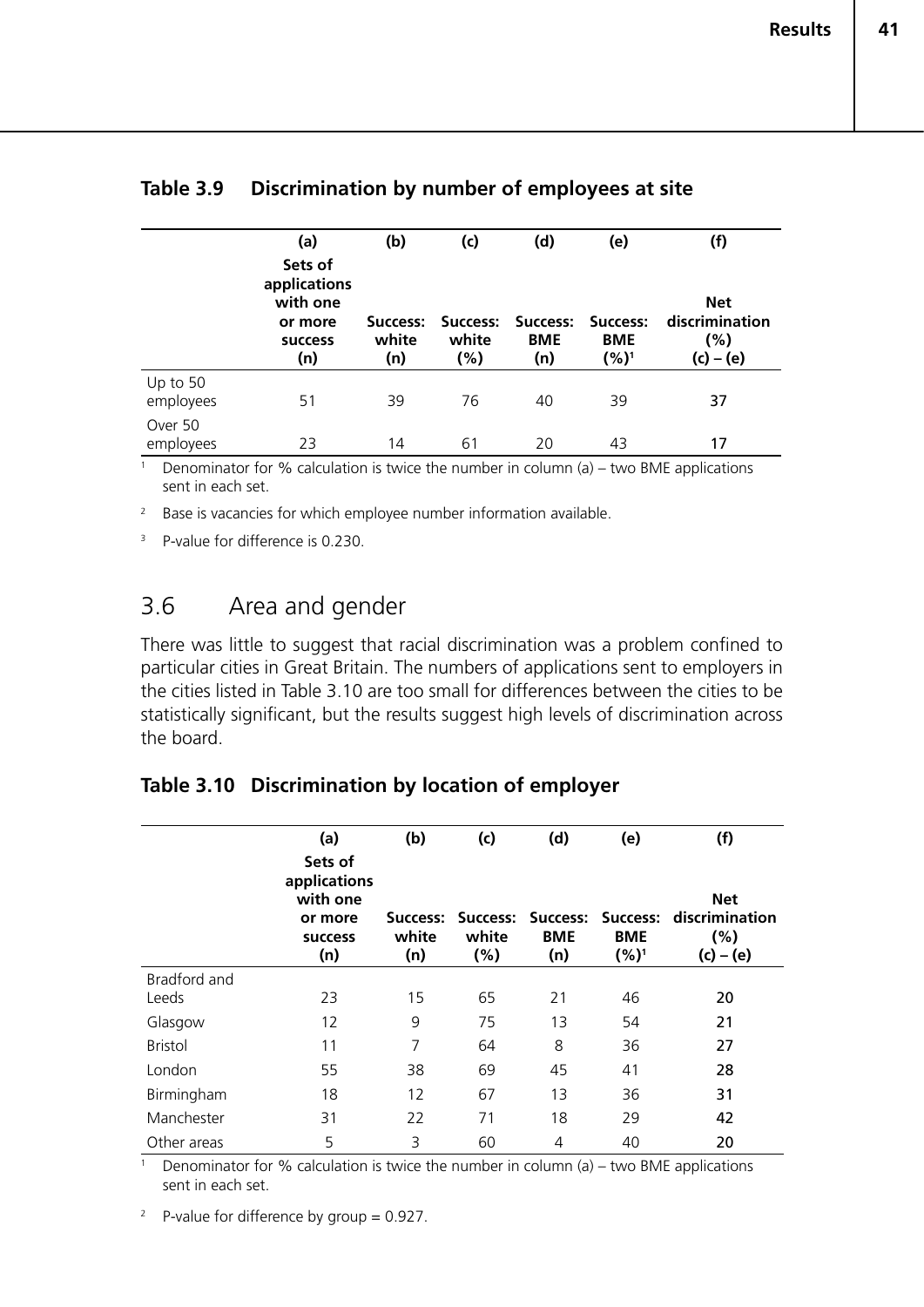Similarly, there was a high level of racial discrimination for applications of both genders (Table 3.11). The level of discrimination was somewhat higher among male applicants (32 compared to 26 per cent), but this was not statistically significant. Other studies have also found levels of discrimination between male and female applicants to be similar.<sup>13</sup>

On a point of interpretation, although there were some differences between occupations in the profile of male and female applicants assigned in the sample (IT Support and IT Technicians predominantly male, Care Assistants exclusively female), there was a good range of occupations for each gender (see, Table 2.7).

#### **Table 3.11 Racial discrimination by gender**

|        | (a)                                                                     | (b)          | (c)          | (d)               | (e)                                                       |                                                    |
|--------|-------------------------------------------------------------------------|--------------|--------------|-------------------|-----------------------------------------------------------|----------------------------------------------------|
|        | Sets of<br>applications<br>with one<br>or more<br><b>SUCCESS</b><br>(n) | white<br>(n) | white<br>(%) | <b>BME</b><br>(n) | Success: Success: Success: Success:<br><b>BME</b><br>(%)1 | <b>Net</b><br>discrimination<br>(%)<br>$(c) - (e)$ |
| Female | 80                                                                      | 54           | 68           | 66                | 41                                                        | 26                                                 |
| Male   | 75                                                                      | 52           | 69           | 56                | 37                                                        | 32                                                 |

Denominator for % calculation is twice the number in column (a) – two BME applications sent in each set.

<sup>2</sup> P-value for difference =  $0.729$ .

## 3.7 Variation in the application process

Discriminatory outcomes can be traced for some specific elements of the recruitment process – channels of advertising, types of application required by employers and the mode by which applications are received (Table 3.12). These elements of the recruitment process may be of particular interest to policy makers, who may feel they represent practical levers via which discrimination might be tackled.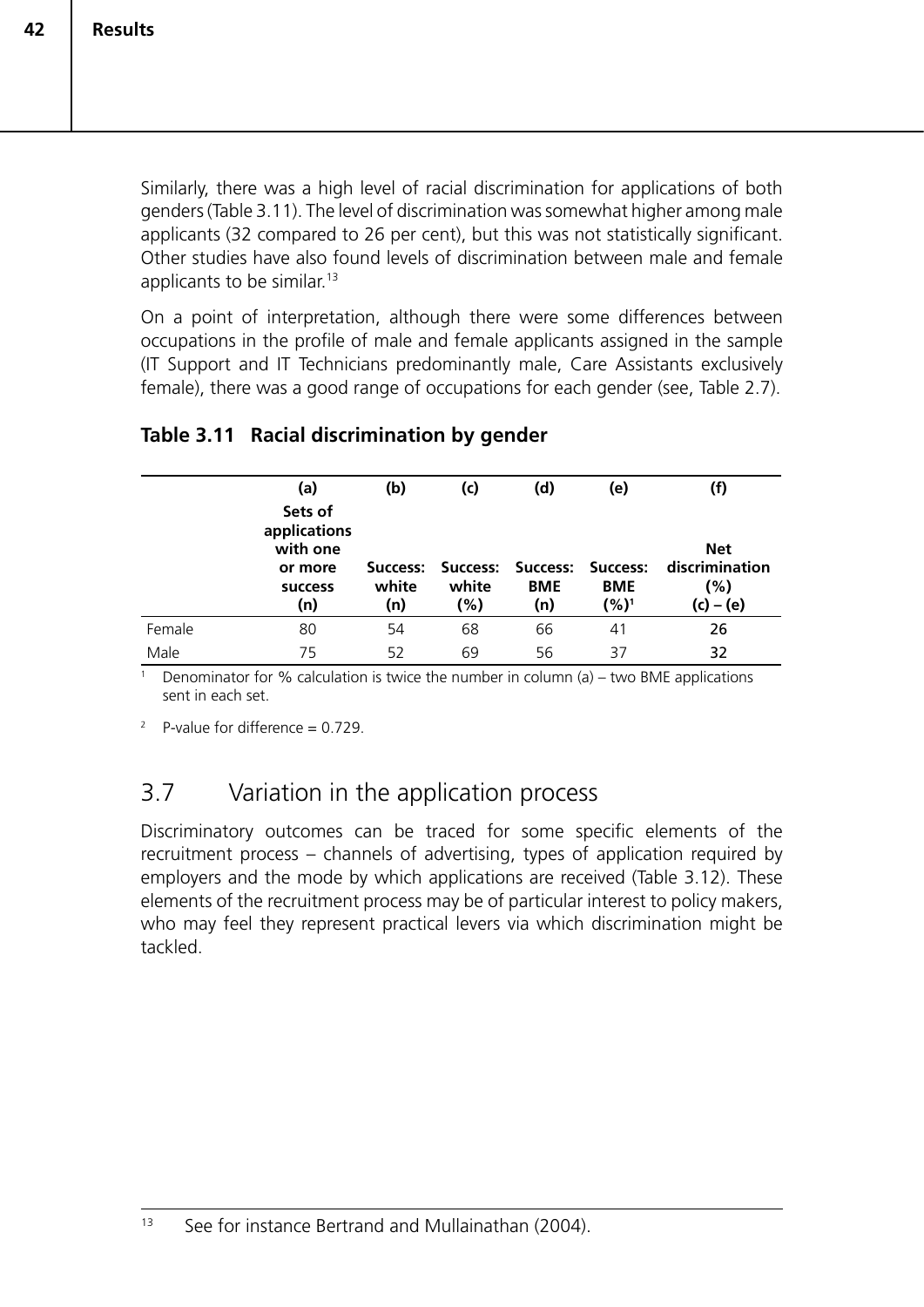|                        | (a)                                                                     | (b)                      | (c)                      | (d)                           | (e)                                      | (f)                                                    |
|------------------------|-------------------------------------------------------------------------|--------------------------|--------------------------|-------------------------------|------------------------------------------|--------------------------------------------------------|
|                        | Sets of<br>applications<br>with one<br>or more<br><b>SUCCESS</b><br>(n) | Success:<br>white<br>(n) | Success:<br>white<br>(%) | Success:<br><b>BME</b><br>(n) | <b>Success:</b><br><b>BME</b><br>$(%)^1$ | <b>Net</b><br>discrimination<br>$(\% )$<br>$(c) - (e)$ |
| Source of advert       |                                                                         |                          |                          |                               |                                          |                                                        |
| Jobsearch website      | 133                                                                     | 91                       | 68                       | 104                           | 39                                       | 29                                                     |
| Local press            | 16                                                                      | 13                       | 81                       | 13                            | 41                                       | 41                                                     |
| Type of<br>application |                                                                         |                          |                          |                               |                                          |                                                        |
| Employer's own<br>form | 40                                                                      | 20                       | 50                       | 39                            | 49                                       | 1                                                      |
| <b>CV</b>              | 114                                                                     | 85                       | 75                       | 83                            | 36                                       | 38                                                     |
| Mode of<br>despatch    |                                                                         |                          |                          |                               |                                          |                                                        |
| Web                    | 34                                                                      | 18                       | 53                       | 30                            | 44                                       | 9                                                      |
| Post                   | 82                                                                      | 58                       | 71                       | 71                            | 43                                       | 27                                                     |
| Email                  | 34                                                                      | 26                       | 76                       | 19                            | 28                                       | 49                                                     |

#### **Table 3.12 Discrimination and recruitment process variables**

Denominator for % calculation is twice the number in column (a) – two BME applications sent in each set.

<sup>2</sup> P-value for differences by source of advert = 0.425; p-value for differences by type of application =  $0.004$ ; p-value for differences by mode of despatch =  $0.117$ .

The very large difference in discrimination between types of application stands out. There was essentially no net discrimination (one per cent) for sets of applications where the employer's own form was used. This compared to 38 per cent where a CV had been sent. This difference was statistically significant (p=0.004). As noted earlier, this may well reflect the fact that employer forms are often designed so that the section containing personal details (including name) can be detached before the sifting process. This is in addition to the standardisation of applications in favour of characteristics pertinent to the job. Further, these measures may be associated with organisations with dedicated human resources functions and welldeveloped procedures. Clearly, the use by employers of standard forms does not in itself guarantee that good practice is followed and personal details are stripped out during sifting. However, on this evidence there appears to be a strong link between the use of employer forms and lower discrimination.

It was shown in Table 3.8 that there was a strong association between the use of employer forms and public sector vacancies in our sample. Three-quarters (75 per cent) of employer forms were for public sector vacancies, and a further eight per cent were for third sector organisations. Looking at occupations, half (50 per cent) of the employer form vacancies were for Teaching Assistant posts.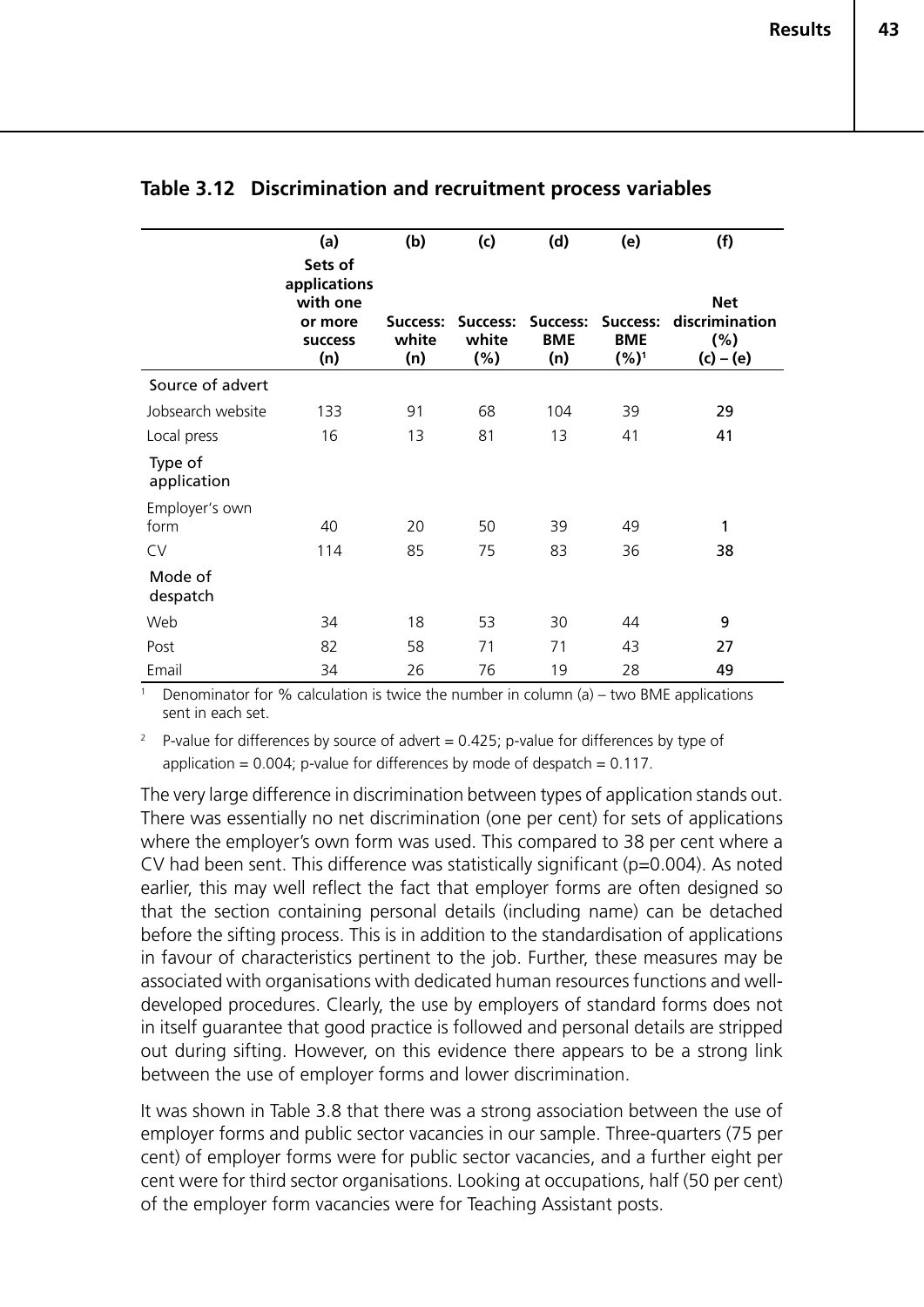**Results**

**44**

It was noted in section 3.5 above that larger employers may be more likely to have the need and resources to develop their own forms for recruitment. Table 3.13 confirms that this was the case in our sample, although the numbers are small. Over half (52 per cent) of organisations with more than 50 employees used their own forms, compared to a quarter (25 per cent) of those with 50 or fewer.

|                 | Up to 50 employees<br>(%) | Over 50 employees<br>$(\%)$ |
|-----------------|---------------------------|-----------------------------|
| CV              | 75                        | 48                          |
| Employer's form | 25                        | 52                          |
| Base (n)        | 51                        | 23                          |

#### **Table 3.13 Number of employees at site by type of application**

Base: Vacancies where employee numbers available.

There was some suggestion of differences in the level of discrimination according to where the vacancy was advertised (41 per cent for vacancies advertised in the local press compared to 29 per cent for those advertised on job search websites), but the relatively small number of press adverts means that conclusions cannot be drawn.

The mode by which applications were despatched also resulted in considerable variation, although differences here were not statistically significant. An explanation for the very high level of discrimination for emailed applications (49 per cent) may relate to the additional emphasis on the applicant's name that results from an email arriving in the employer's inbox with an address that is formed from the name of the applicant. However, some of the variation may be attributable to differences in the profile of types of application being sent via each mode (Table 3.12). There was a preponderance of CVs among the applications sent via email (85 per cent) although the level was also high for those despatched by post (77 per cent). There was a lower level for applications sent via a website.

#### **Table 3.14 Format of application by mode of despatch**

|                 |                        | Mode of despatch |               |
|-----------------|------------------------|------------------|---------------|
|                 | <b>Email</b><br>$(\%)$ | Post<br>(%)      | Web<br>$(\%)$ |
| <b>CV</b>       | 85                     | 77               | 56            |
| Employer's form | 15                     | 23               | 44            |
| Base (n)        | 33                     | 82               | 34            |

Base: Vacancies where one or more of the set of applications received a positive response.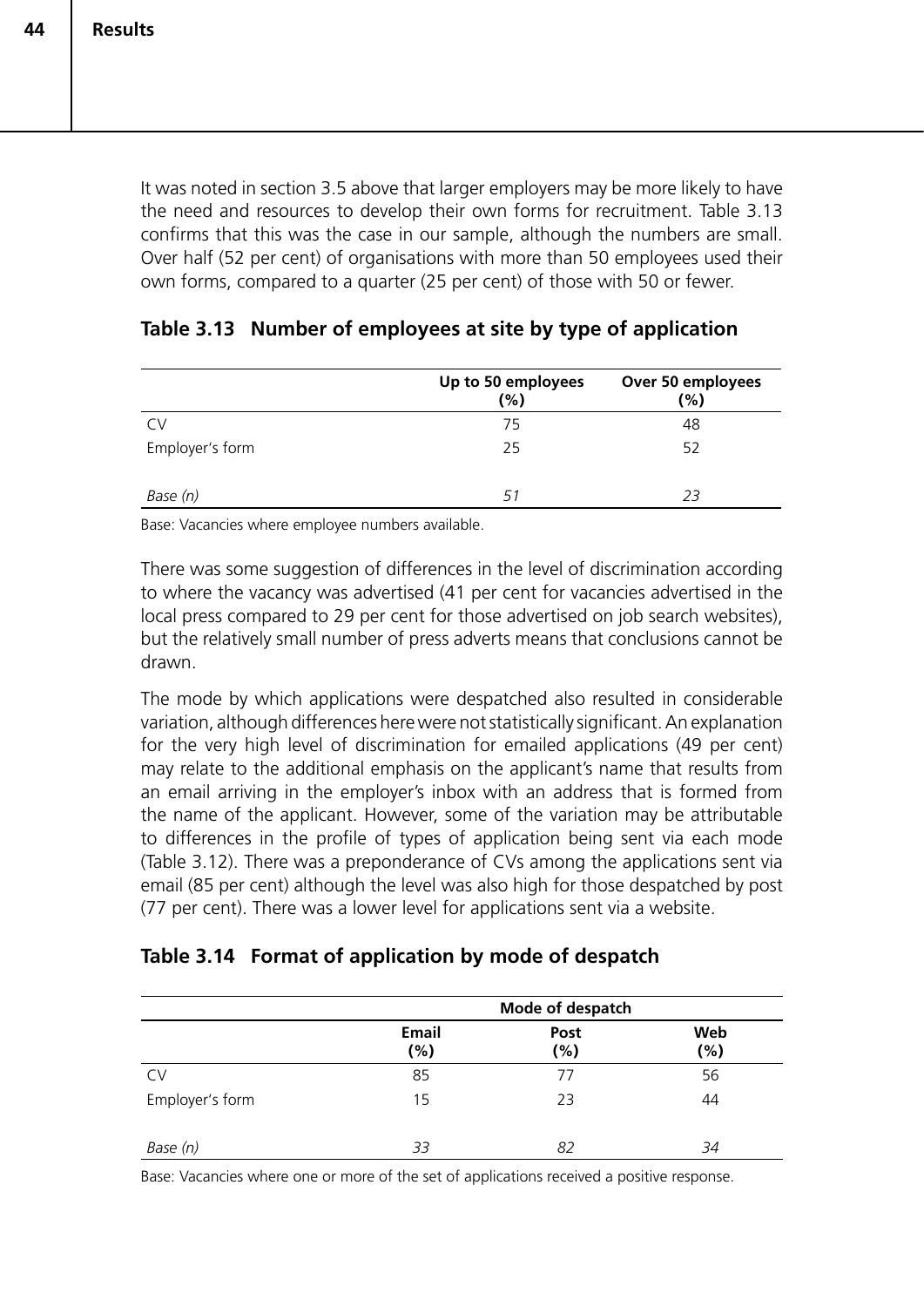Logistic regression was used to help unpick the relationships between market sector vacancies and types of application, and between modes of despatch and types of application. This analysis is an imperfect partner to the measures of discrimination presented above as it cannot focus on those cases that constitute 'net' discrimination. Instead, the dependent variable selected was all instances of unequal treatment in favour of white applicants. The results suggested that the factor most strongly associated with discrimination across pairs of tests was application by CV. In addition, sending applications by email was also found to be statistically significant for discrimination. The model included advert source, market sector (public or private), gender, ethnic minority group, occupation and area, but these factors were not found to be significant once the type of application and mode of despatch were controlled for.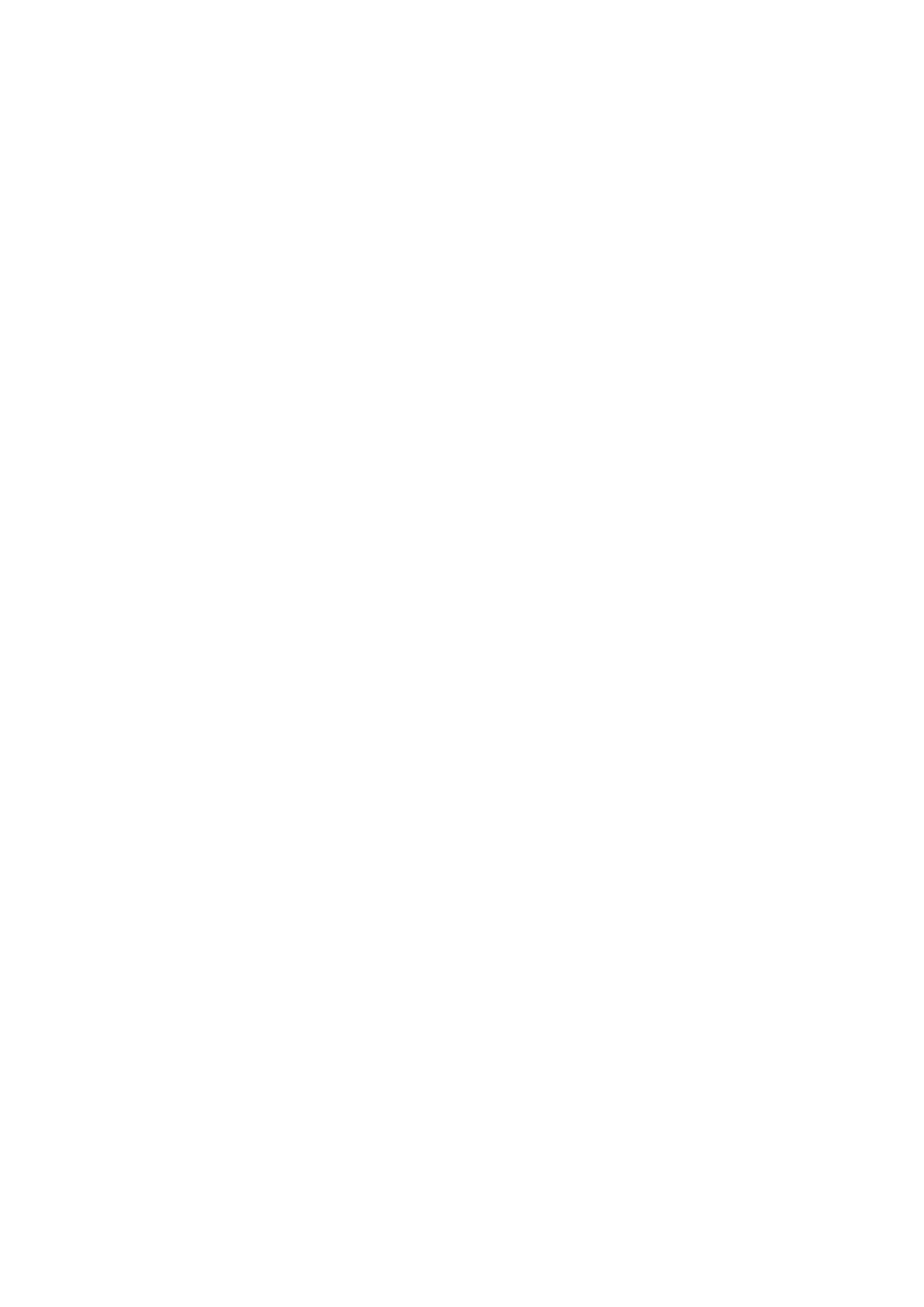# 4 Conclusions

The key strength of the correspondence test based on applications to vacancies described in this report is that there are no plausible explanations for the difference in treatment found between white and ethnic minority names other than racial discrimination. The reliance on names alone for conveying ethnic identity and their random assignment between sets of applications for the same vacancies ensure this.

High levels of name-based net discrimination were found in favour of white applicants (29 per cent). Sixteen applications from ethnic minority applicants had to be sent for a successful outcome in our test compared with nine white. This is consistent with the high levels of discrimination found in studies in other countries in recent years (see summaries in Riach and Rich, 2002 and Booth, Leigh and Varganova, 2009). This relates only to the early stage of the recruitment process, and we have described the limitations of the approach in terms of the occupations and vacancies that it was possible to cover. Nevertheless, candidates were denied access to a range of jobs in a range of sectors across British cities as a result of having a name associated with an ethnic minority background. It is therefore hard to avoid the conclusion that racial discrimination accounts for a proportion of the 'ethnic penalty' in labour market outcomes that ethnic minority groups have experienced over the years.

The level of discrimination was consistent across the ethnic minority groups included in the study, suggesting that it accounts for a proportion of ethnic penalties for all ethnic groups. However, it does not appear to account for the difference between minority groups.

A question this study does not answer concerns the nature of the process of discrimination, including the degree to which it is conscious or unconscious and whether it relates to 'statistical' discrimination where race is perceived to be associated with negative factors not observable in application forms. However, the findings point to the effectiveness of a practical lever for tackling the problem. No discrimination at the first stage of recruitment was found where employers were using their own forms for the process (as opposed to CVs). In many cases these will have a detachable section that allows personal information to be removed during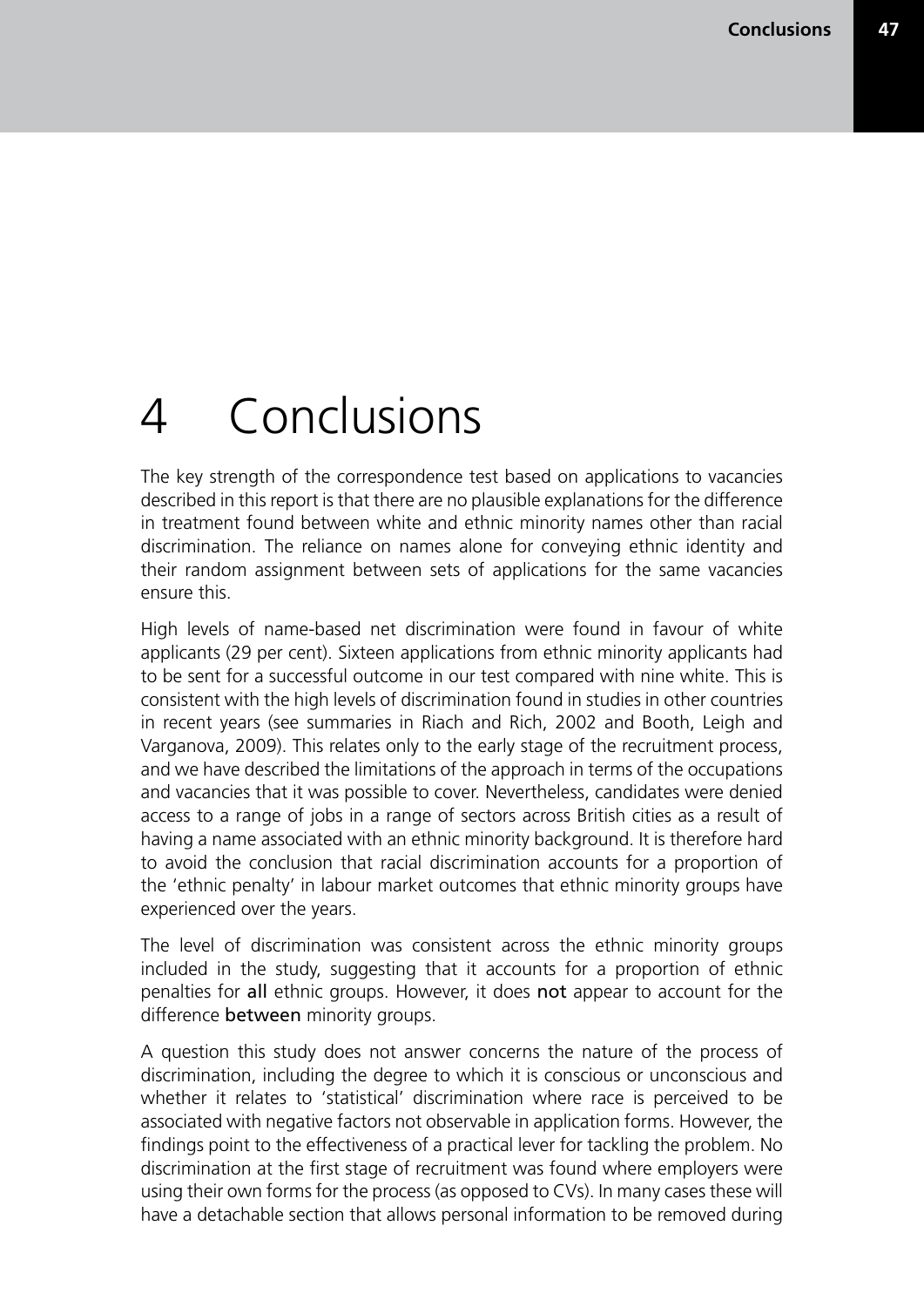a sifting process. These were common among the public sector employers in our sample and those organisations with larger workforces where there is likely to be a dedicated human resources function. This finding may provide policy makers with evidence to support an argument for some specific changes in recruitment practice.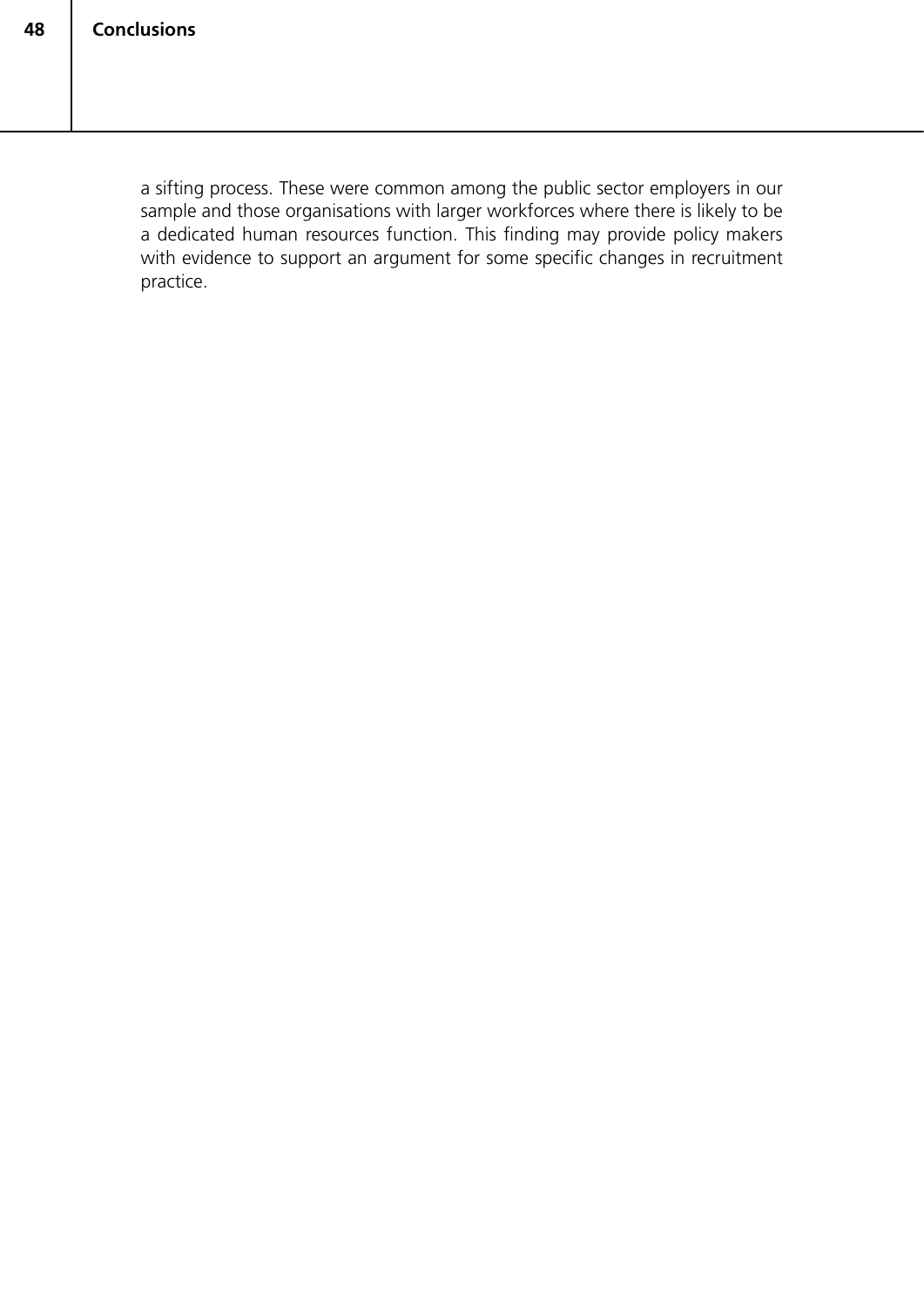# Appendix A Technical appendix

# Significance testing

To establish whether the levels of discrimination found in the study are likely to be genuine, all the results were tested for statistical significance. For the overall rate of discrimination of 29 percentage points, the test was of whether the difference between white and ethnic minority applicants was significantly different to zero, on a two-sided test and with a significance level set at 0.05.

To take into account the fact that applications were made in triplicate, with each vacancy being applied for by one 'white' and two 'ethnic minority' candidates, a score was set up per vacancy equal to the number of positive responses for the white candidate minus half the number of positive responses for the two ethnic minority candidates. So the score would be 1 if the white candidate was successful and neither of the ethnic minority candidates were; -1 if the white candidate was not successful and both ethnic minority candidates were; 0.5 if the white candidate was successful and just one of the ethnic minority candidates was; and so on. The distribution of scores across the 155 vacancies was as follows:

| <b>Score</b>             | <b>Number of vacancies</b> |
|--------------------------|----------------------------|
| $\overline{\phantom{0}}$ | b                          |
| $-0.5$                   | 43                         |
| 0                        | 16                         |
| 0.5                      | 35                         |
|                          | 55                         |

The mean of these scores across all vacancies gives the level of discrimination as a proportion (that is 0.29). A simple t-test can then be applied to this mean to establish whether it is significantly different to zero. In this instance the standard error of the mean was 0.053, the t-statistic was 5.46 and the associated p-value is less than 0.001. Note that the standard error of 0.053 suggests that the 95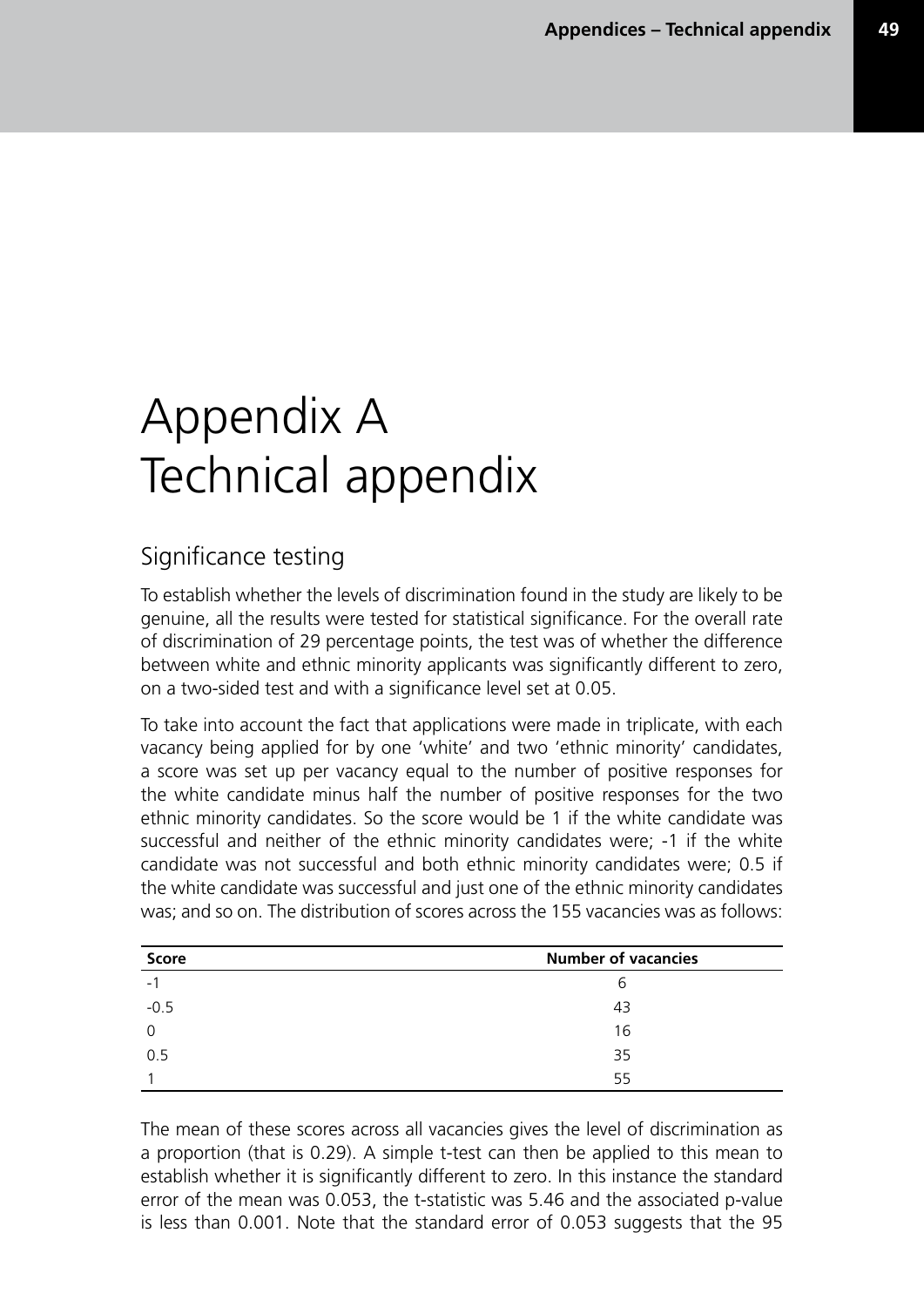per cent confidence interval around the overall estimate of 29 percentage point discrimination is (19pp, 39pp).

To establish whether there were significant differences in mean discrimination scores between groups (by say, gender, or occupation) ANOVA tests on the scores were used.

### Procedures, data collection and processing

Detailed procedures were developed for the team carrying out the study in line with the principles of the approach described in Chapter 2. At the heart of these procedures was a Microsoft Access database that was developed to record the details of the process from identifying eligible job vacancies, through the development of the applications, to the record of employer responses. The randomisation of ethnicity was handled automatically within the database. The procedures that were provided to the team at the start of the main stage of the work (following piloting) are included in these appendices.

Data from the Access database were extracted into SPSS and cleaned. Analysis was carried out using SPSS.

Marketingfile provided the data on employee numbers at the site of the employing organisation's site. It was possible to match around half of the employers in our sample to their database.

## Template CVs

The template CVs that were developed for the study are available as a separate document on the Department for Work and Pensions (DWP) website (http://research.dwp.gov.uk/asd/asd5/rrs-index.asp). This includes the three separate templates for each of the nine occupations. These formed the starting point for applications, but were tailored according to the specific job requirements and the mode of application (where employers' own forms had to be used there was significant tailoring of these documents). See Section 2.7 for a description of how the templates were constructed.

In addition to the templates themselves, provided in these appendices is the description of the occupations included in the study that was produced for those searching for appropriate vacancies. This gives a useful overview of the types of occupation and the level at which the templates were pitched.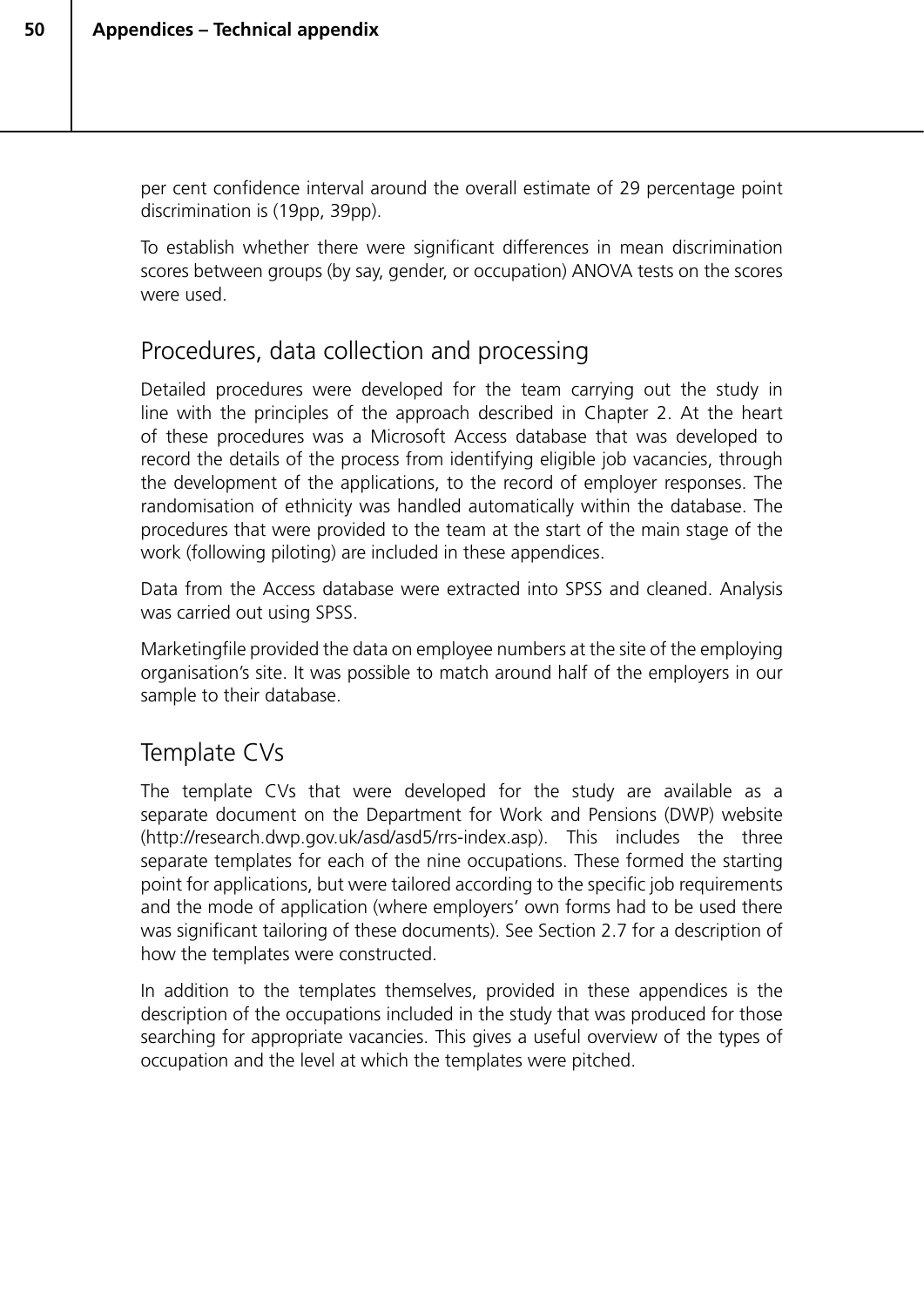# Appendix B Procedures document for team producing applications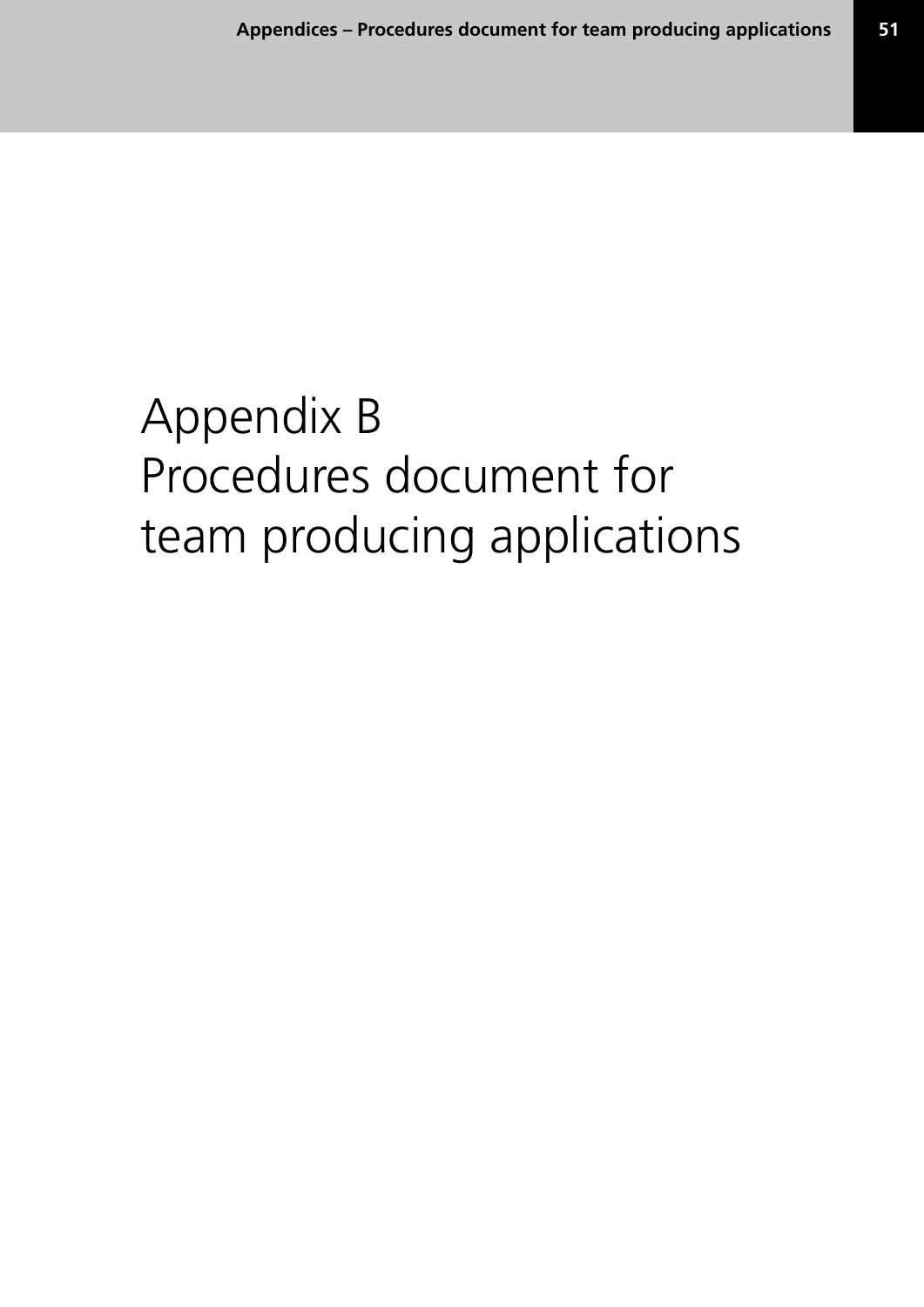P2800 Testing racial discrimination in recruitment practice

> Procedures for Operations Main Study October 2008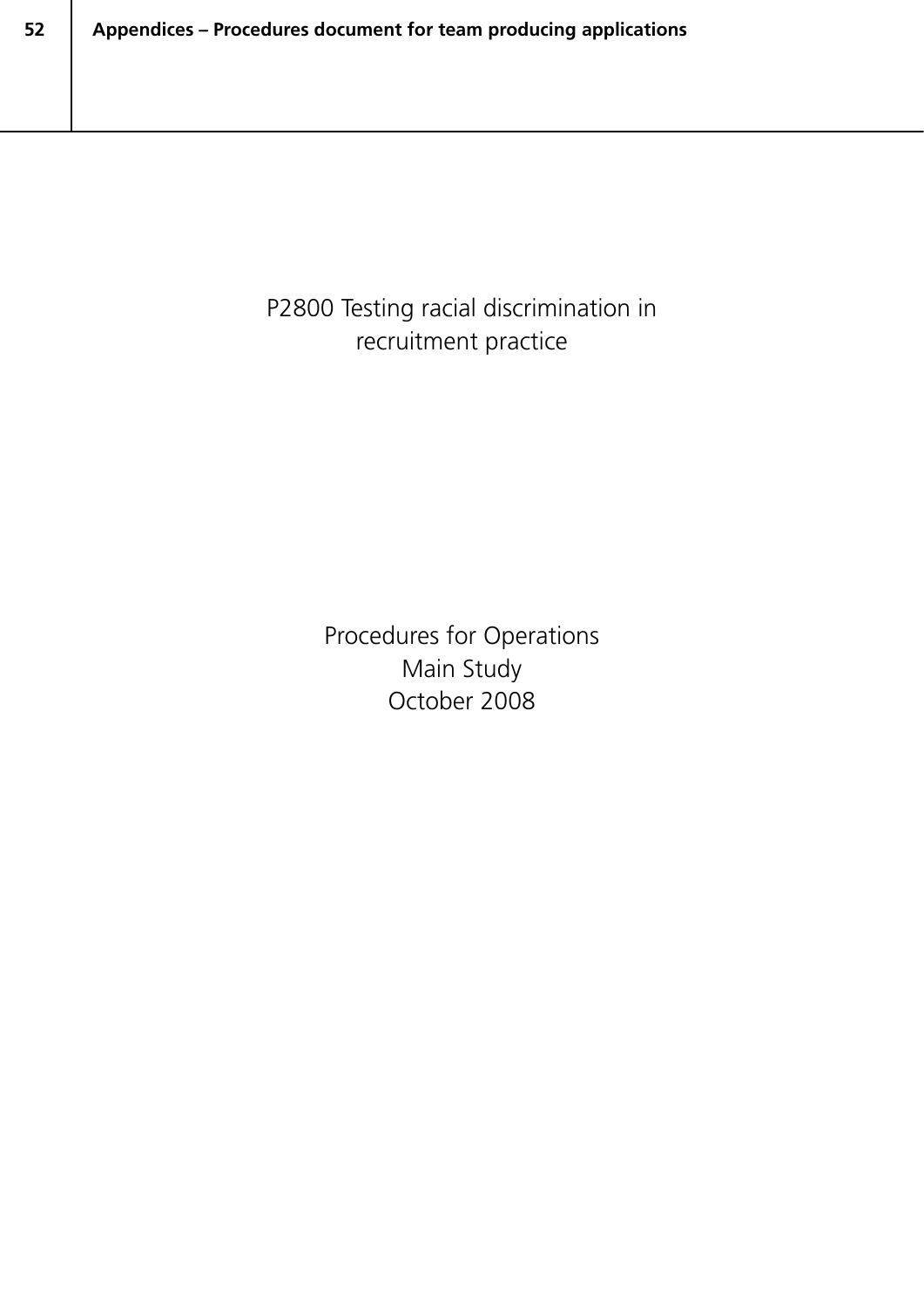# Contents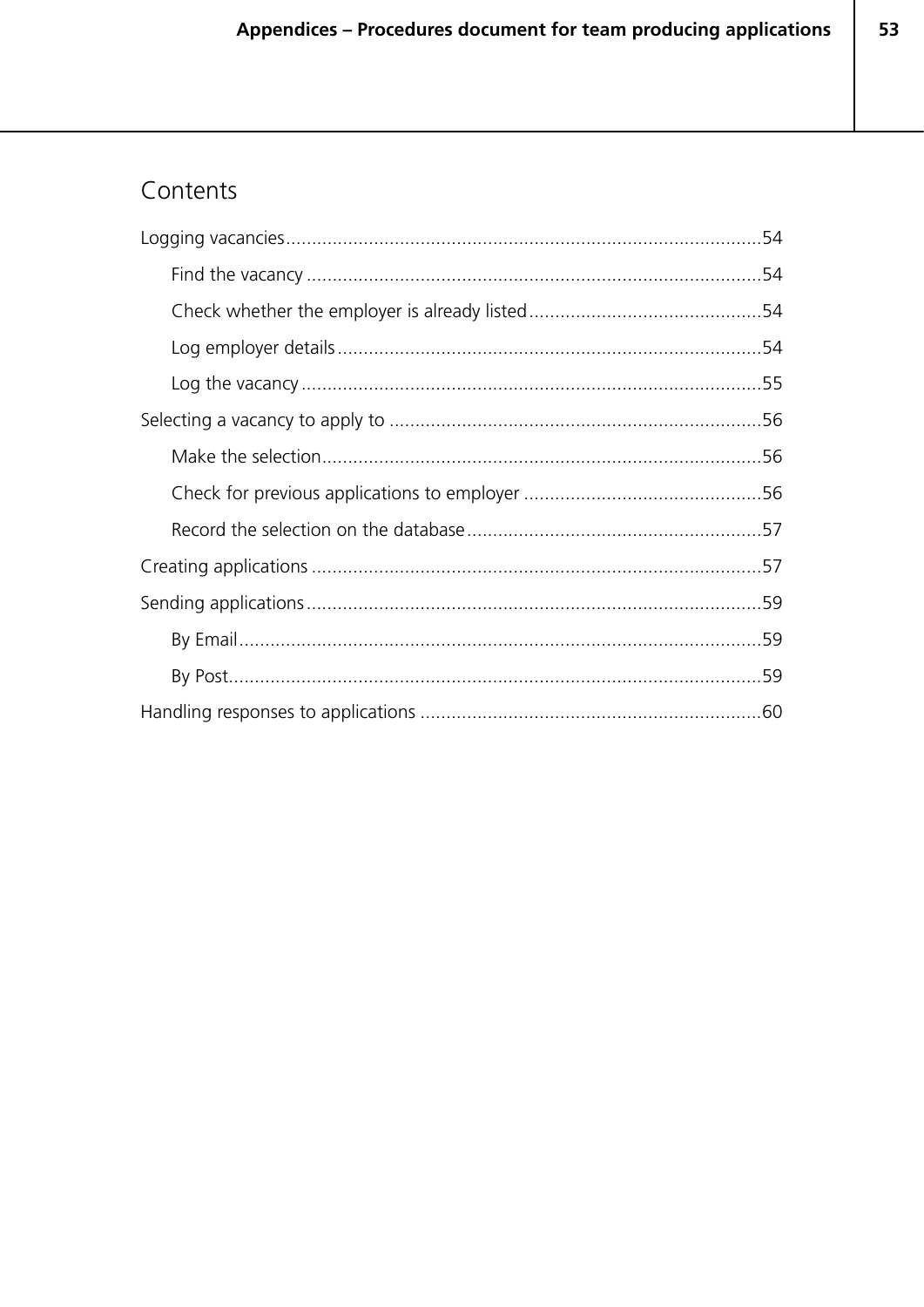## LOGGING VACANCIES

#### **Find the vacancy**

- 1. Establish the occupation and areas of vacancies to be targeted with project lead.
- 2. Study the detailed job descriptions for each occupation and the locations where employers are to be based contained in the vacancy search document: 'Online Vacancies search Guide'.
- 3. Find vacancies in newspapers or online (see vacancy search document).
- 4. Check that the location of the employer is within the relevant postcode districts and that the job title or job description matches the occupation.
- 5. Check that the vacancy can be applied for directly. This requires that:
	- there must be a postal or email address;
	- there must not be a requirement to phone to speak to someone or provide an address for a form to be posted;
	- application must be directly to the employer and not through an agency (it may require some investigation to establish this – a list of agencies has been prepared to help with this).

#### **Check whether the employer is already listed**

- 6. Before logging vacancy in the database, check list of existing employers by running the '1 Employers currently recorded' Query (double click on the entry under 'Queries'). There may be entries for an employer at different locations (e.g. Selfridges in Leeds and Selfridges in London).
- 7. If you do not find the employer, proceed to step 9 to log the employer's details.
- 8. If you do find the employer and location in the list when you run the query, you need to check the vacancy you have found has not already been logged.

Run the query '2 Check for duplicates' by double clicking. Scroll down the list to find the employer and note the serial numbers of the vacancies. Find the details of the vacancies in the physical file and check against the one you have found. If it is a different vacancy, proceed to step 15 to log the vacancy.

#### **Log employer details**

- 9. Open the form '1 Employer Details'. Create a new record by clicking on the button at the bottom right corner with an arrow and a star.
- 10. Enter the details of the employer. Ensure the employer name is sufficient for it to identify them (for instance 'NHS' is not sufficient – 'NHS – Birmingham Head Office' would be more useful).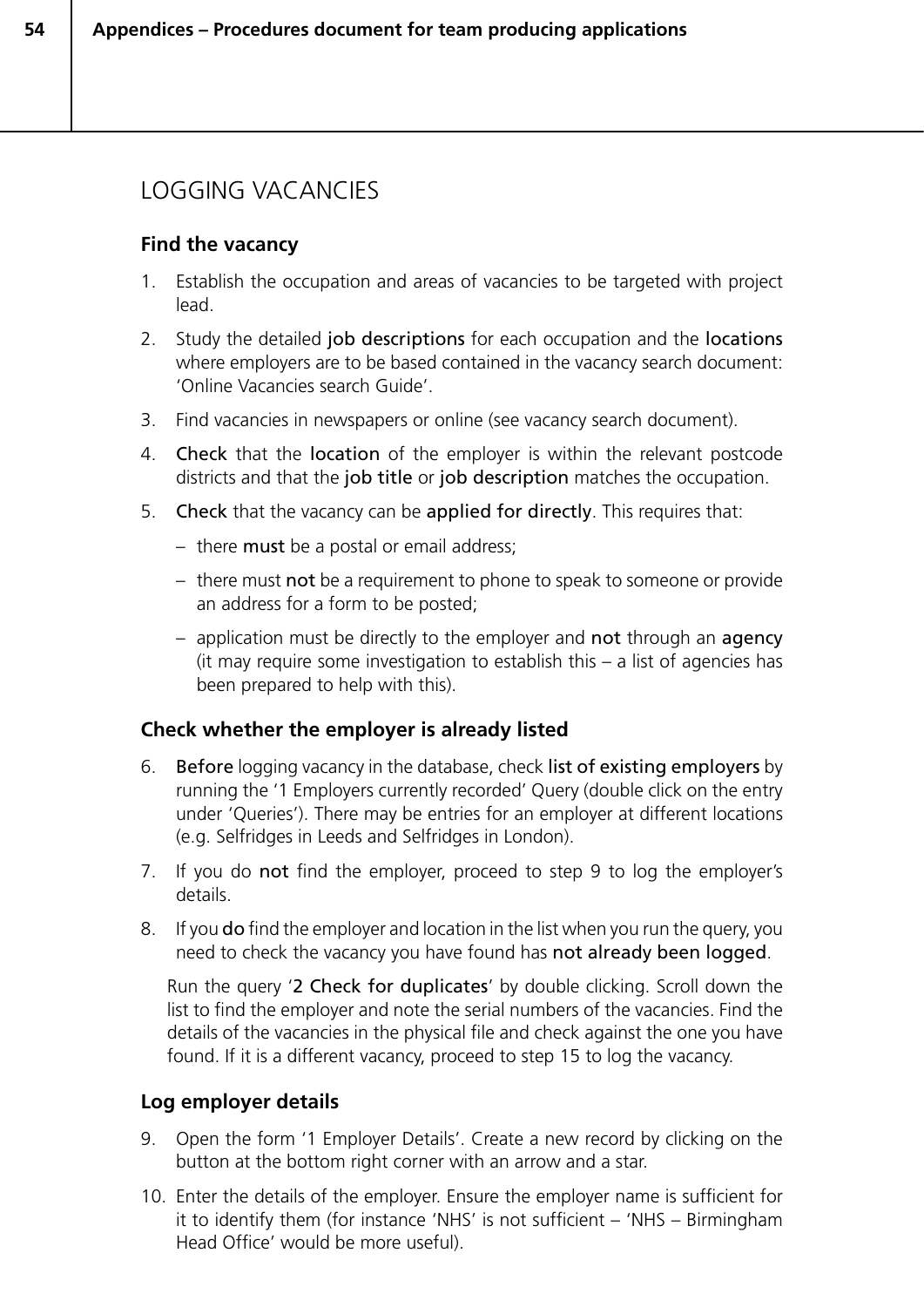- 11. Ensure you enter both an email address and a mailing address if available, but at least one or the other (otherwise an application cannot be sent).
- 12. State whether the employer is in the public, private or voluntary sector at 'market sector'. This information may be used to make selections for applications. Examples of public sector organisations include government departments, councils, NHS hospitals and schools (unless fees are charged). A voluntary sector organisation is one which is not public but is established for purposes other than financial gain (they may still employ paid staff).
- 13. Make an assessment of the industry in which the employer operates this may require some investigation on the web.
- 14. Save the record by pressing the save button in the tool bar at the top of the screen. The employer will now be listed when you enter the vacancy details.

#### **Log the vacancy**

15. Open the form '2 Advert details'. Create a new record by clicking on the button at the bottom right corner with an arrow and a star.

| should be filled in at this stage. |                                                                                                                                             |
|------------------------------------|---------------------------------------------------------------------------------------------------------------------------------------------|
| Field name                         | What to enter/comments                                                                                                                      |
| Pilot or main?                     | Default is already set to 'Mainstage'                                                                                                       |
| Occupation                         | Select from drop-down list (must be entered)                                                                                                |
| Area                               | Area employer located - select from drop-down<br>list (must be entered)                                                                     |
| Advert serial                      | Create a serial number after entering the<br>information above by clicking the 'Create Serial'<br>button - must be created                  |
| Advert source type                 | Select where vacancy found from drop-down list                                                                                              |
| Source name                        | Enter detail of newspaper (including date) or paste<br>web link                                                                             |
| Date ad posted                     | If available, enter the date the advert was posted                                                                                          |
| Date for application               | If one is stated in the advert, record the closing<br>date for applications                                                                 |
| Job title                          | Record the job title used in the advert $-$ this will be<br>referred to in the applications                                                 |
| Employer                           | Select employer from drop down list (must be<br>entered)                                                                                    |
| Comments                           | Enter any comments or concerns relevant to<br>potential applications. May include reference<br>numbers for locating advert on the web site. |

16. Enter the details of the vacancy as set out in the table below – no other fields should be filled in at this stage.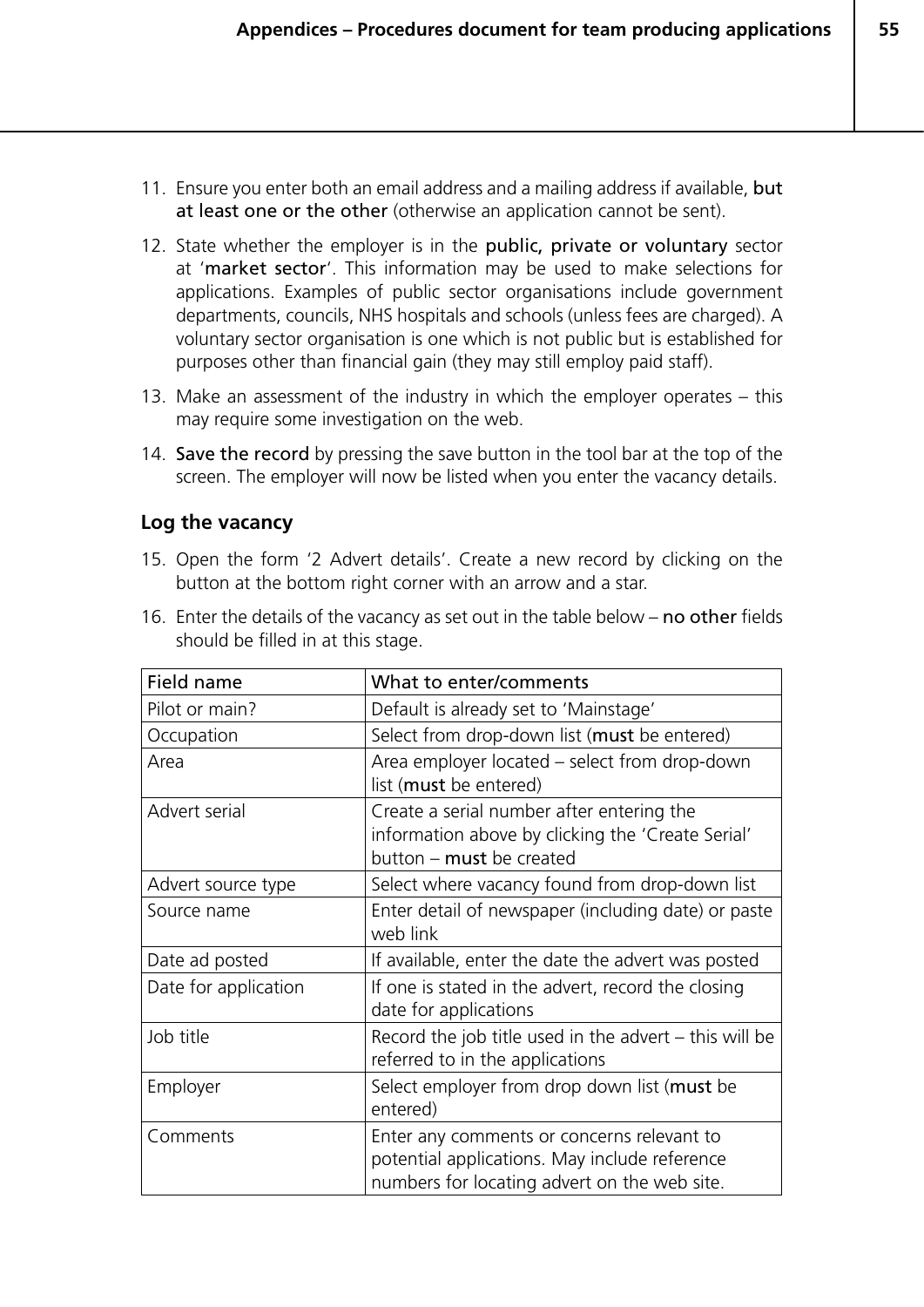- 17. Save the record by pressing the save button in the tool bar at the top of the screen.
- 18. File a physical copy of the vacancy advert (it is not enough to have a web link as these are likely to become out of date).

## SELECTING A VACANCY TO APPLY TO

1. Establish vacancies to be targeted with project lead. This will generally just be by occupation, but the location may also be a consideration.

#### **Make the selection**

**56**

- 2. Run the query '3 Vacancies for selection' by double clicking. This will display the available vacancies on the database that have not yet been applied for. The list is ordered in occupation groups and includes the closing date for applications where one was recorded.
- 3. Make the selection of a vacancy from the query output. If there is a vacancy where the closing date is imminent, this should be prioritised. Otherwise, select one at random (use the 'Selection Maker' Excel spreadsheet).

Note: if you notice a vacancy for which the closing date has passed or one that was added to the database too long ago for it to be appropriate to apply (i.e. over a month), make a note of the serial number and uncheck the box 'Application allowed?'. This vacancy will not appear in the list when the query is run in future.

- 4. When you have made the selection, make a note of the serial number (or highlight it and copy it) and exit the query.
- 5. Open the form '3 Advert Search'. Enter (or paste) the serial number into the form and click 'Open vacancy'. This will open the '2 Advert Details' form for this serial number and allow you to see the details.

#### **Check for previous applications to employer**

6. Check whether the employer has been applied to previously. We can apply to the same employer twice if the occupation is different (e.g. we could apply for an accountant and an HR Manager role at the same employer). Run the query '4 Check for previous applications'. If there has already been an application for the employer for the occupation then uncheck the box 'Application allowed?' for this vacancy and select another.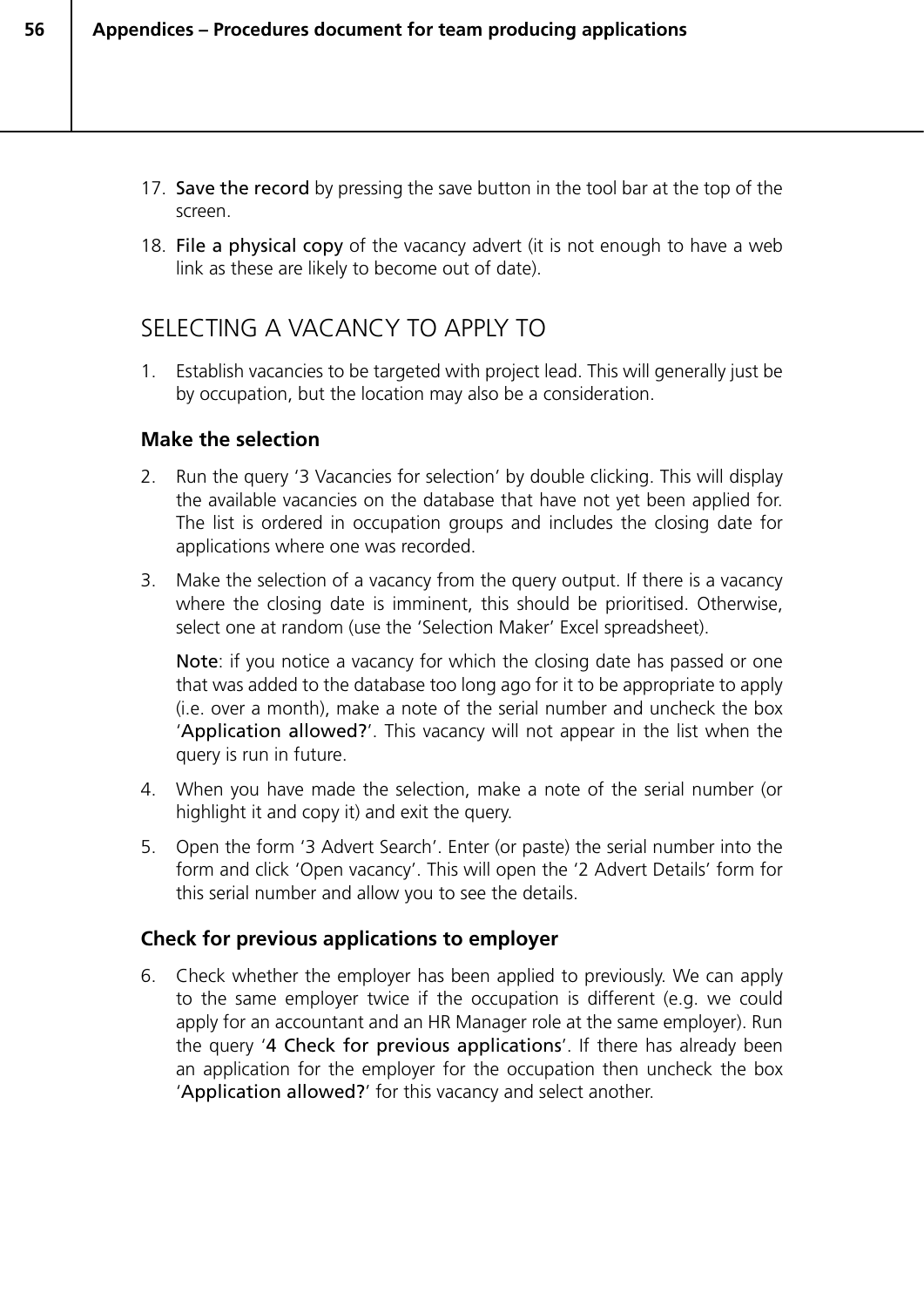#### **Record the selection on the database**

- 7. If you can proceed with the application following these checks, tick the box for 'Application started?' and insert the current date in the 'Date started' field. This will take the vacancy of the list of vacancies available to be applied to.
- 8. Save and close the form.

#### CREATING APPLICATIONS

- 1. Locate the vacancy in the file.
- 2. Locate the appropriate templates for the occupation.
- 3. Save them into a folder on the server within the appropriate occupation named with the serial number (the exception to this will be where a form needs to be printed out and filled in by hand).
- 4. These are then ready to be adapted in line with the requirements of the vacancy. This may include downloading the employer's own application form.
- 5. Assign a gender to the applications. All three will have the same gender, and for some occupations this will be pre-determined – see table below.

| Occupation                 | Male or<br>female | Male only | Female only |
|----------------------------|-------------------|-----------|-------------|
| Accountant                 | Yes               |           |             |
| <b>Accounts Clerk</b>      | Yes               |           |             |
| Care Assistants            |                   |           | Yes         |
| Human Resources Manager    |                   |           | Yes         |
| <b>IT Support</b>          |                   | Yes       |             |
| IT Technician              |                   | Yes       |             |
| <b>Office Assistant</b>    | Yes               |           |             |
| Retail Assistants          | Yes               |           |             |
| <b>Teaching Assistants</b> | Yes               |           |             |

Where the gender is not predetermined, and with the exception of retail assistants where gender may need to be in line with the type of retail outlet concerned, gender should be assigned randomly using the 'Selection Maker' spreadsheet.

- 6. Applications should be completed up to the point of adding the name and address. At this point, return to the database and find the relevant entry using the form '3 Advert Search'.
- 7. Record the **gender** of the set of applications.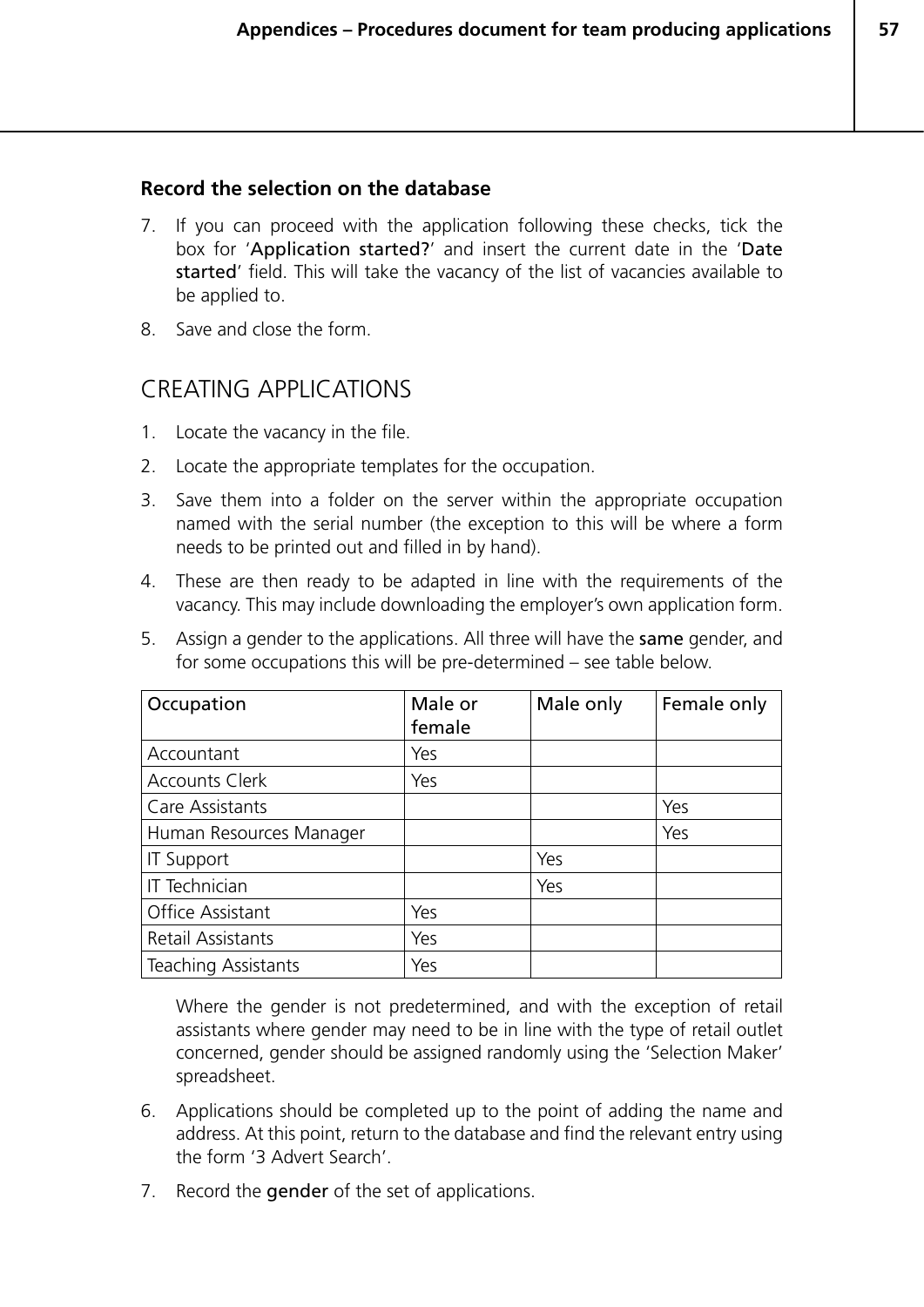- 8. Record the format of the applications (CV will always be the preference for efficiency).
- 9. Click the 'Assign Ethnic Group' button in the upper pane of the form. This will assign a set of three ethnic groups to the vacancy.
- 10. Click on the 'Create application' button on the lower pane. A serial number will be created and an ethnic group will be randomly assigned.
- 11. Using the mouse wheel while the cursor is within the 'Application Serial' on the lower pane, scroll to the next blank record. Click the 'Create application' button again. Repeat a third time. You have now created the records for all of the applications.
- 12. The ethnic group assigned to each of the applications (A, B and C) will allow you to select the appropriate name from the drop-down list. This should be the first of the two options for the ethnic group and gender combination – indicated by a 1 in the final column. The second name would be used if this was a second application to the employer.
- 13. There are different email addresses and mobile numbers associated with each of the names on the list. You can view these in the database table 'ApplicantNamesMainStage'.
- 14. Fictitious addresses for the applications are contained in the dataset table 'MainStageAddresses'.

Randomly allocate an address relevant to the location of the employer for each application using the 'Selection Maker' spreadsheet. There are two sets of three addresses for each area – use the first set of addresses where applying to an employer for the first time.

Once the selection of the addresses has been made, record this on the database for each template.

- 15. Incorporate the contact details into the applications.
- 16. In Word, go to File/Properties/summary and make sure that the author name is the same as the applicant name and NatCen is not mentioned anywhere. Also make sure that the file is named CV and applicant name (NOT CV Template).
- 17. Provide to project lead for quality check.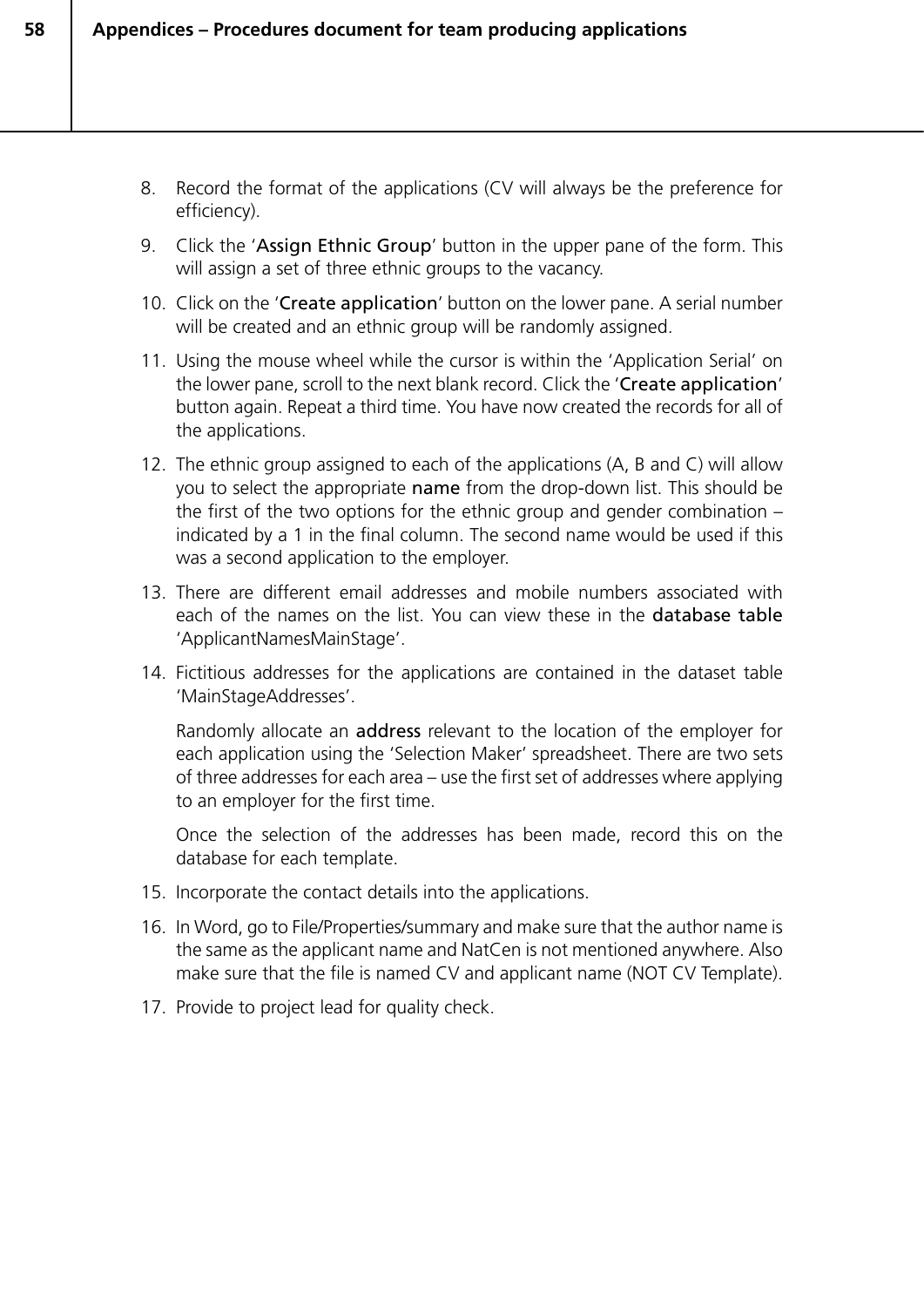### SENDING APPLICATIONS

#### **By Email**

- 1. All three applications should be sent using the same method. The preferred way of sending applications is by email. Only if the application needs to be filled out by hand or if it is specifically mentioned in the advert should applications be sent using alternative methods.
- 2. When sending an application via email, first test a printout to make sure the applications are absolutely finished.
- 3. The three emails should be sent on different days using the email addresses tailored to the different names.
- 4. Transfer the three applications to your USB saved under serial number and advert. Load the application to the standalone laptop using the same filing system (serial number and advert).
- 5. Then send the applications using the standalone laptop. The applications should be sent over three days to reduce the risk of the study being uncovered.

#### **By Post**

- 6. If the applications can not be sent by email, they can be distributed via the interviewers in the locations of the study. In this case the applications need to be printed on three different types of paper, packed in three different envelopes, properly addressed and stamped.
- 7. The three applications should be packed together and the package should be sealed with a note detailing the number of letters in the package and the dates by which the letters should be posted. The template for the interviewer note is called 'Note for interviewers regarding posting of applications'. The local interviewer can be identified using the location overview document.
- 8. The applications will then be posted by the local interviewer following the instructions in the note. Whenever applications should be sent by post, these should be given higher priority to make sure deadlines are held etc.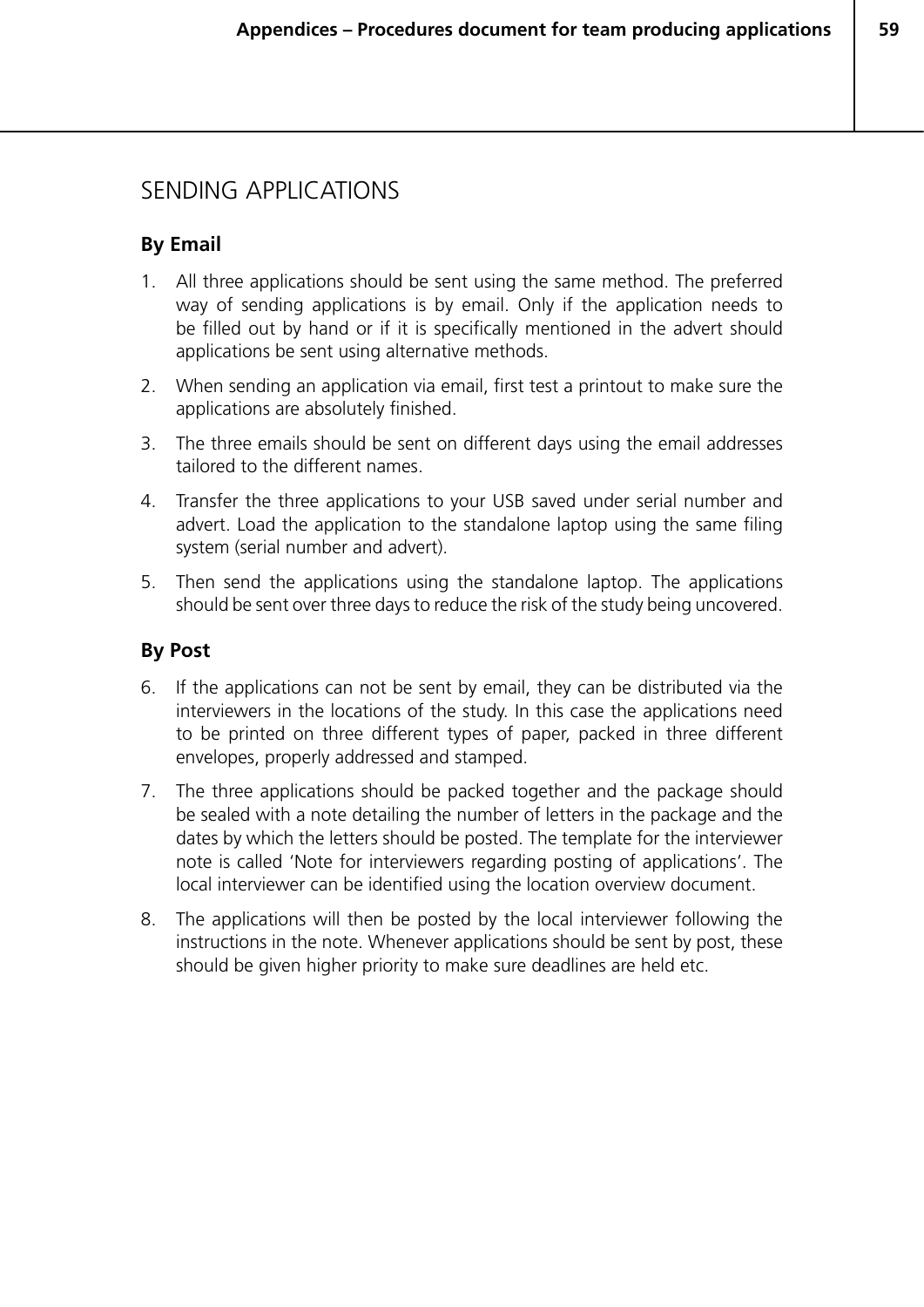### HANDLING RESPONSES TO APPLICATIONS

- 1. There are two ways in which responses can be identified: by email and by mobile phone message. We are not able to intercept postal responses (all addresses used are fictitious).
- 2. Email: Ops team scan the email addresses for responses from employers on a daily basis.
- 3. Phone: Ops team scan voice mail on all mobile phones for responses from employers on a daily basis.
- 4. The nature of the responses should be recorded on the database immediately. Applications identified through applicant name, employer, and email address/ phone number used. Possible responses to be recorded as either:
	- No response (default)
	- Acknowledgement only (for instance an email to say that the application has been received)
	- Rejection

**60**

- Interview
- Other further stage (for instance a request for more information, such as salary)
- Other outcome (for instance where contact has been made but it is not clear whether this represents positive contact).

Where contact is made more than once, record the final outcome.

5. Respond to employer (by email preferably or by letter if an email address is not available) to decline further contact. The response is to be sent on the day of employer contact or the following (working) day. Use the templates from 'Responses to employers –templates' to reply to employers. Record the mode and **date** of the response to the employer on the database.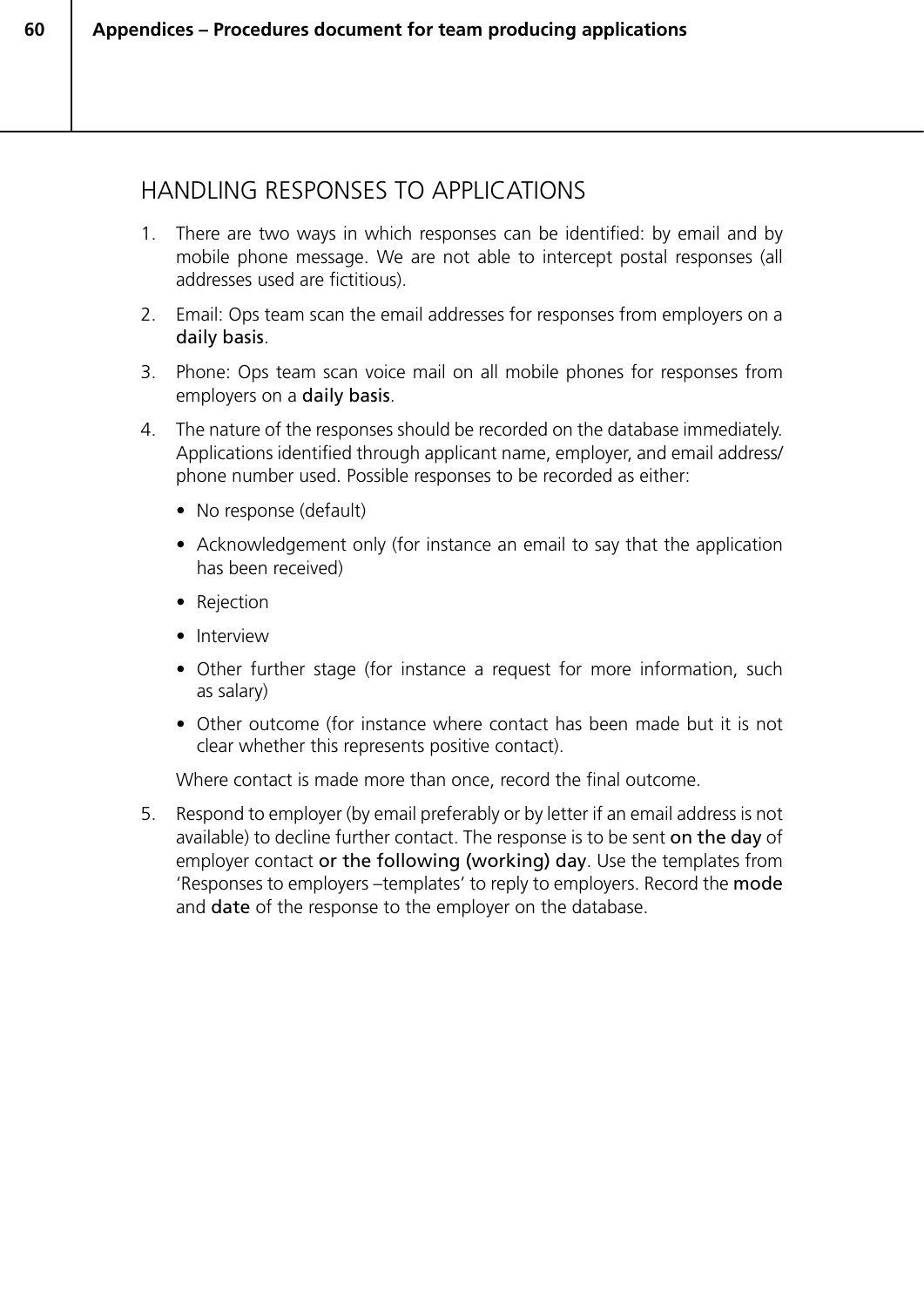# Appendix C Occupation descriptions used to identify eligible vacancies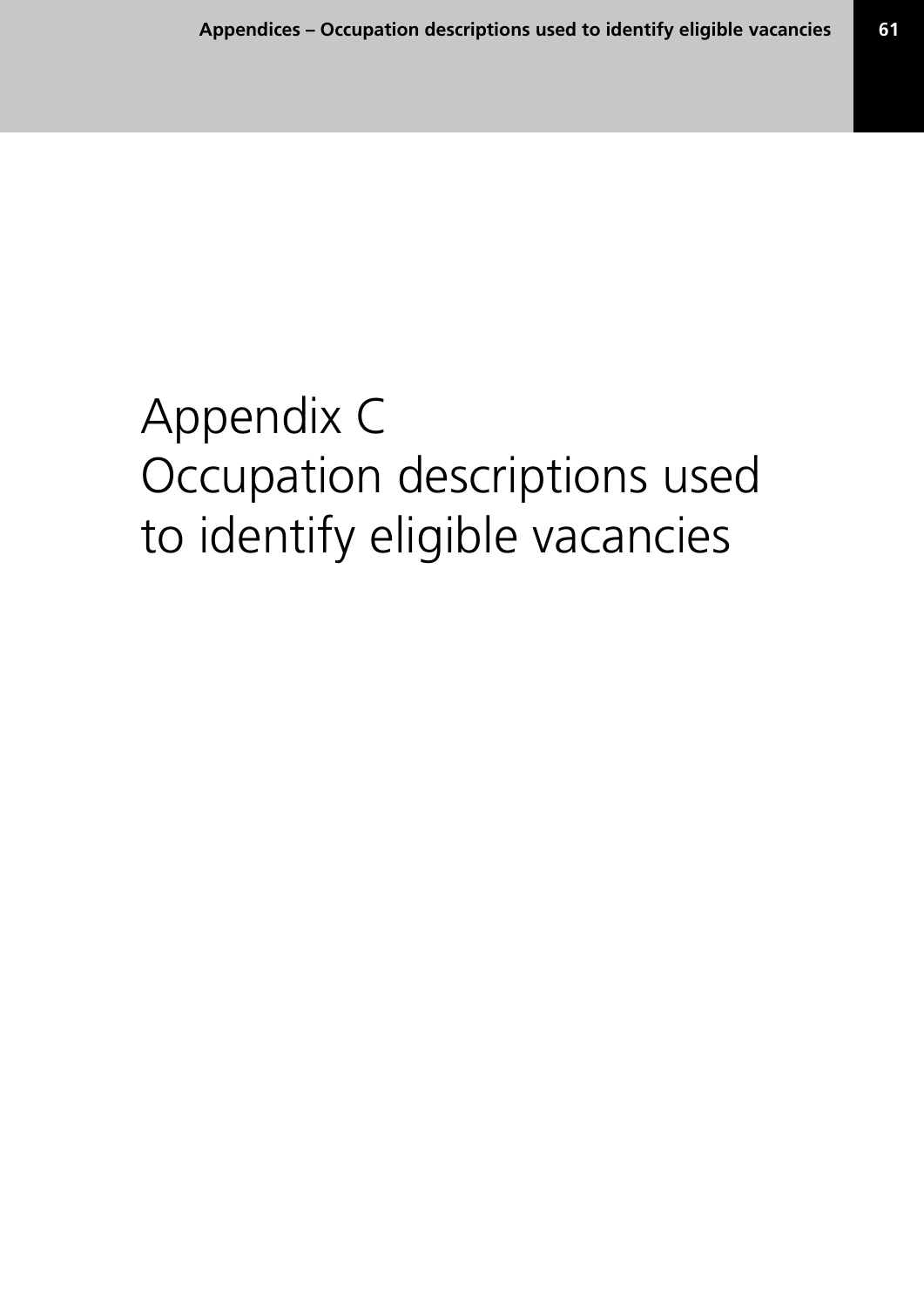| $\mathbf{r}$   | SOC<br>SO        | SOC job title                        | $\mathbf{\Omega}$<br>Nature of the rol                                                                                                                                                                                                                                                                                                                                                            | requirements (adverts may mention<br>these skills but are not required for<br>Possible skill/qualification<br>the job to be eligible)                                                                                                                                                                                                                                                                                                       | Level of responsibility                                                                            | Likely<br>salary |
|----------------|------------------|--------------------------------------|---------------------------------------------------------------------------------------------------------------------------------------------------------------------------------------------------------------------------------------------------------------------------------------------------------------------------------------------------------------------------------------------------|---------------------------------------------------------------------------------------------------------------------------------------------------------------------------------------------------------------------------------------------------------------------------------------------------------------------------------------------------------------------------------------------------------------------------------------------|----------------------------------------------------------------------------------------------------|------------------|
| $\equiv$       |                  | 3131   IT operating<br>technicians   | all IT for a smaller company or working<br>in a medium or large<br>IT professional'. This<br>role could be a person responsible for<br>titles may include the terms 'analyst',<br>and IT systems. Could invoice their<br>Technical role relating to computer<br>maintenance or development. Job<br>developer', 'systems', 'software',<br>programmer' or 'I<br>as part of a team<br>sized company. | A-level and sometimes HND or degree.<br>Specific IT experience e.g. - Windows<br>ASP); CRM systems; VPN, DHCP, VOIP,<br>Experience of 2nd/3rd Line Support<br>- Network support experience (Cisco<br>ASA/PIX Firewalls, Switches, TCP/IP<br>Development (HTML, .NET, VB, C#,<br>– MS SQL; MS Access (SQL, tables,<br>- Backup routines and technology<br>DNS and Oracle E-Business Suite<br>queries, reports and VBA); Web<br>understanding | technical role rather than<br>strategic or managerial.<br>management. Junior<br>Little or no staff | 17-25K           |
| $\overline{C}$ | $\frac{3132}{ }$ | $\Gamma$ user support<br>technicians | As IT operations technicians but likely to<br>mention 'helpdesk'. Likely titles include:<br>er service role. Many<br>These individuals will often work in a<br>Supporter, Helpdesk support analyst.<br>Helpdesk support, Helpdesk analyst,<br>emphasise custom<br>larger team.                                                                                                                    | See above and also – Knowledge of ITIL<br>- Skilled in Active Directory<br>1st or 2nd line/level role.<br>- IT helpdesk software<br>Methodology<br>management                                                                                                                                                                                                                                                                               | Entry role.                                                                                        | $12 - 19K$       |

Occupations for main study **Occupations for main study**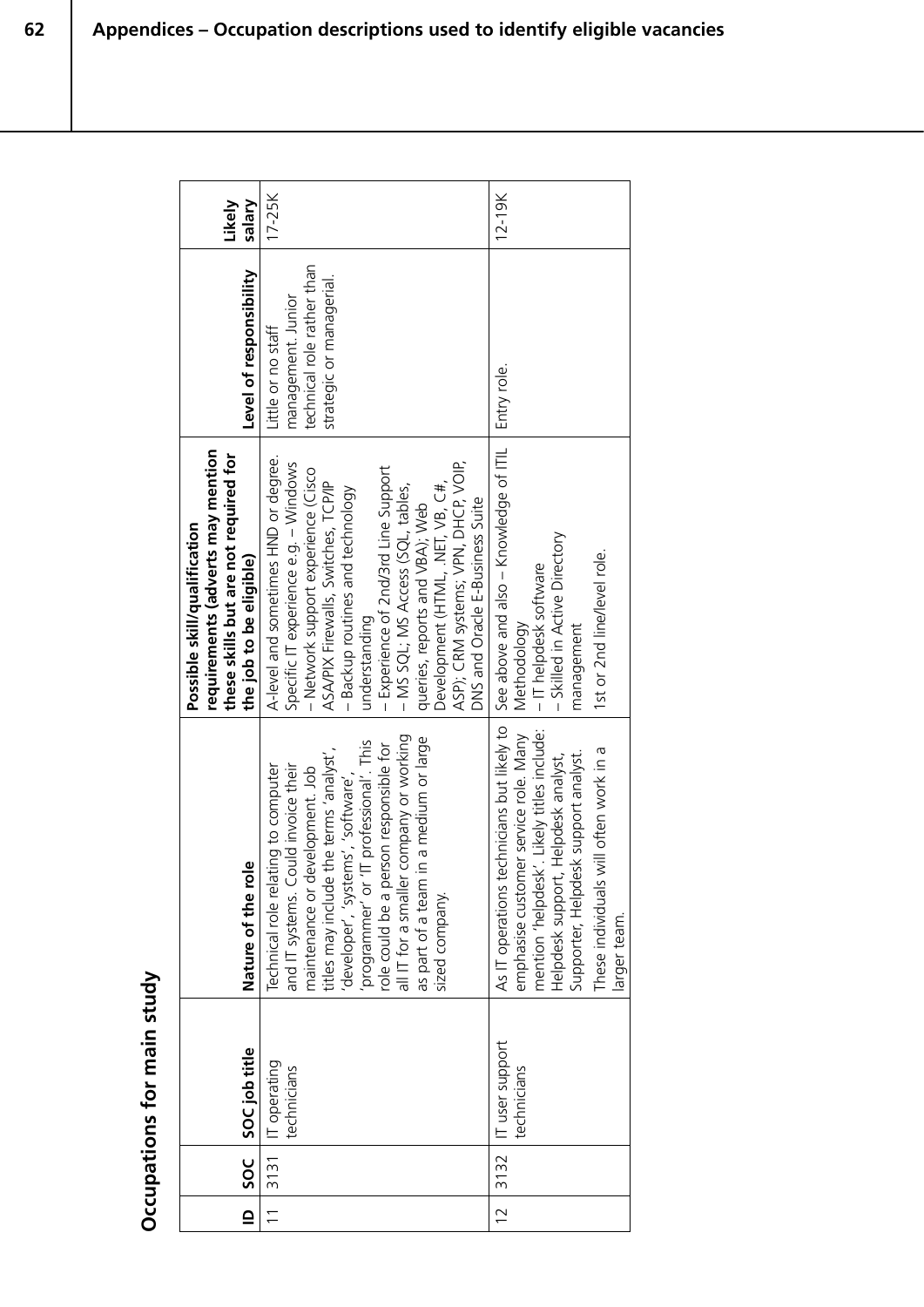| 25-45K                                                                                                                                                                                                                                                                                                                                                                                                                                                                                                                                                                                                                                                                                                                                                                                                                                                                                                                                                                                                                                                                                                                                                                                                                                                                                                                                                                                                                                                                                                                                                                                  |
|-----------------------------------------------------------------------------------------------------------------------------------------------------------------------------------------------------------------------------------------------------------------------------------------------------------------------------------------------------------------------------------------------------------------------------------------------------------------------------------------------------------------------------------------------------------------------------------------------------------------------------------------------------------------------------------------------------------------------------------------------------------------------------------------------------------------------------------------------------------------------------------------------------------------------------------------------------------------------------------------------------------------------------------------------------------------------------------------------------------------------------------------------------------------------------------------------------------------------------------------------------------------------------------------------------------------------------------------------------------------------------------------------------------------------------------------------------------------------------------------------------------------------------------------------------------------------------------------|
| common. Will often<br>Staff management<br>report to senio<br>management.                                                                                                                                                                                                                                                                                                                                                                                                                                                                                                                                                                                                                                                                                                                                                                                                                                                                                                                                                                                                                                                                                                                                                                                                                                                                                                                                                                                                                                                                                                                |
| The majority of individuals who become<br>in either, Finance, Accounting, Business<br>chartered accountants have a bachelor<br>An ACA is an associate member of the<br>examinations required for membership<br>partially qualified accountants will not<br>ACA, CIMA, and ACCA are the three<br>for membership of the Association of<br>Institute of Chartered Accountants in<br>of the qualified accountants and the<br>probably highly developed h skills in<br>Chartered Institute of Management<br>or another B.Sc. But it is possible to<br>CIMA have passed the professional<br>professional examinations required<br>qualify without a university degree.<br>These individuals will be chartered<br>accounts. Advertised positions for<br>Specific IT skills include Sage and<br>Chartered Certified Accountants.<br>An ACCA will have passed the<br>England & Wales. (ICAEW)<br>Accountants respectively.<br>major UK qualifications.<br>be a high enough level.<br>Excel.                                                                                                                                                                                                                                                                                                                                                                                                                                                                                                                                                                                                      |
| have qualified as a chartered accountant<br>group accountant, Divisional accountant<br>finance, financial accounting or business<br>accountant, Finance Manager, Assistant<br>accounting records<br>for example the owners of the business<br>be more specialised<br>or auditor and can be either temporary<br>of economic transactions by a business<br>Financial accounting is concerned with<br>jobs, which we should not be applying<br>: auditors will carry<br>may include the word accountant, but<br>emphasis of financial accounting is on<br>within the last five years. Accountants<br>preparing financial<br>that appear in the<br>statements from those accounts. The<br>user groups other than management,<br>to assess whether there are sufficient<br>process involves<br>management accountant. Chartered<br>reviewing the organisation's systems<br>relevant controls (checks) in place to<br>providing accounting information to<br>or permanent positions. Other roles<br>individuals who<br>may be specialised within the areas<br>know the client's business; building<br>ensure that the accounting process<br>out include risk analysis; getting to<br>of auditing, corporate or strategic<br>financial statements. A significant<br>le client, and<br>Job titles may be accountant or<br>and the Inland Revenue.<br>part of the checking<br>Typical activities that<br>relationships with th<br>checking the items t<br>Accounting role for<br>maintaining a set of<br>generally these will<br>(bookkeeping) and<br>operates correctly.<br>recovery.<br>.<br>∫ |
| Accountant                                                                                                                                                                                                                                                                                                                                                                                                                                                                                                                                                                                                                                                                                                                                                                                                                                                                                                                                                                                                                                                                                                                                                                                                                                                                                                                                                                                                                                                                                                                                                                              |
| 2421<br>$\frac{1}{2}$                                                                                                                                                                                                                                                                                                                                                                                                                                                                                                                                                                                                                                                                                                                                                                                                                                                                                                                                                                                                                                                                                                                                                                                                                                                                                                                                                                                                                                                                                                                                                                   |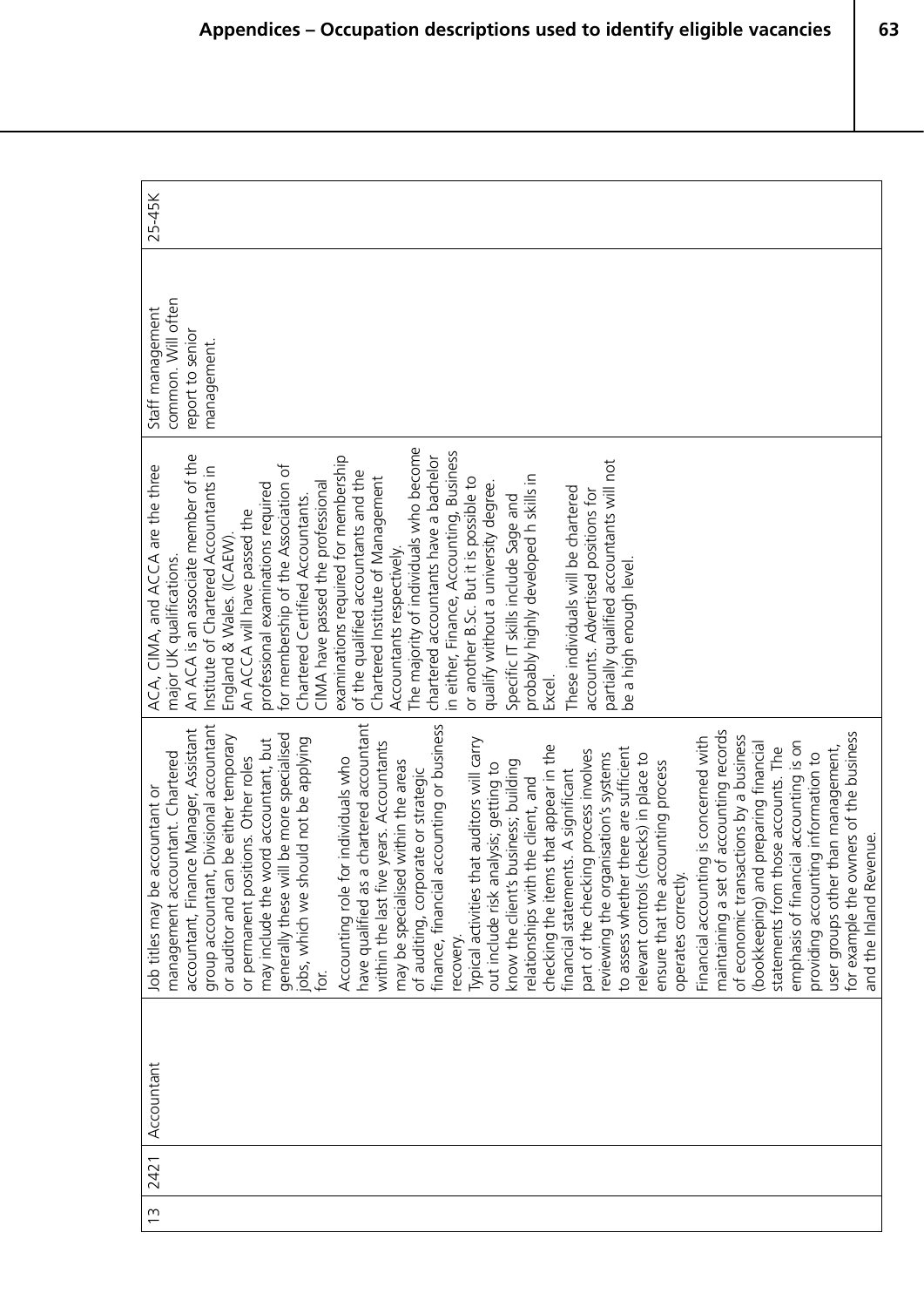| 12-20K                                                                                                                                                                                                             | $10-15K$                                                                                                                                                                                  | $12 - 15K$                                                                                                                                                                                                                                                                                                                                      | 10-15K                                                                                                            |
|--------------------------------------------------------------------------------------------------------------------------------------------------------------------------------------------------------------------|-------------------------------------------------------------------------------------------------------------------------------------------------------------------------------------------|-------------------------------------------------------------------------------------------------------------------------------------------------------------------------------------------------------------------------------------------------------------------------------------------------------------------------------------------------|-------------------------------------------------------------------------------------------------------------------|
| strategic role. Would not<br>include QBE or chartered<br>responsibility. Not a<br>No management<br>accountants.                                                                                                    | No staff management,<br>entry level job.                                                                                                                                                  | No staff management,<br>entry level job.                                                                                                                                                                                                                                                                                                        | No staff management,<br>entry level job.                                                                          |
| May mention Purchase Ledger or Sage<br>ACA qualifications or Sage or QBE are<br>likely to mean the level is higher than<br>experience. No specific qualifications<br>necessary. Mentions of AAT, ACCA,<br>we want. | None required, although basic IT skills<br>(Word, Excel) may be mentioned.                                                                                                                | No qualifications required (but CRB<br>checks may be mentioned).                                                                                                                                                                                                                                                                                | None.                                                                                                             |
| recording of invoicing, payments, etc on<br>accountancy software systems. Could<br>include chasing debtors, managing<br>Junior accountancy role involving<br>budgets, wages.                                       | receptionist. Potential job titles include<br>Very broad role - junior administrative.<br>administrative assistant, administrative<br>Does not include specific roles such as<br>officer. | Caring role for a range of clients (young<br>general support and advice. Would not<br>people, disabled) in a range of settings<br>nomes, individuals'<br>Id include personal<br>include social workers or other roles<br>care, advice on independent living,<br>qualifications.<br>own homes). Coul<br>(institutions, care<br>with professional | processing payments, stock control<br>assistant roles -<br>assisting with customer enquiries,<br>General customer |
| 4122   Accounts/wages<br>clerks                                                                                                                                                                                    | Office assistants                                                                                                                                                                         | Care assistants and<br>home carers                                                                                                                                                                                                                                                                                                              | department stores)<br>street stores and<br>assistants (high<br>Sales and retail                                   |
|                                                                                                                                                                                                                    | 4150                                                                                                                                                                                      | 6115                                                                                                                                                                                                                                                                                                                                            | 711                                                                                                               |
| $\frac{1}{4}$                                                                                                                                                                                                      | $\frac{6}{1}$                                                                                                                                                                             | $\overline{1}$                                                                                                                                                                                                                                                                                                                                  | $\frac{8}{1}$                                                                                                     |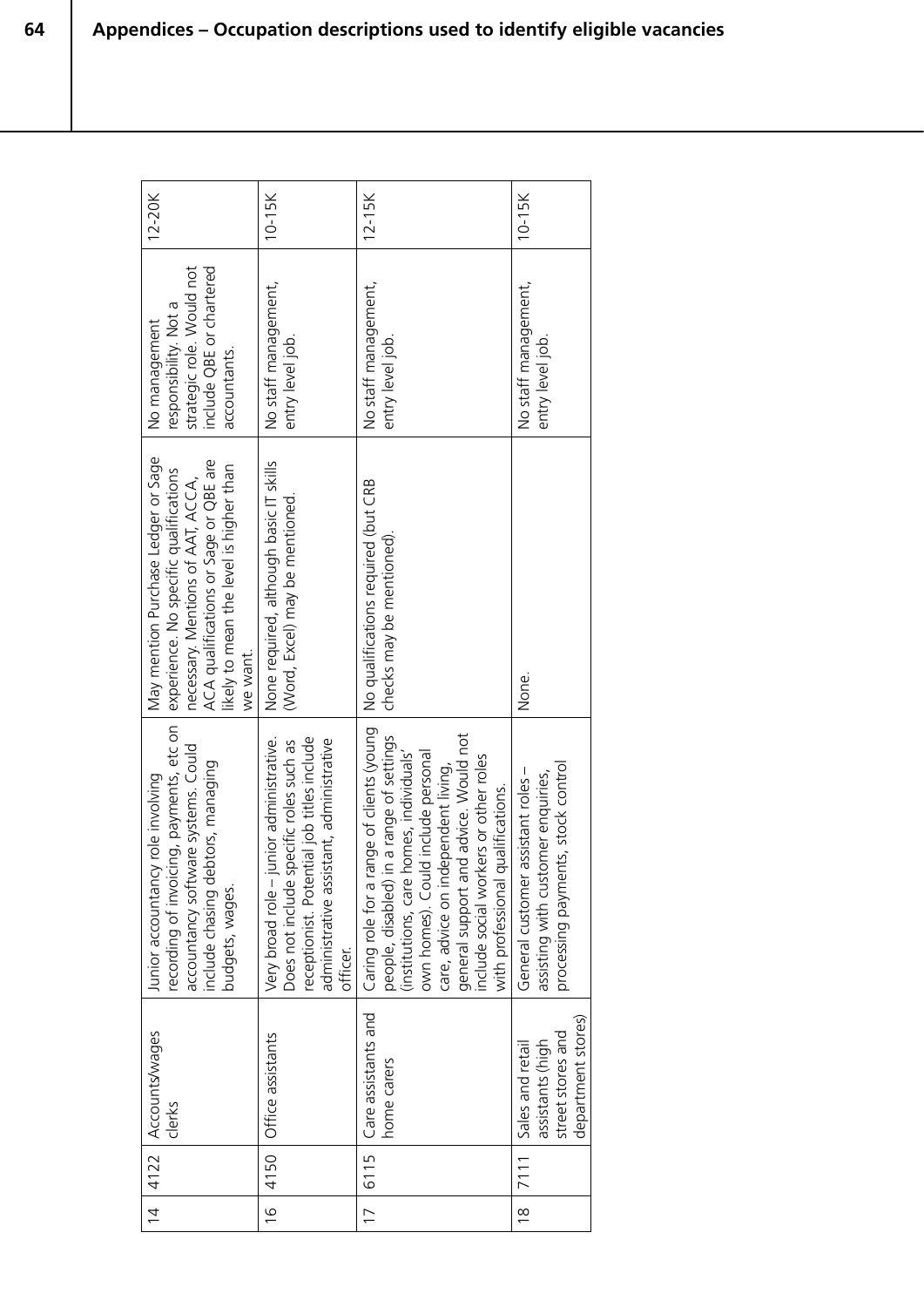| 30-45K                                                                                                                                                                                                                                                                                                                                                                                                                                                                                                                                                                                                                                                                                     | $10-15K$                                                                                                                                                                                                                                                                                                                                                                                                                                                                                                                                                                                                                                                                                                                                         |
|--------------------------------------------------------------------------------------------------------------------------------------------------------------------------------------------------------------------------------------------------------------------------------------------------------------------------------------------------------------------------------------------------------------------------------------------------------------------------------------------------------------------------------------------------------------------------------------------------------------------------------------------------------------------------------------------|--------------------------------------------------------------------------------------------------------------------------------------------------------------------------------------------------------------------------------------------------------------------------------------------------------------------------------------------------------------------------------------------------------------------------------------------------------------------------------------------------------------------------------------------------------------------------------------------------------------------------------------------------------------------------------------------------------------------------------------------------|
| referring to the Human<br>to senior management.<br>Can be a part of senior<br>strategic role reporting<br>or officers common. A<br>management team or<br>team of HR assistants<br>Management of a<br>Resource Director.                                                                                                                                                                                                                                                                                                                                                                                                                                                                    | level teaching assistants<br>Entry level job, Higher<br>are not included                                                                                                                                                                                                                                                                                                                                                                                                                                                                                                                                                                                                                                                                         |
| • Associate awarded on completion of a<br>CIPD Member of the Chartered Institute<br>support level certificate or relevant NVQ<br>• Affiliate a basic level of membership<br>of Personnel and Development (CIPD).<br>of at least one of the first three fields<br>standards, and also on completion of<br>professional standards, but where no<br>• Licentiate awarded on completion<br>of the Practitioner-level professional<br>• Graduate awarded on completion<br>relevant MBAs and NVQs (Level 5).<br>of all fields of the Practitioner-level<br>not assessed against professional<br>significant HR experience is held.<br>Levels of CIPD membership.<br>Level 3 and 4.<br>standards. | However, it is generally encouraged that<br>order to support classroom literacy and<br>numeracy. People normally need to be<br>Individuals with previous experience in<br>the area generally do not need further<br>assistants with little experience or for<br>applicants have nationally recognised<br>There are no set entry requirements.<br>qualifications. An understanding of<br>those with no previous experience:<br>qualifications suitable for teaching<br>English and maths is important in<br>• CACHE Level 2 Certificate for<br>at least 18 to begin training.<br>The following are vocational<br>· NCFE Level 2 Certificate<br>· BTEC Level 2 Certificate<br>• ABC Level 2 Certificate.<br>Teaching Assistants<br>qualifications. |
| The role differs depending on the size of<br>larger organisations,<br>the role may be called divisional Human<br>also be relevant in larger organisations.<br>Senior HR Officers in larger companies.<br>range to check for these roles. We are<br>For small companies, HR director may<br>be appropriate, but look at the salary<br>Human Resources Administrator may<br>For very large companies HR officers<br>Resource Manager or similar. Senior<br>looking for either Human Resource<br>Managers in smaller companies or<br>Human Resource Officer or Senior<br>may be appropriate.<br>the organisation. In                                                                          | Assistant teacher work with teachers in<br>· Special Needs Assistants (SEN) Special<br>Assistants<br>Child Support Assistants<br>GS:<br>Can also be known<br>· Learning Support<br>education needs<br>a classroom role.                                                                                                                                                                                                                                                                                                                                                                                                                                                                                                                          |
| Human Resource<br>Manager                                                                                                                                                                                                                                                                                                                                                                                                                                                                                                                                                                                                                                                                  | Teaching Assistant                                                                                                                                                                                                                                                                                                                                                                                                                                                                                                                                                                                                                                                                                                                               |
| 1135                                                                                                                                                                                                                                                                                                                                                                                                                                                                                                                                                                                                                                                                                       | 6124                                                                                                                                                                                                                                                                                                                                                                                                                                                                                                                                                                                                                                                                                                                                             |
| $\overline{2}1$                                                                                                                                                                                                                                                                                                                                                                                                                                                                                                                                                                                                                                                                            | 22                                                                                                                                                                                                                                                                                                                                                                                                                                                                                                                                                                                                                                                                                                                                               |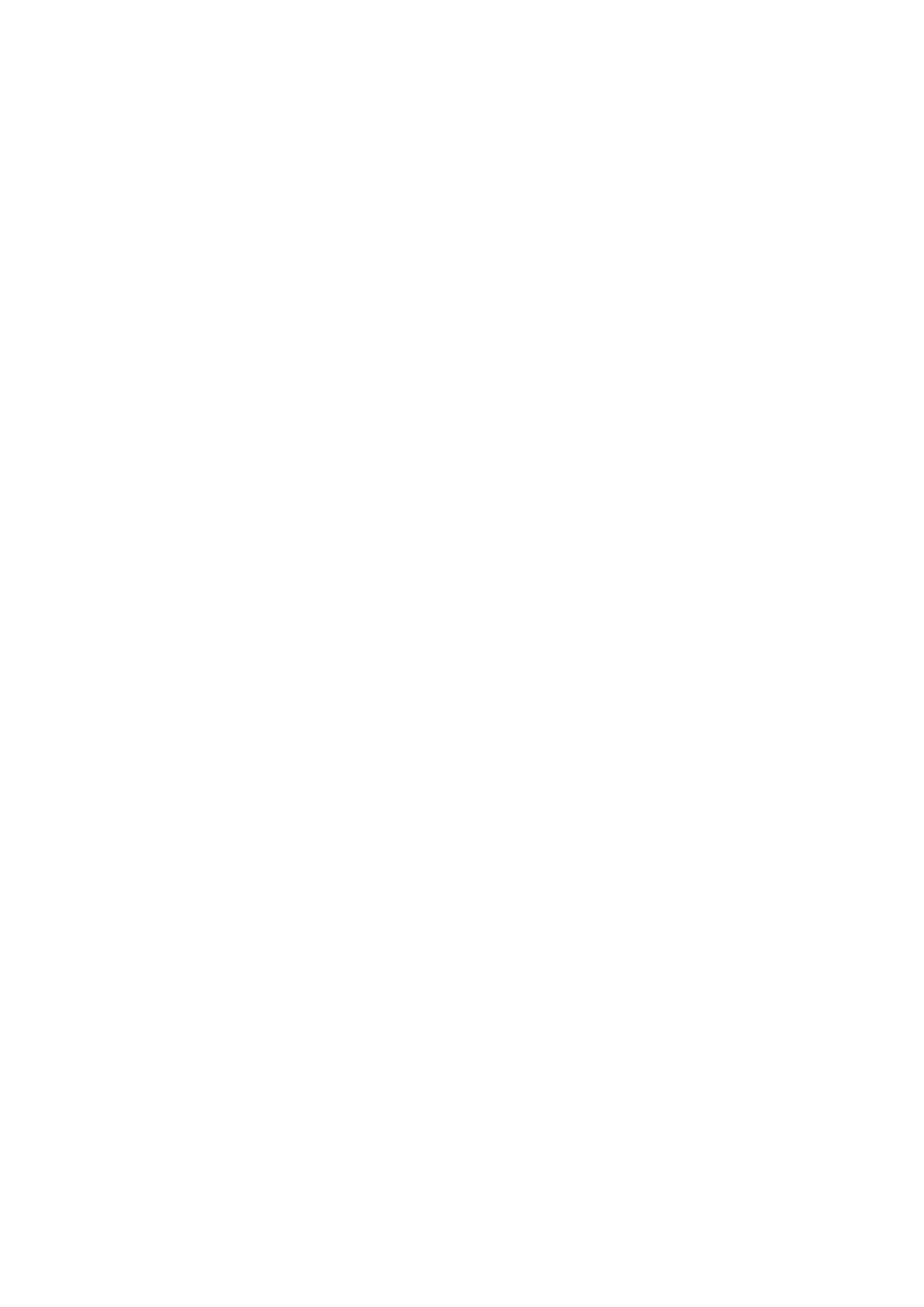## References

Arai, M. and Thoursie P. (2009). Renouncing Personal Names: An Empirical Examination of Surname Change and Earnings. *Journal of Labor Economics*, vol. 27, no. 1, p 127-147.

Banerjee, A. *et al.* (2009). Labor market discrimination in Delhi: Evidence from a field experiment. *Journal of Comparative Economics*, 37, 14-27.

Bertrand and Mullainathan (2004). *Are Emily and Greg More Employable than Lakisha and Jamal? A Field Experiment on Labor Market Discrimination*. Graduate School of Business Study, Discussion paper, University of Chicago.

Booth A. *et al.* (2009). *Does racial and ethnic discrimination vary across minority groups?* Evidence from three experiments accessed on 14 July 2009 from www.econrsss.anu.edu.au/~aleigh/

Bovenkerk, F. (1992). *Testing Discrimination in Natural Experiments. A Manual for International Comparative Research on Discrimination on the Grounds of 'Race' and Ethnic Origin*. International Labour Office, Geneva (92B09\_369\_engl).

Bursell, M. (2007). What's in a name? A field experiment test for the existence of ethnic discrimination in the hiring process. *Working Paper 2007*:7, The Stockholm University Linnaeus Center for Integration Studies (SULCIS) Sweden.

Cabinet Office (2003). *Ethnic Minorities and the Labour Market: Final report*. Strategy Unit. (www.strategy.gov.uk)

Carlsson, M. and Rooth, D. (2007). Evidence of ethnic discrimination in the Swedish labor market using experimental data. *Labour Economics* 14, 716-729.

Carmichael, F. and Woods, R. (2000). Ethnic penalties in unemployment and occupational attainment: evidence for Britain. *International Review of Applied Economics*, Vol. 14 No. 1, pp. 71-98.

Eriksson, S. and Lagerstrom, J. (2007). *Detecting discrimination in the hiring process: evidence from an Internet-based search channel*. Working Paper 2007:19, Institute for Labour Market Policy Evaluation (IFAU), Uppsala, Sweden.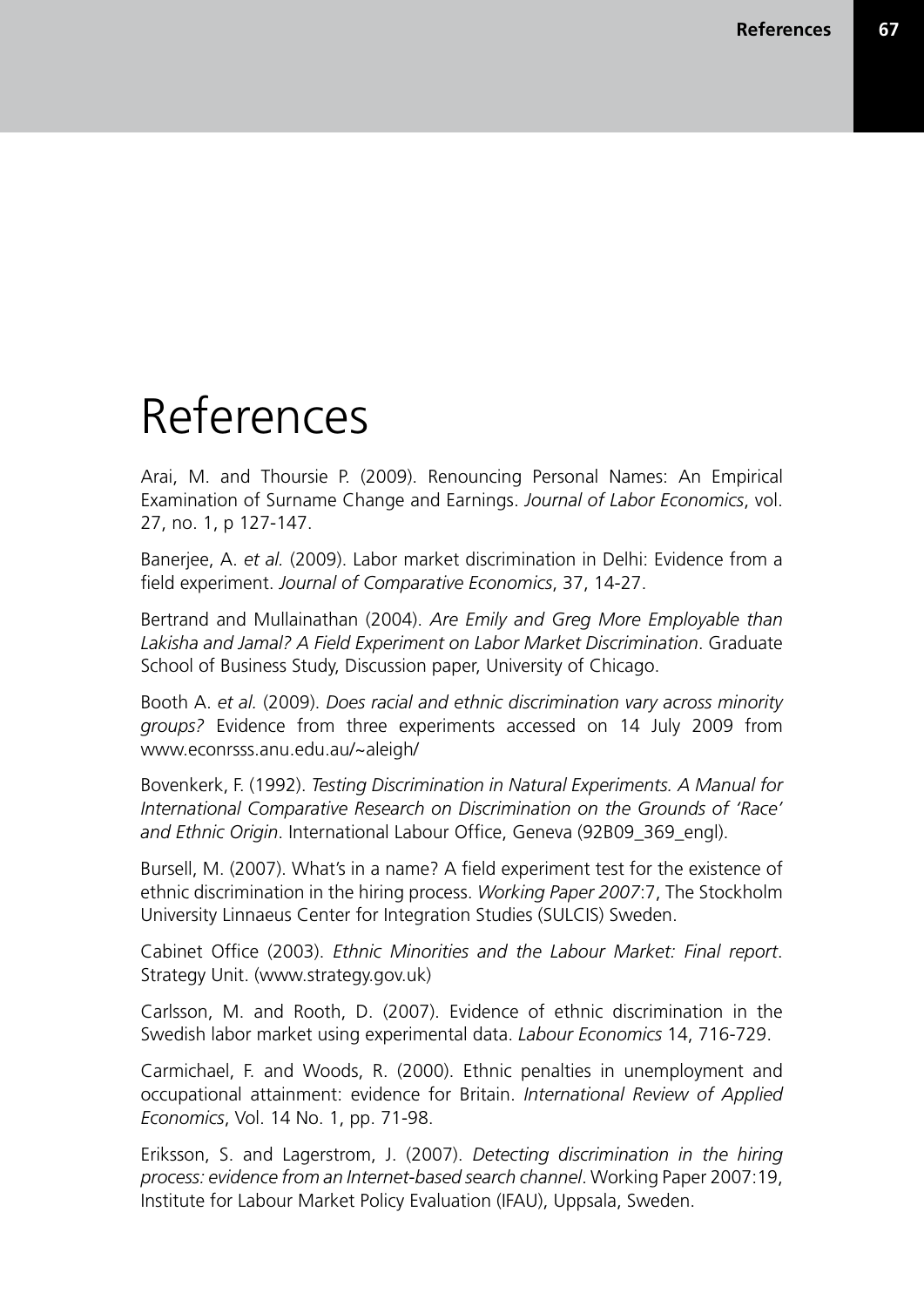EU Report on 'Proving Discrimination' (2003). Report of the first experts' meeting, 14-15 January 2003. Edited by Janet Cormack, Migration Policy Group. Available on http://www.supplierdiversityeurope.eu/multiattachments/2503/DocumentName/ exp1e.pdf

Firth, M. (1981). Racial Discrimination in the British Labor Market. *Industrial and Labor Relations Review*. Vol. 34, No. 2 pp. 265-272.

Galster, G. (1990). Racial discrimination in housing markets during the 1980s: a review of the audit evidence. *Journal of Planning Education and Research,* Vol 9 pp 165-75.

Granovetter, M. (1974). *Getting a Job: A Study of Contacts and Careers*. Harvard University Press, Cambridge, Mass.

Granovetter, M. (1985). Economic Action and Social Structure: The Problem of Embeddedness. *The American Journal of Sociology*, Vol. 91, No. 3.pp. 481-510.

Hales, J. (1993). *Employers' Recruitment practices: The 1992 Survey*. Social and Community Planning Research. London.

Heath, A. and Cheung, S. (2006). *Ethnic Penalties in the Labour Market: Employers and Discrimination*. DWP Research Report No. 341.

Heckman, J. (1998). Detecting Discrimination. *Journal of Economic Perspectives* 12(2).

Holzer, H. (2006). Statement by Harry J. Holzer, *Meeting of the Equal Employment Opportunity Commission*.

Jowell, R. and Prescott-Clarke, P. (1970). Racial Discrimination and White-collar Workers in Britain. *Race and Class*, 11; 397.

Li, Y. and Heath, A. (2008). Minority ethnic men in British labour market (1972- 2005). *International Journal of Sociology and Social Policy* Vol. 28 No. 5/6, 2008 pp. 231-244.

National Audit Office (2008). *Department for Work and Pensions: Increasing employment rates for ethnic minorities*. Report by the Comptroller and Auditor General HC 206 Session 2007-2008 1 February 2008.

National Employment Panel (2007). 60/76 *The Business Commission on Race Equality in the Workplace*.

National Research Council (2008). *Measuring Racial Discrimination Panel on Methods for Assessing Discrimination*. Edited by Rebecca M. Blank, Marilyn Dabady, and Constance F. Citro, National Academies Press. Available on http:// www.nap.edu/catalog/10887.html